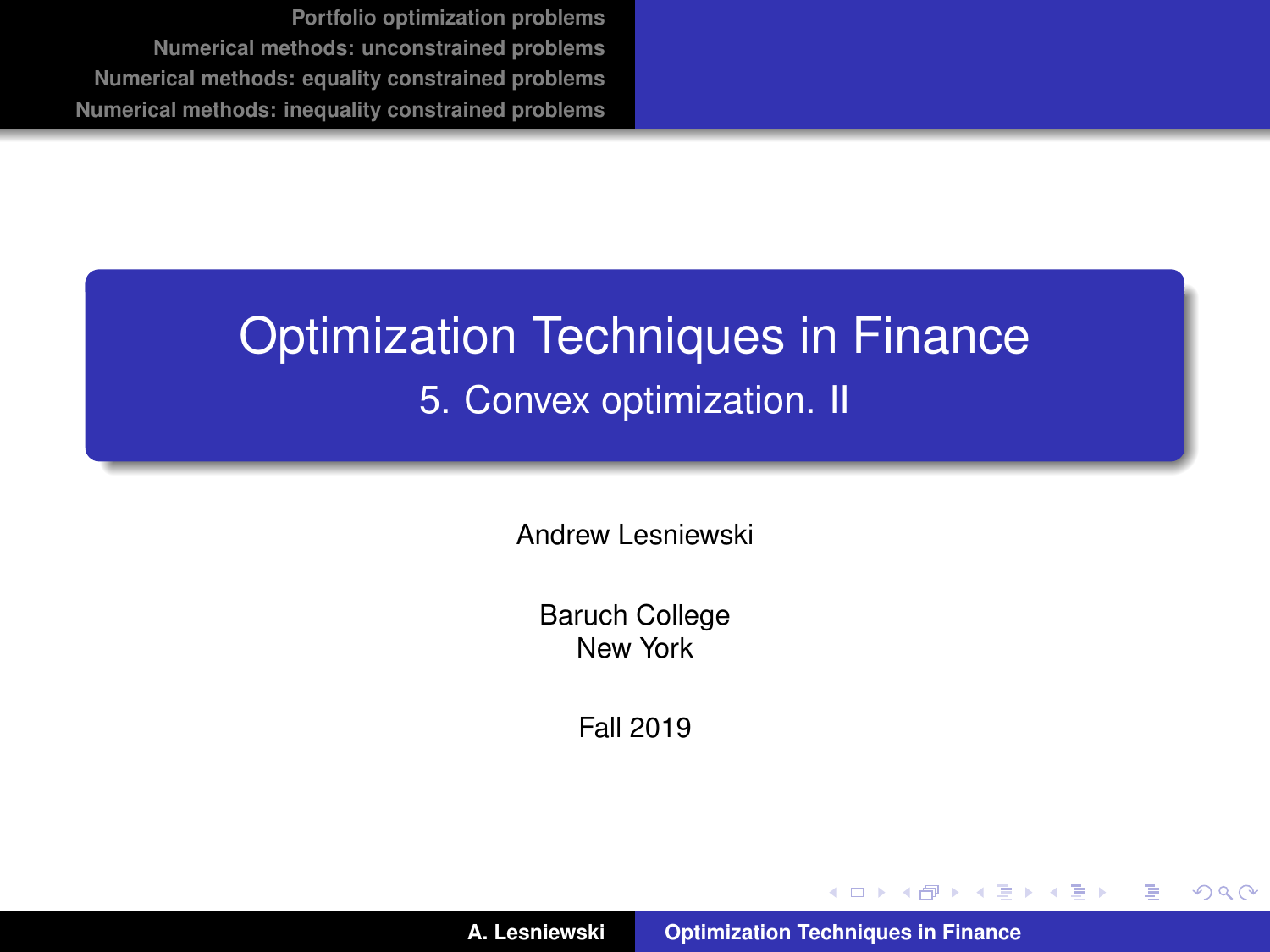#### **Outline**



#### **1** [Portfolio optimization problems](#page-2-0)







**4** [Numerical methods: inequality constrained problems](#page-45-0)

イロメ イ部メ イ君メ イ君メー

 $QQQ$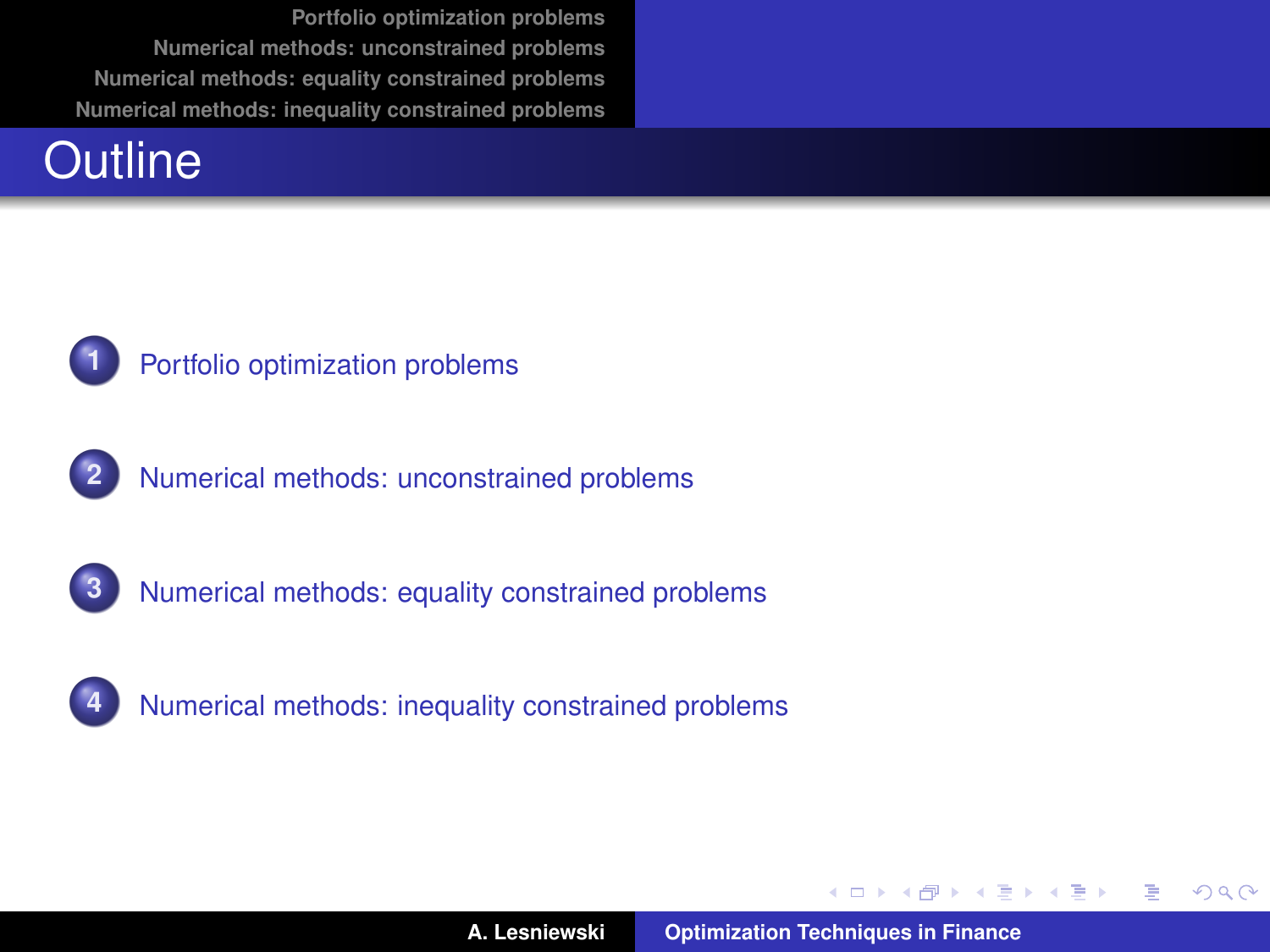## <span id="page-2-0"></span>Mean variance optimization

- Our second group of examples of applications of convex optimization methods to financial problems is in the area of portfolio management.
- **O** Consider a portfolio of risky assets  $S_1, \ldots, S_n$  and let
	- (i) *r<sup>i</sup>* denote the return on asset *S<sup>i</sup>* ,
	- (ii)  $\mu_i = \mathsf{E}(r_i)$  denote the expected return on  $S_i$ ,
	- (iii)  $\sigma_i = \sqrt{\text{Var}(r_i)}$  denote the standard deviation of returns on  $S_i$ ,
	- $(iv)$   $\rho_{ij}$  denotes the correlation among the returns of  $S_i$  and  $S_j$ ,
	- (v)  $\mathcal{C} \in \text{Mat}_n(\mathbb{R})$  denotes the covariance matrix of returns on the assets,  $C_{ij} = \rho_{ij}\sigma_i\sigma_j$ .
	- (vi)  $w_i$  denotes the weight of asset  $S_i$  in the portfolio,  $\sum_{i=1}^n w_i = 1$ .

イロト イ団 トイ ミト イモト

÷.  $2Q$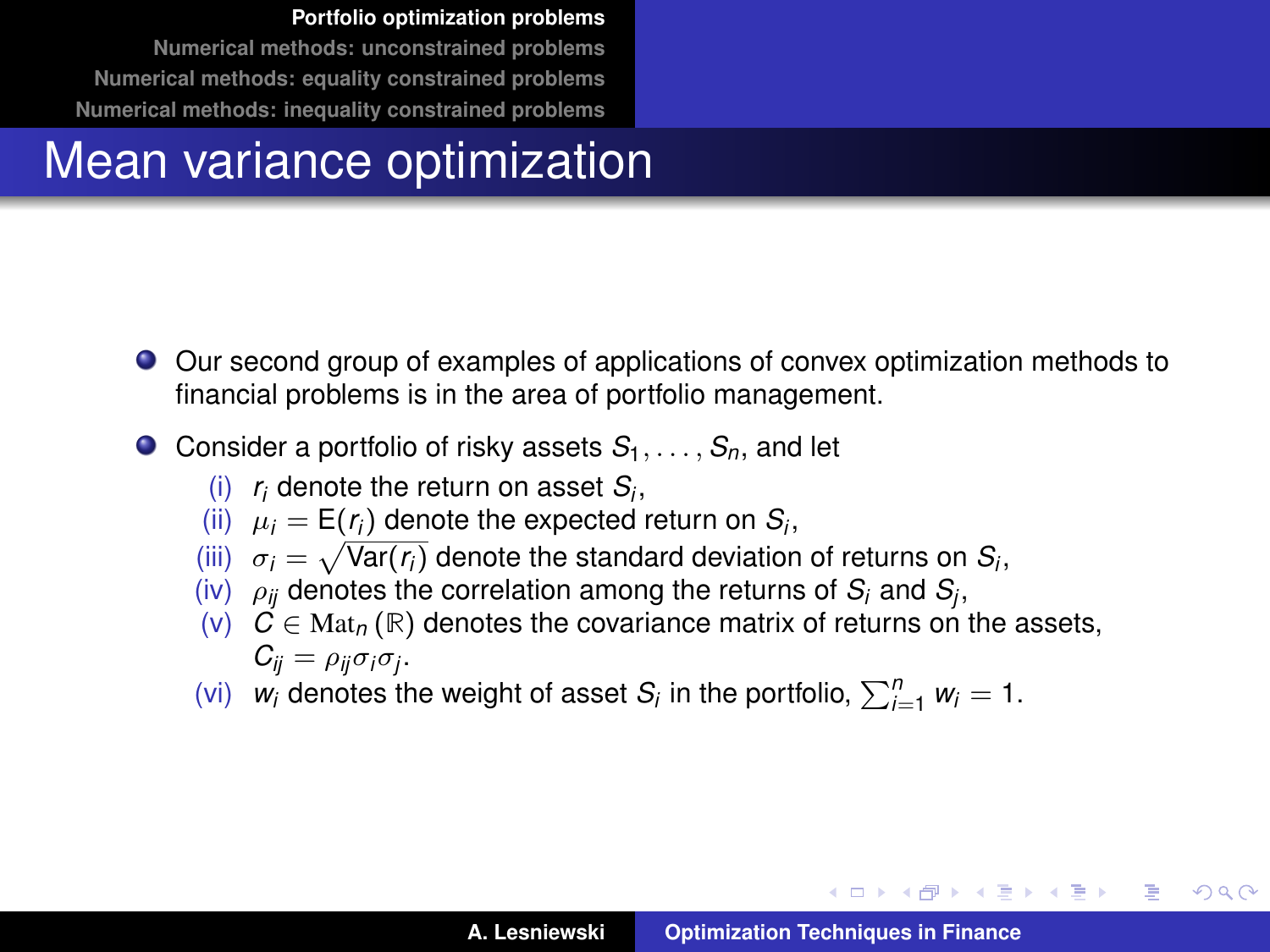#### Mean variance optimization

- In the Markowitz *mean variance* portfolio problem, we are concerned with the question of allocating the assets in such a way, so that the variance of returns of the portfolio returns is minimal, while the expected return is at least a certain target level r.
- Additionally, one imposes other inequality and equality constraints which reflect the portfolio manager's (PM) mandate and views.
- For example, if the portfolio is long only, part of the inequality constraints will read  $w_i > 0$ .

イロメ イ部メ イヨメ イヨメー

 $QQ$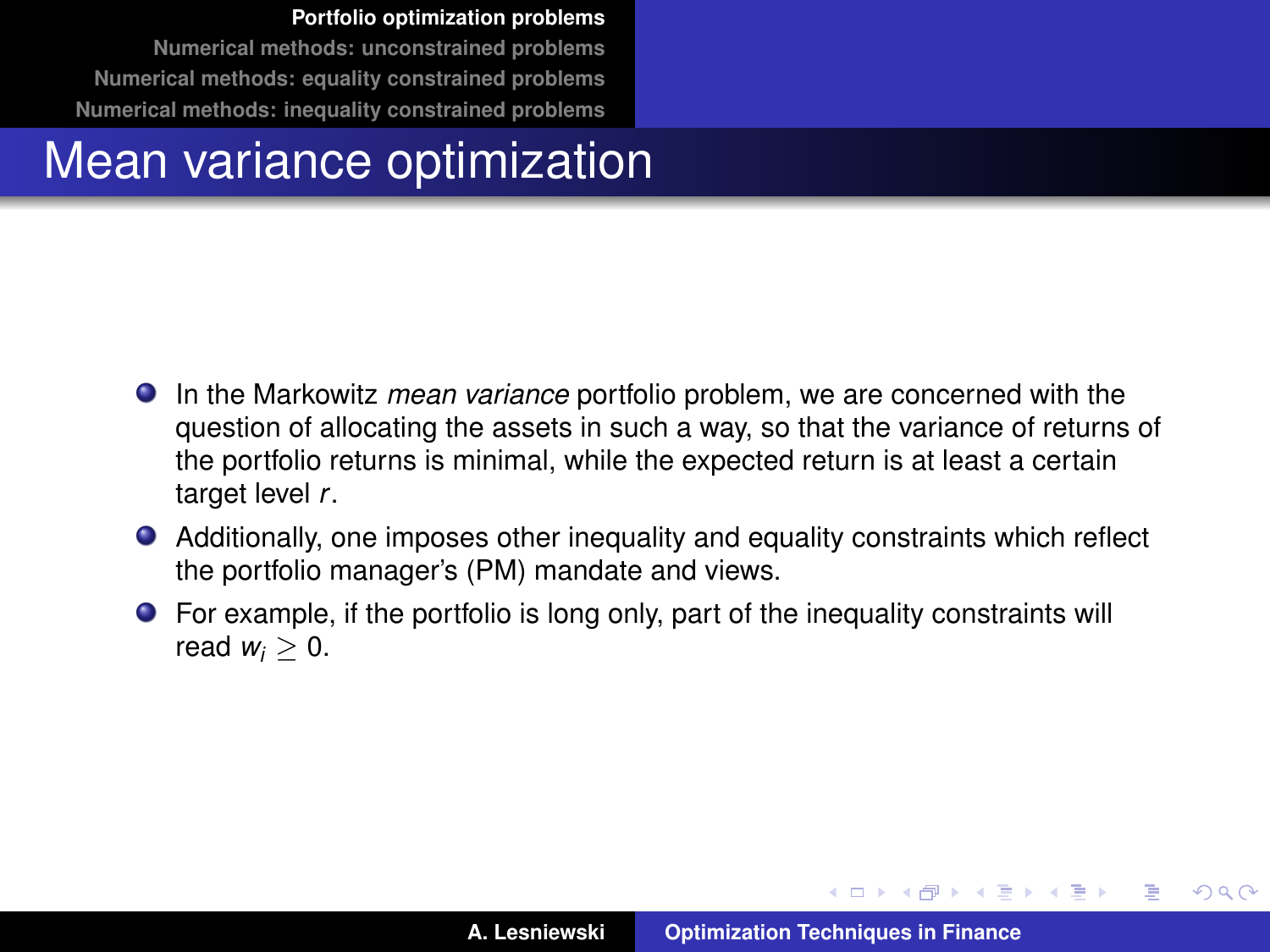## Mean variance optimization

In other words, the Markowitz *mean variance* optimization problem is formulated as the following convex optimization problem:

<span id="page-4-0"></span>
$$
\min \sigma^2 = \frac{1}{2} w^{\mathrm{T}} C w \quad \text{subject to } \begin{cases} \mu^{\mathrm{T}} w \ge r, \\ A w = b, \\ B w \ge c. \end{cases} \tag{1}
$$

**Example 1** Let  $\lambda_f$ ,  $\lambda_{\mathcal{E}}$ ,  $\lambda_{\mathcal{I}}$  denote the Lagrange multipliers corresponding to the three constraints above. The Lagrange function reads:

$$
L(w, \lambda_r, \lambda_{\mathcal{E}}, \lambda_{\mathcal{I}}) = \frac{1}{2} w^{\mathrm{T}} C w - \lambda_r (\mu^{\mathrm{T}} w - r) - \lambda_{\mathcal{E}}^{\mathrm{T}} (A w - b) - \lambda_{\mathcal{I}}^{\mathrm{T}} (B w - c). \tag{2}
$$

● Note that the signs of the Lagrange multipliers are consistent with our conventions explained in Lecture Notes #2.

イロメ イ部メ イヨメ イヨメー

 $QQQ$ Þ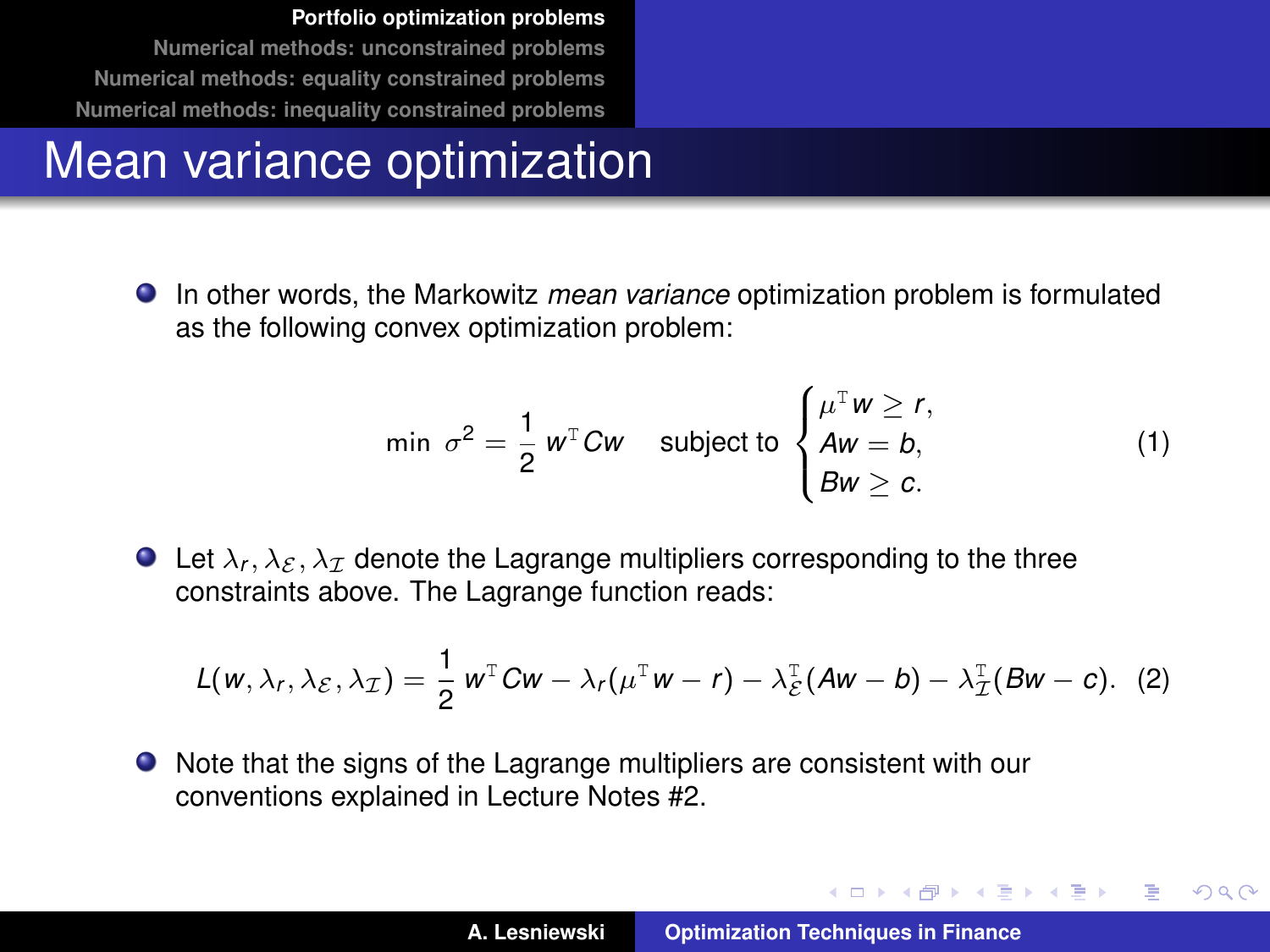#### Mean variance optimization

 $\bullet$ The first order KKT conditions read:

$$
Cw = \lambda_r \mu + A^{\mathrm{T}} \lambda_{\mathcal{E}} + B^{\mathrm{T}} \lambda_{\mathcal{I}},
$$
  
\n
$$
\mu^{\mathrm{T}} w \ge r,
$$
  
\n
$$
Aw = b,
$$
  
\n
$$
Bw \ge c,
$$
  
\n
$$
\lambda_r(\mu^{\mathrm{T}} w - r) = 0,
$$
  
\n
$$
\lambda_{\mathcal{I}}(Bw - c) = 0,
$$
  
\n
$$
\lambda_r \ge 0,
$$
  
\n
$$
\lambda_{\mathcal{I}} \ge 0.
$$
  
\n(3)

イロメ イ団メ イヨメ イヨメー

 $299$ 

重

<span id="page-5-0"></span>Whether these conditions have a solution or not, and what is the optimal value, depends on the values of the parameters in the constraints.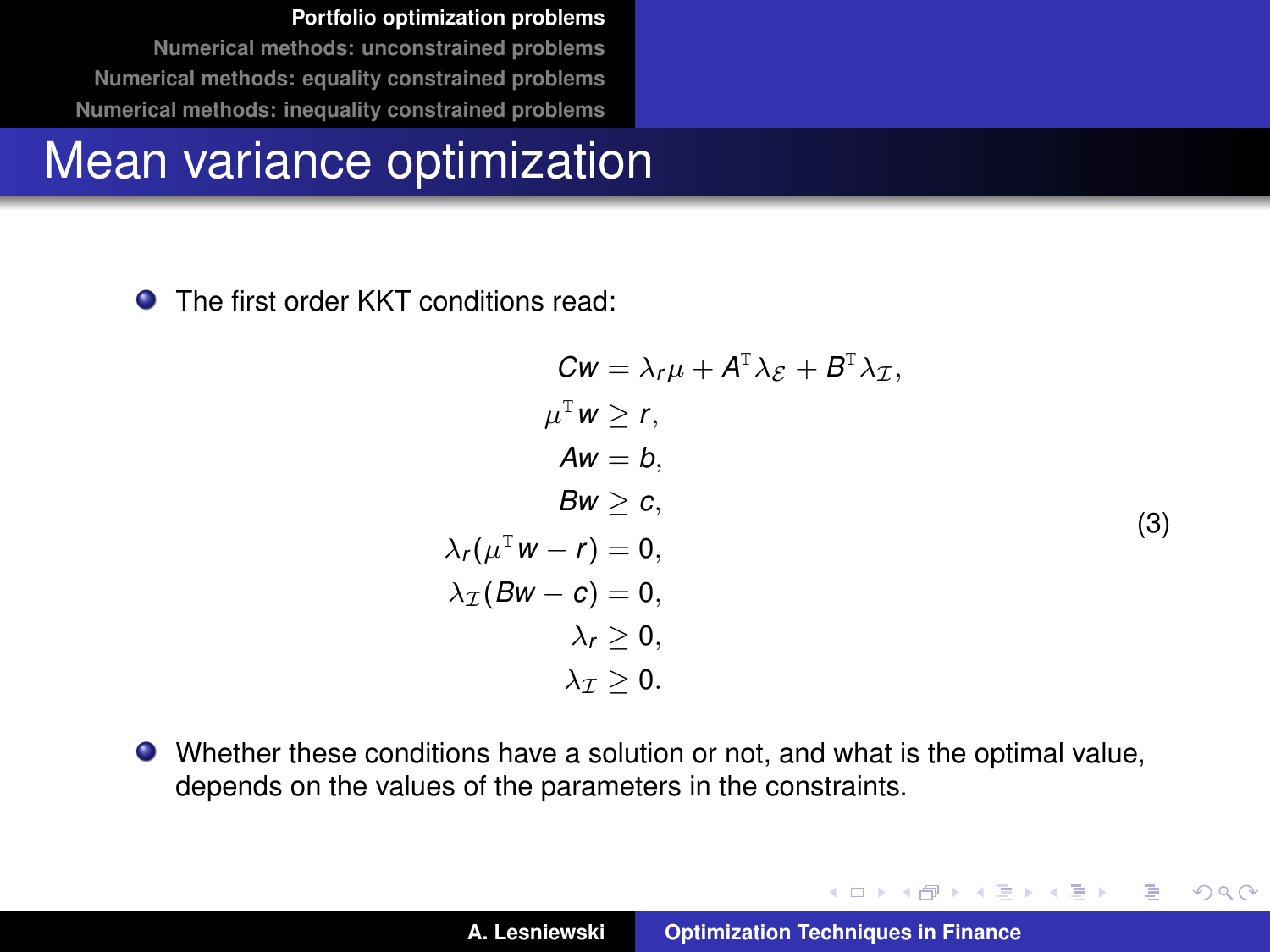## Mean variance optimization

- $\bullet$  In particular, there is only a certain range  $r \in [r_{min}, r_{max}]$  of target expected portfolio returns, for which the problem has a solution.
- **•** The curve representing the expected return *r* as a function of the optimal standard deviation σ of portfolio returns is called the *efficient frontier*.



4 0 8

 $\rightarrow$ 

 $299$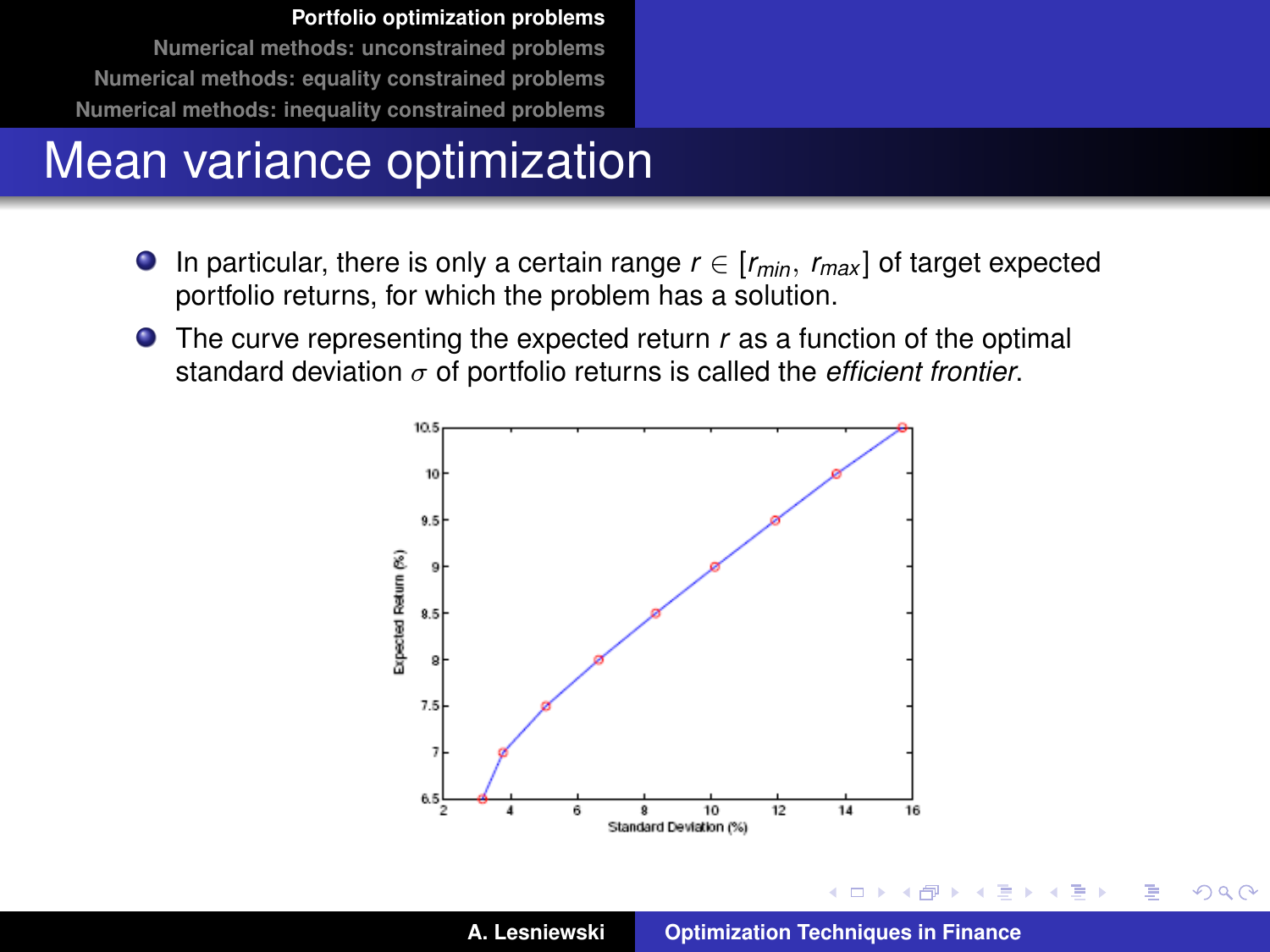## Mean variance optimization

- It is apparent that the solution of the optimality conditions [\(3\)](#page-5-0) involves inverting the covariance matrix *C*.
- For this reason, it is very important that the estimated covariance matrix is well conditioned and has a well behaved inverse.
- As discussed earlier, a great deal of effort has been put into developing methodologies for covariance matrix estimation, especially for large portfolios.
- Without additional measures, (unconstrained) Markowitz MV optimization typically leads to highly unintuitive extreme portfolios, in which outsized long positions in some assets are offset by outsized short positions in other assets.
- Such portfolios, even though mathematically feasible, are practically totally unrealistic.
- Frequently (and IMHO incorrectly) this phenomenon is attributed to estimation errors of the "true" covariance matrix. These errors are supposed to be remediated by the regularization techniques discussed earlier.

イロメ イ部メ イヨメ イヨメー

 $299$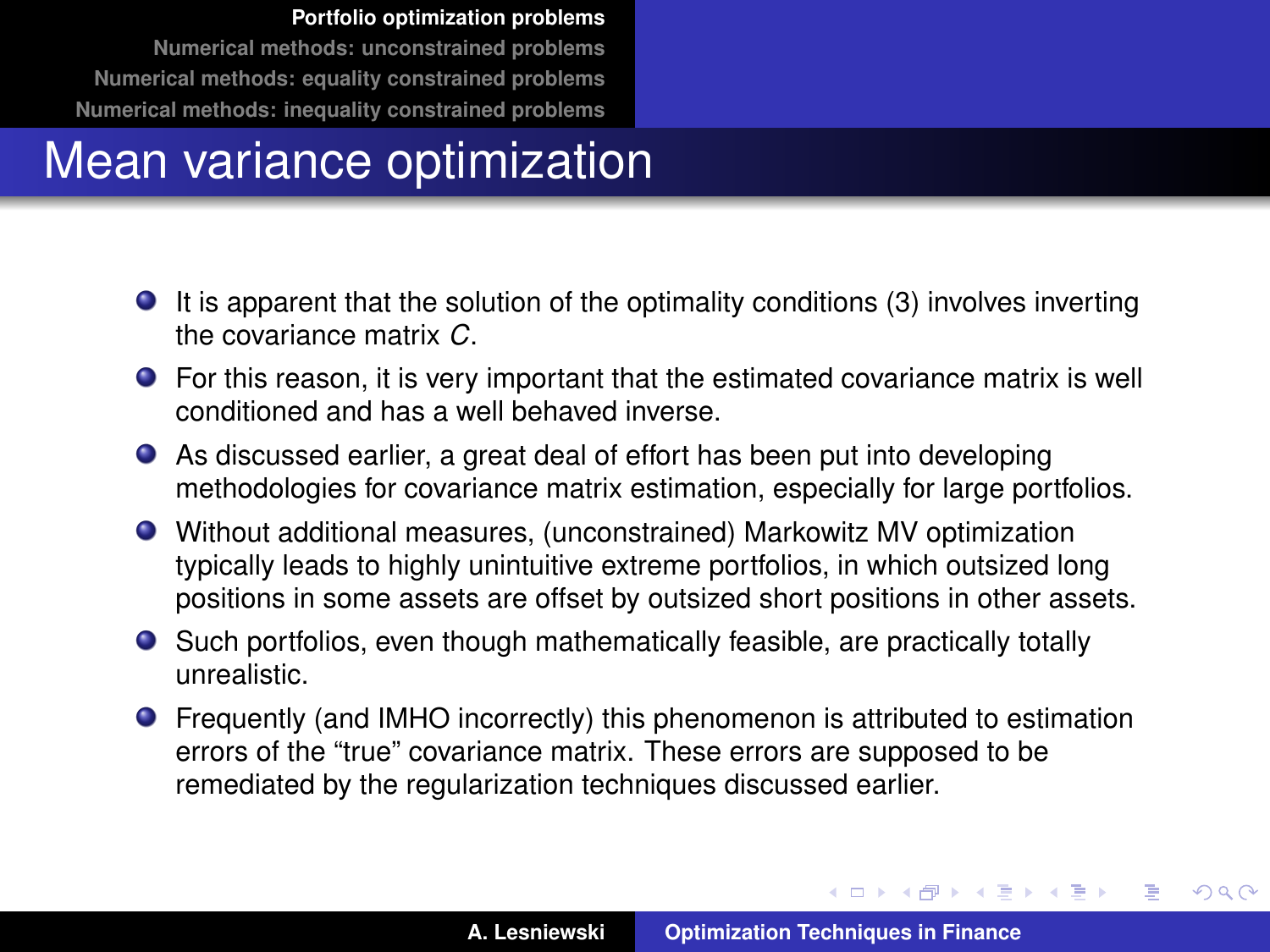## Mean variance optimization

- Assume now that the portfolio contains a riskless asset with deterministic rate of return is  $r_f$ . It is natural to expect that  $r_f < r$ .
- $\bullet$  We allocate a fraction  $0 \leq \eta \leq 1$  of the portfolio into the riskless asset.
- **•** Risk / return profiles for different values of  $\eta$  can be represented as a straight line, a *capital allocation line* (CAL), in the standard deviation / mean return plane.



The optimal CAL lies below all the other CALs with *r* > *r<sup>f</sup>* , since the corresponding portfolios have the lowest  $\sigma$  for any given value of  $r > r_f$ .

イロメ イ部メ イ君メ イ君メー

 $299$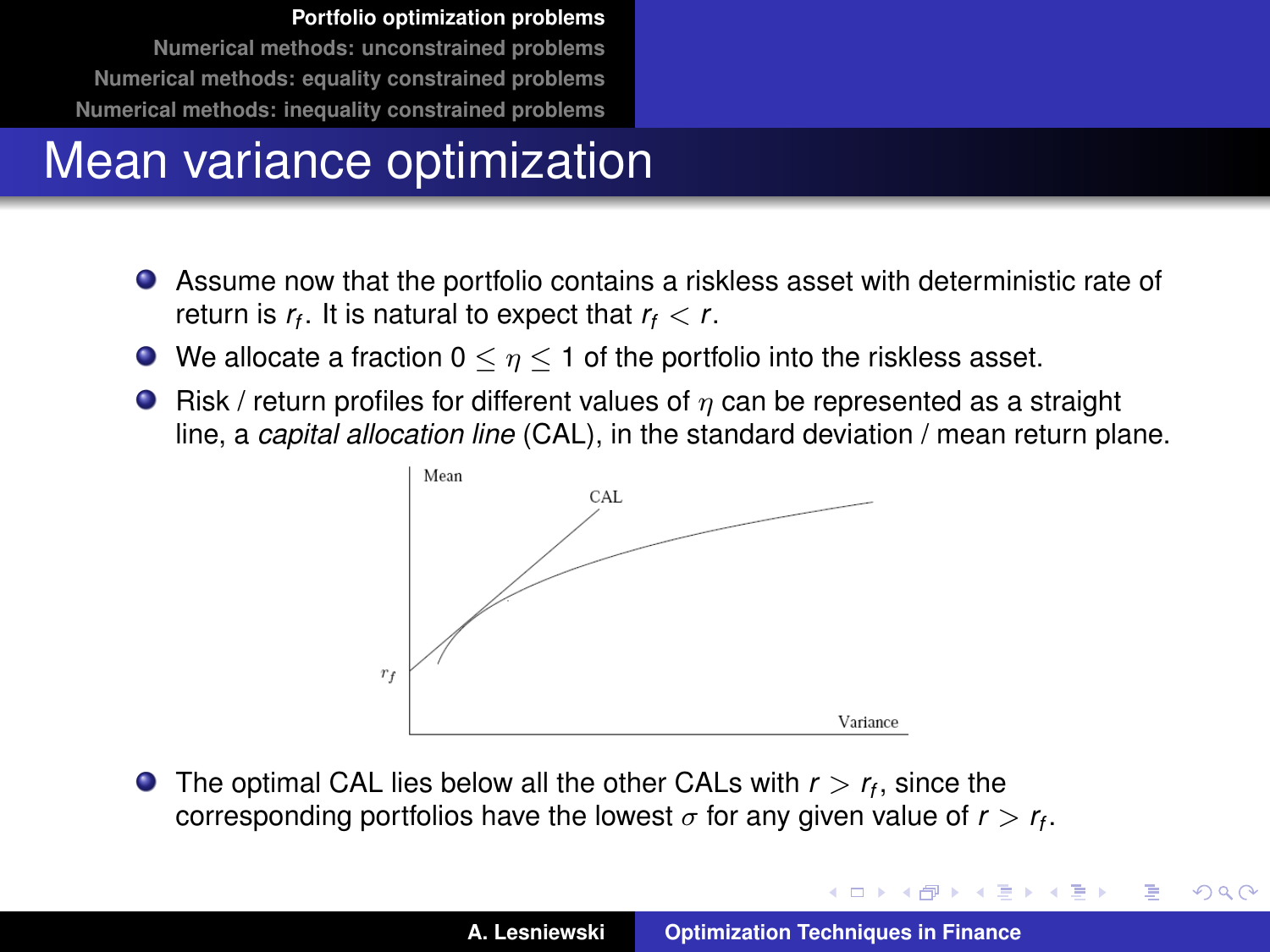#### Mean variance optimization

- It follows that the optimal CAL goes through a point on the efficient frontier and never goes above a point on the efficient frontier.
- **In other words, the slope of the optimal CAL is the derivative of the function**  $r(\sigma)$ that defines the efficient frontier, and so *the optimal CAL is tangent to the efficient frontier*.
- The point where the optimal CAL touches the efficient frontier corresponds to the optimal risky portfolio.

イロメ イ部メ イ君メ イ君メー

 $QQ$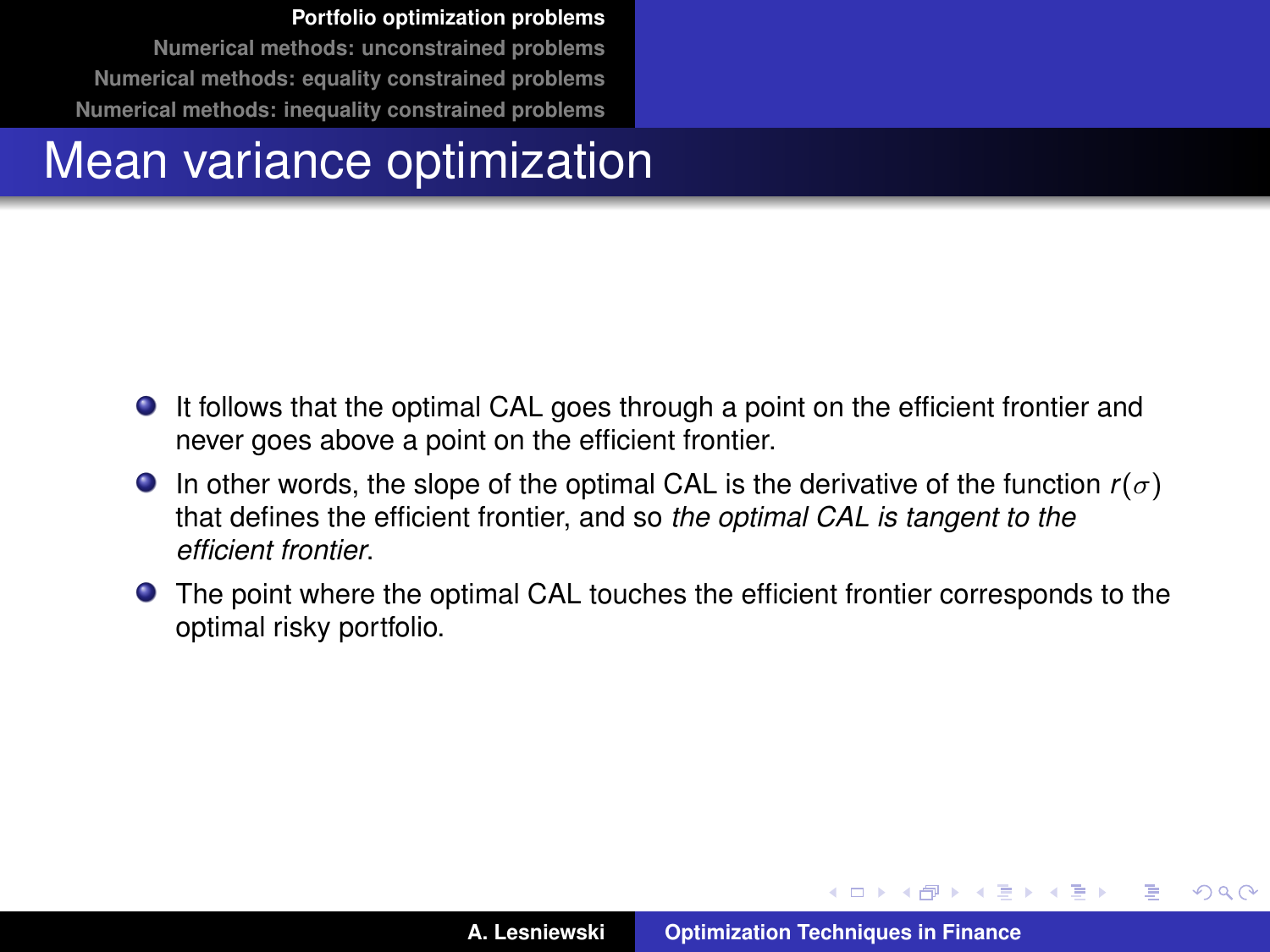## Maximizing the Sharpe ratio

Alternatively, one can think of the optimal CAL as the one with the smallest slope. This is the portfolio that maximizes the *Sharpe ratio*:

$$
SR(w) = \frac{\mu^T w - r_f}{\sqrt{w^T C w}}.
$$
 (4)

イロメ イ部メ イヨメ イヨメー

Þ  $QQQ$ 

**•** The corresponding optimization problem

<span id="page-10-0"></span>
$$
\max \frac{\mu^{\mathrm{T}} w - r_f}{\sqrt{w^{\mathrm{T}} C w}} \quad \text{subject to } \begin{cases} Aw = b, \\ Bw \ge c \end{cases}
$$
 (5)

is not concave, and it is hard to solve.

It can be replaced with an equivalent convex quadratic problem as follows.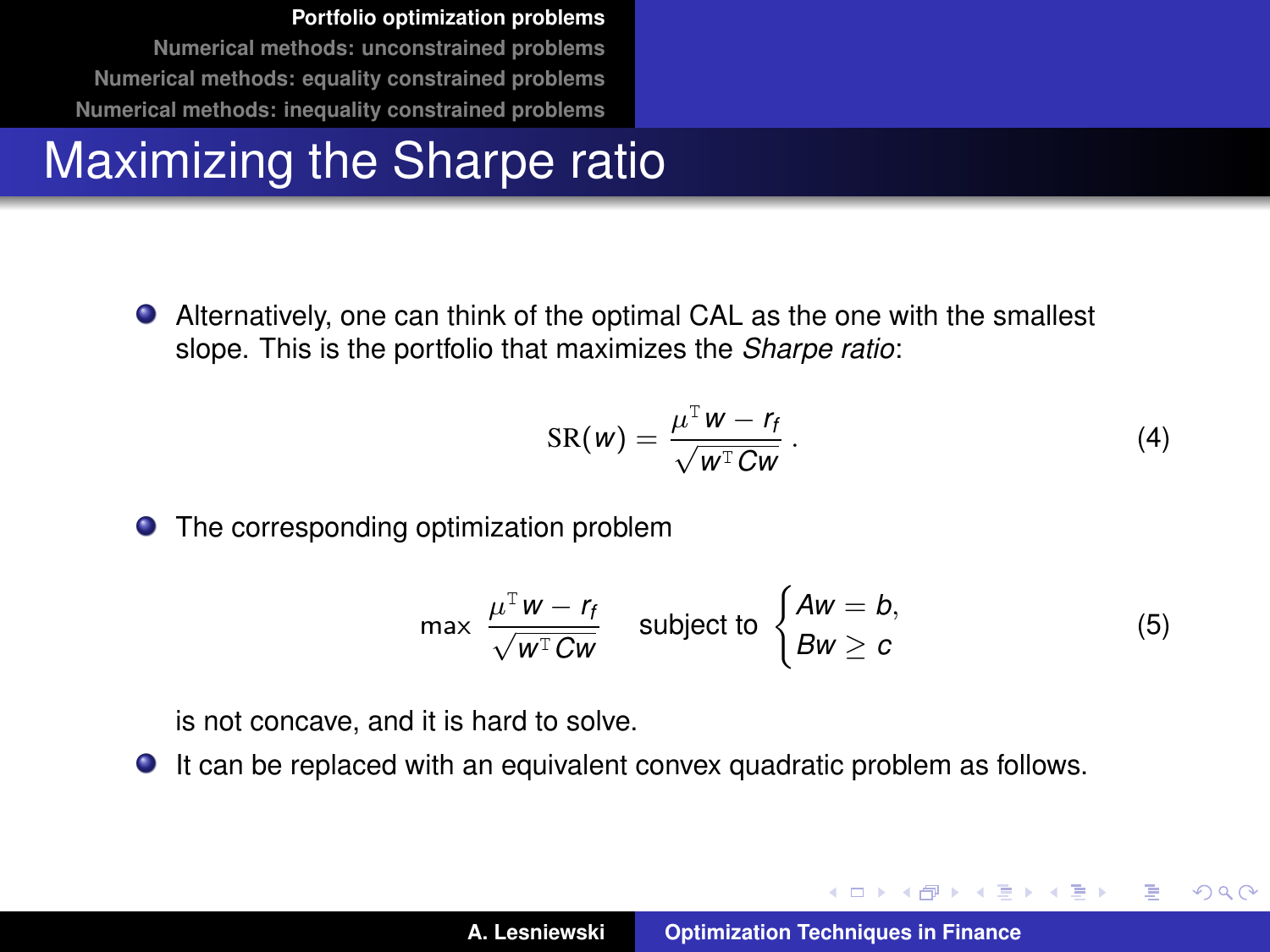#### Maximizing the Sharpe ratio

The feasible set of [\(5\)](#page-10-0),  $\mathcal{P} = \{w \in \mathbb{R}^n: Aw = b, Bw \ge c\}$ , is a polyhedron. Define the convex set

$$
\mathcal{P}^+=\{(y,\kappa)\in\mathbb{R}^{n+1}:\ \kappa>0,\text{ and }y/\kappa\in\mathcal{P}\}\cup(0,0).
$$

Then the portfolio  $w^*$  optimizing [\(5\)](#page-10-0) is of the form  $w^* = y^* / \kappa^*$ , where the pair  $(y^*, \kappa^*)$  is the solution to the following convex quadratic problem:

<span id="page-11-0"></span>
$$
\min \ y^{\mathsf{T}} C y \quad \text{subject to } \begin{cases} (y,\kappa) \in \mathcal{P}^+, \\ (\mu - r_f)^{\mathsf{T}} y = 1. \end{cases} \tag{6}
$$

 $\bullet$  In order to see the equivalence of the two problems, we substitute in [\(6\)](#page-11-0):

$$
\kappa = \frac{1}{(\mu - r_f)^{\mathrm{T}} y},
$$
  

$$
y = \kappa w.
$$

K ロ ⊁ K 伊 ⊁ K 君 ⊁ K 君 ⊁ …

重

 $298$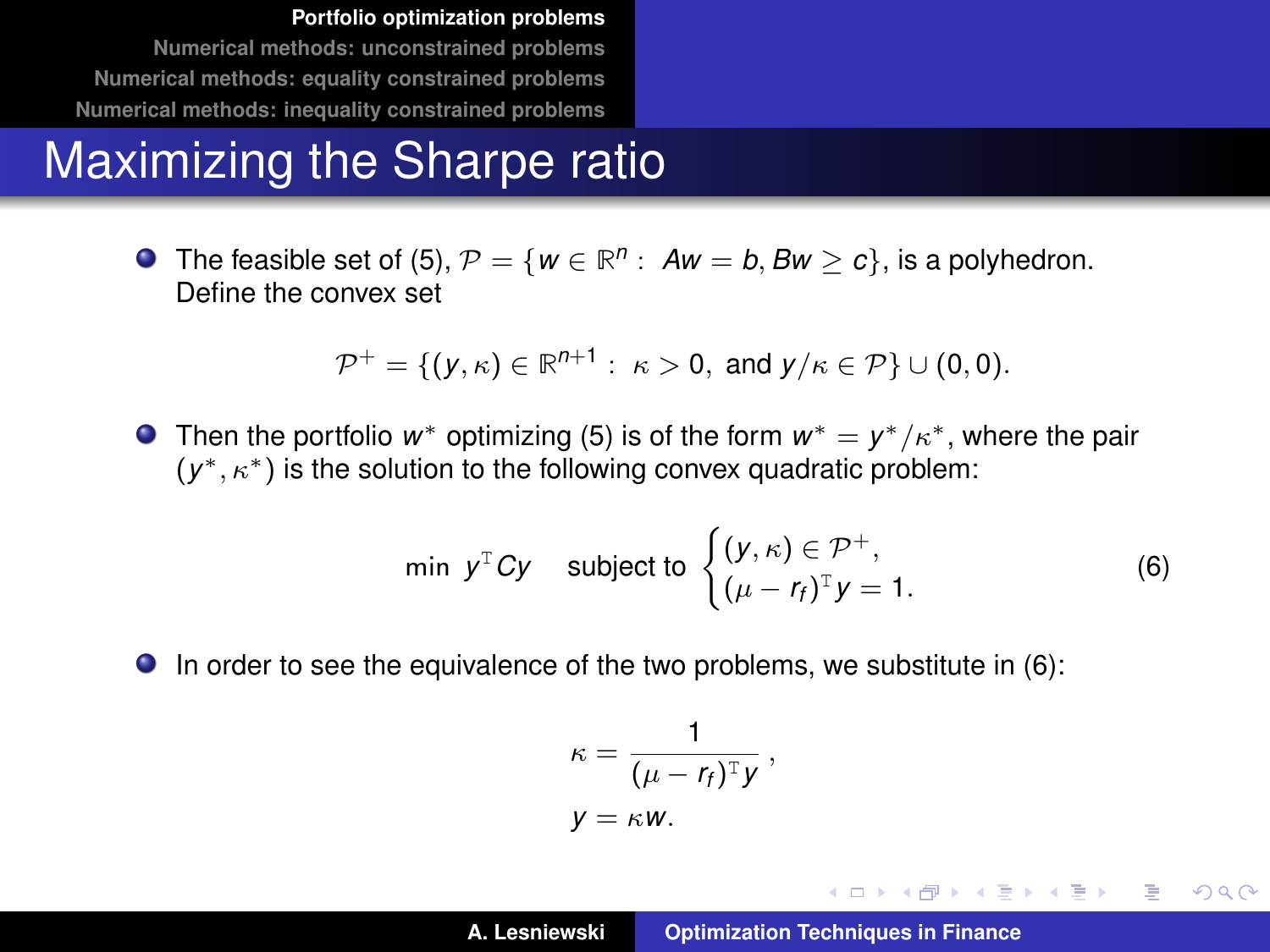## Benchmark tracking

- In quantitative asset management environments, portfolios are frequently selected with respect to a particular benchmark in mind.
- The benchmark may be a standard market index, such as S&P 500, or a customized index.
- The PM's mandate may be, for example, to closely track the benchmark, or outperform it by a certain amount.
- The *tracking error* (or *excess return*) of a portfolio with a given benchmark is the difference between the returns of the portfolio and the benchmark.
- It is defined as:

$$
r^{\mathrm{T}}w - r^{\mathrm{T}}w_{\text{bench}} = r^{\mathrm{T}}(w - w_{\text{bench}}), \qquad (7)
$$

where  $r<sup>T</sup>$  is the vector of returns of the assets and  $w_{bench}$  is the vector of weights of the assets in the benchmark.

The *ex ante* (predicted) tracking error is defined as

$$
\epsilon(w) = \sqrt{(w - w_{bench})^{\mathrm{T}} C(w - w_{bench})}
$$
 (8)

イロメ イ部メ イヨメ イヨメー

 $299$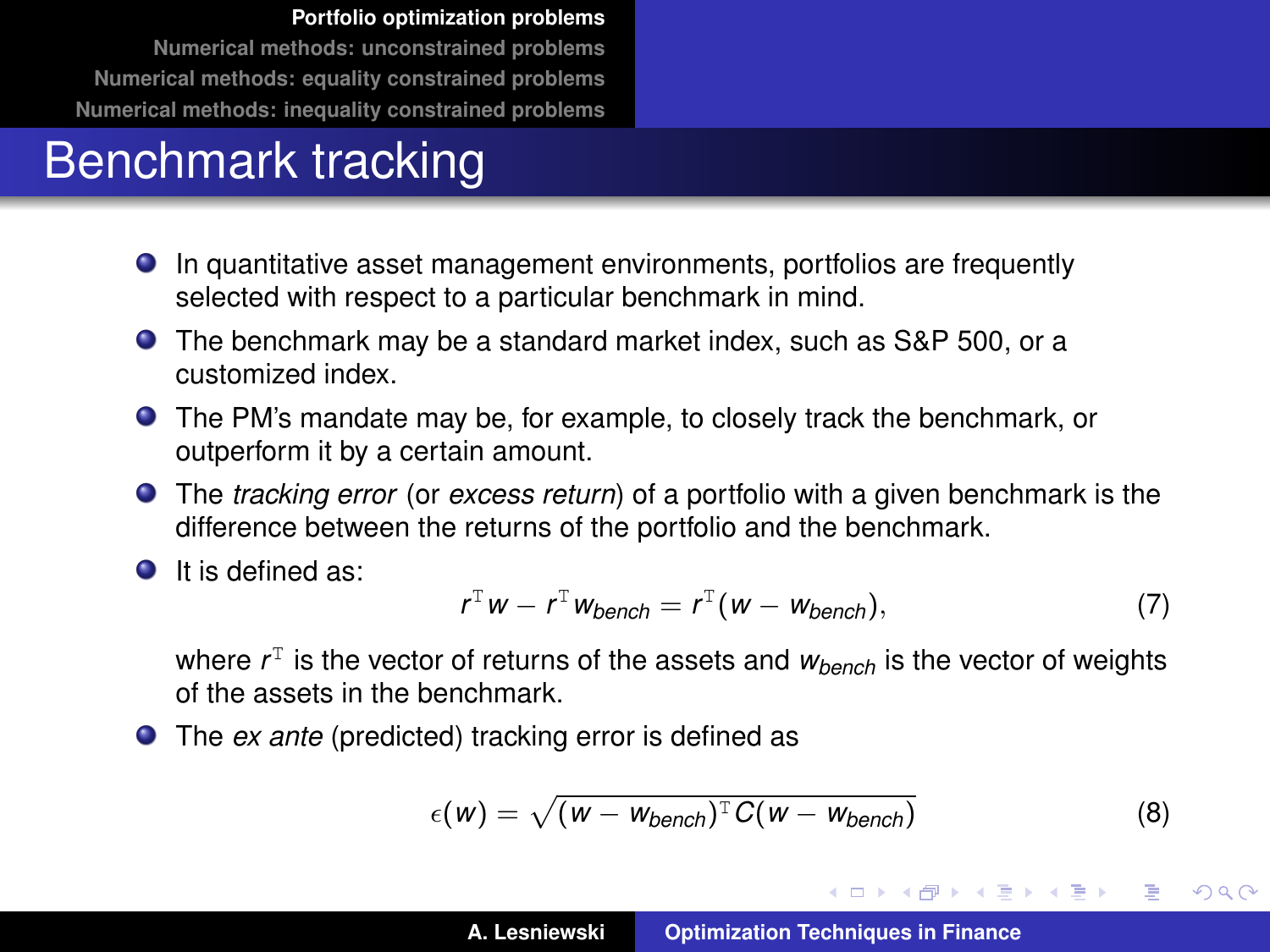## Benchmark tracking

The PM whose mandate is to track the benchmark with maximum ex ante tracking error  $\epsilon$  faces the following convex optimization problem:

<span id="page-13-0"></span>
$$
\max_{W} r^{T}(w - w_{bench}) \text{ subject to } \begin{cases} w^{T}Cw \leq \sigma^{2}, \\ (w - w_{bench})^{T}C(w - w_{bench}) \leq \epsilon^{2}, \\ Aw = b, \\ Bw \geq c. \end{cases}
$$
 (9)

- Unlike the Markowitz problem [\(1\)](#page-4-0) that has linear constraints only, it is not in standard quadratic programming (the constraint limiting the portfolio tracking error is quadratic), which makes it harder to solve.
- The tracking error constraint is, however, a convex quadratic function and, as discussed in Lecture Notes #4, we can rewrite this constraint in conic form.
- The resulting problem is a second-order cone optimization problem.

イロメ イ部メ イ君メ イ君メー

 $QQ$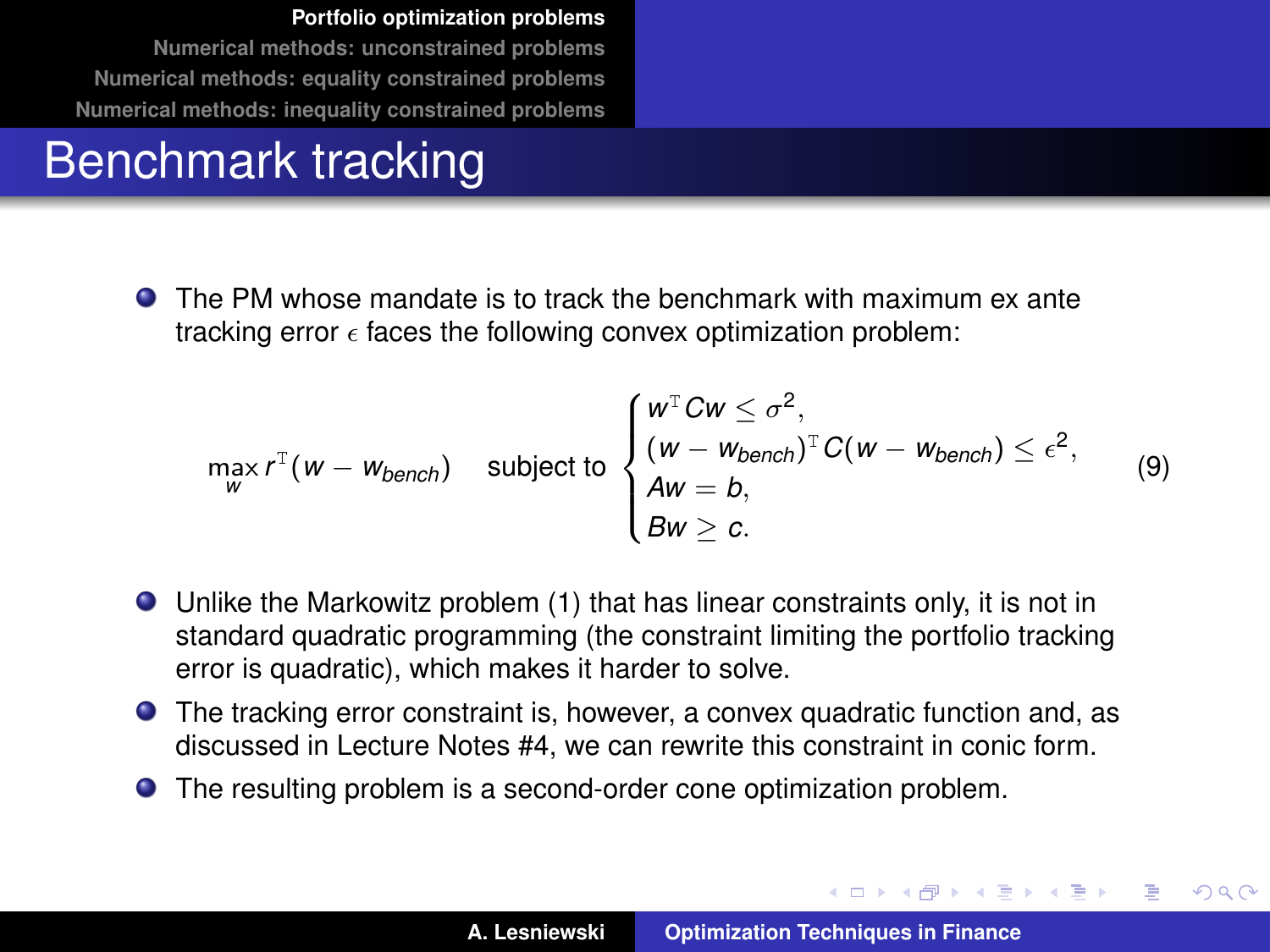## Benchmark tracking

Since *C* is positive definite, there is a non-singular *R* ∈ Mat*<sup>n</sup>* (**R**) such that  $C = RR<sup>T</sup>$ . We introduce the variables:

$$
y_0 = \sigma,
$$
  
\n
$$
y = R^{\mathrm{T}} w,
$$
  
\n
$$
z_0 = \epsilon,
$$
  
\n
$$
z = R^{\mathrm{T}} (w - w_{\text{bench}}).
$$
\n(10)

イロメ イ団メ イヨメ イヨメー

÷.

 $298$ 

With these definitions, the first two constraints in [\(9\)](#page-13-0) say that the points  $(y_0, y) \in \mathbb{R}^{n+1}$  and  $(z_0, z) \in \mathbb{R}^{n+1}$  are elements of the second-order cone  $\mathcal{K}_n$  in  $\mathbb{R}^{n+1}$ .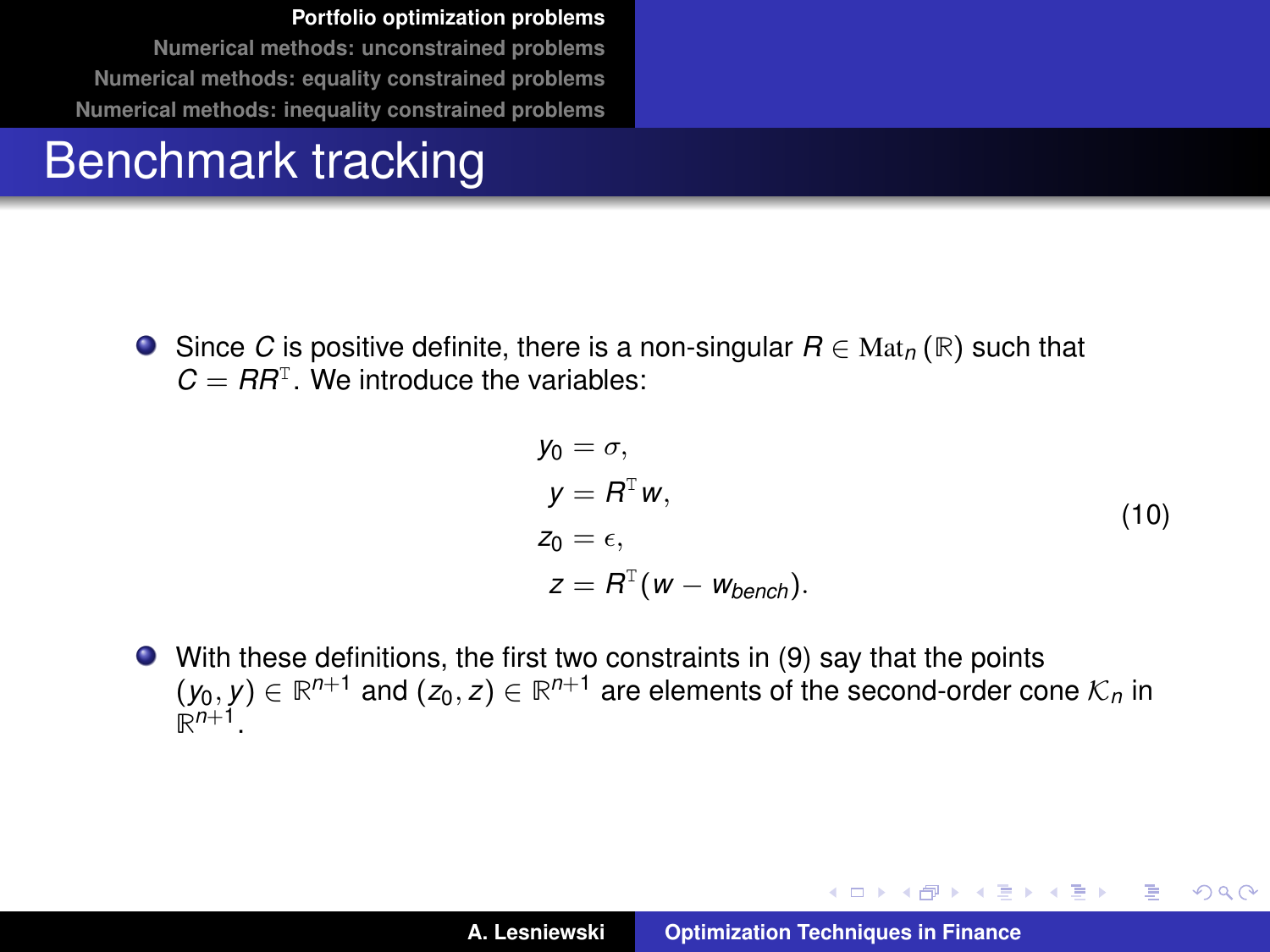## Benchmark tracking

The benchmark tracking problem can be formulated as the following SOCP:

$$
\max_{\mathbf{w}} r^{\mathrm{T}}(\mathbf{w} - \mathbf{w}_{\text{bench}}) \quad \text{subject to} \quad\n\begin{cases}\nA\mathbf{w} = \mathbf{b}, \\
B\mathbf{w} \geq \mathbf{c}, \\
B^{\mathrm{T}}\mathbf{w} - \mathbf{y} = 0 \\
B^{\mathrm{T}}\mathbf{w} - \mathbf{z} = B^{\mathrm{T}}\mathbf{w}_{\text{bench}} \\
\mathbf{y}_0 = \sigma, \\
\mathbf{z}_0 = \epsilon, \\
(\mathbf{y}_0, \mathbf{y}) \in \mathcal{C}_n, \\
(\mathbf{z}_0, \mathbf{z}) \in \mathcal{C}_n.\n\end{cases} \tag{11}
$$

イロトメ 御 トメ 君 トメ 君 トー

重

 $299$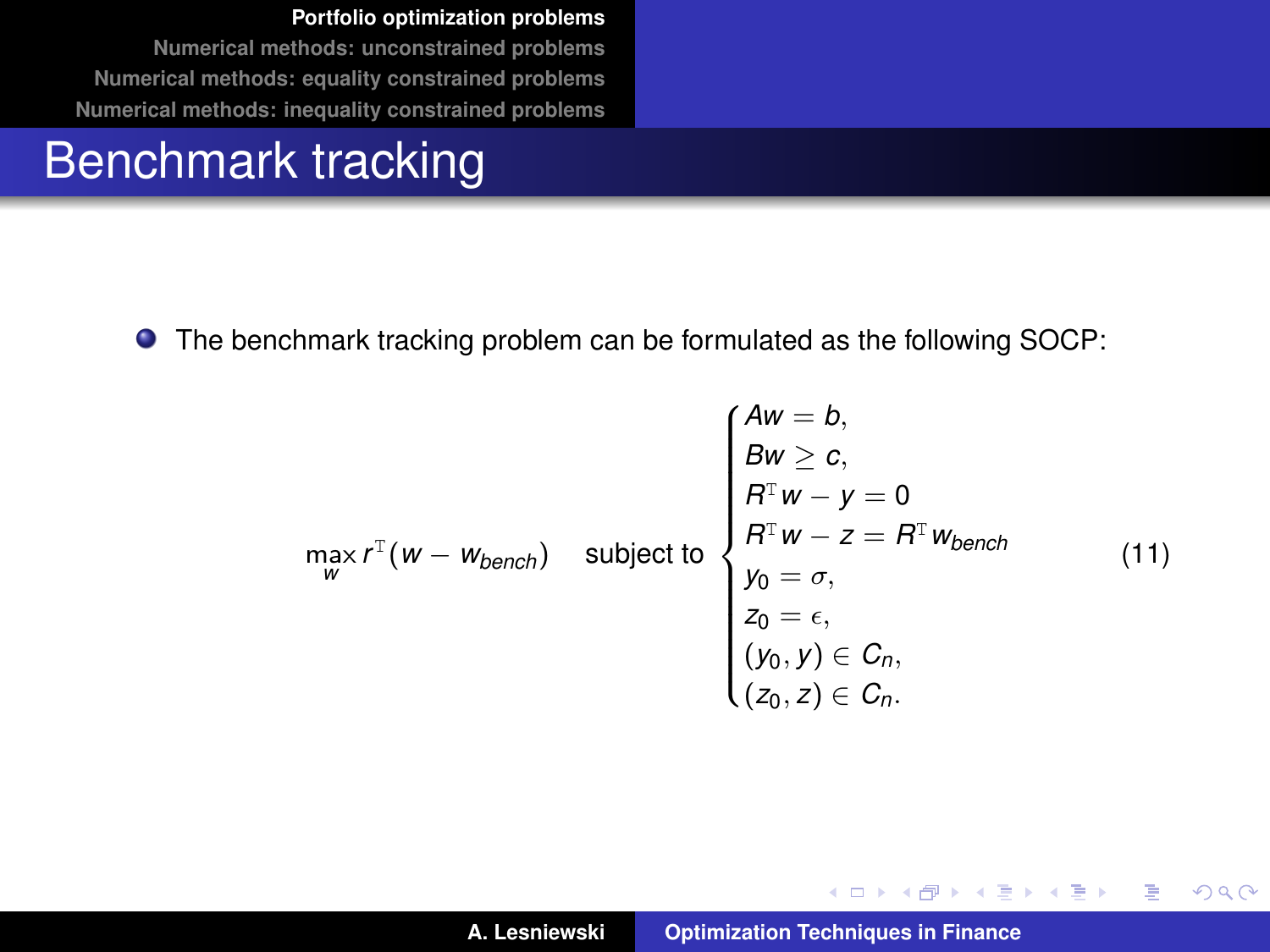#### <span id="page-16-0"></span>Unconstrained convex problems

- We now move to discuss some of the algorithms used to solve convex optimization problems.
- We consider first an unconstrained convex optimization problem:

$$
\min f(x), \tag{12}
$$

where  $f(x)$  is convex, twice continuously differentiable.

- As usual, by  $x^*$  we denote its solution, and by  $f^* = f(x^*)$  its optimal value.
- From the analysis presented in Lecture Notes #4, the necessary and sufficient condition for *x* <sup>∗</sup> is

$$
\nabla f(x^*) = 0. \tag{13}
$$

イロメ イ部メ イヨメ イヨメー

B

 $QQ$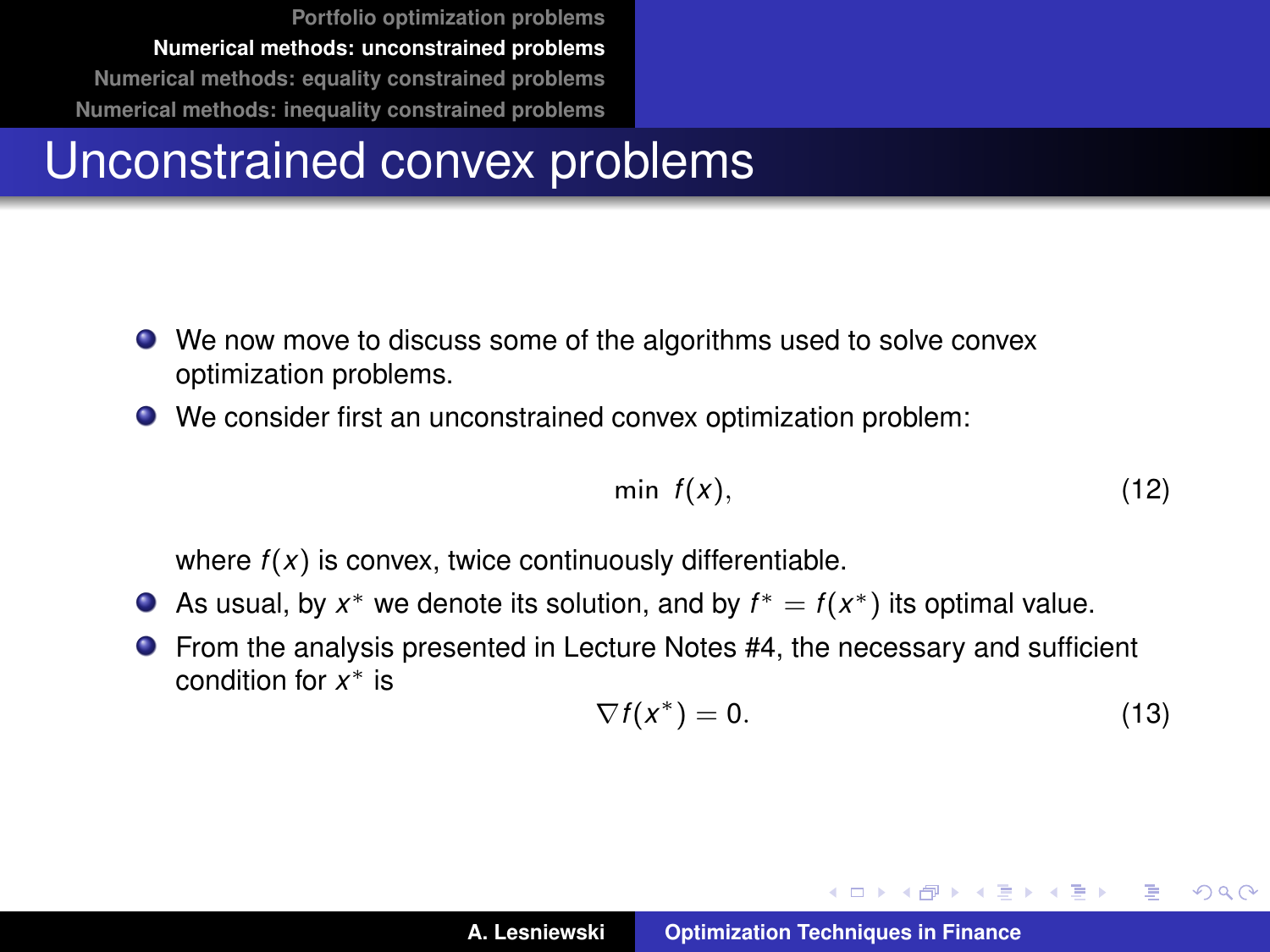## Unconstrained strong convex problems

- As in the case of general nonlinear optimization problems, the solution methods are iterative, and start with an initial guess  $x_0$  such that
	- (i)  $x_0 \in \text{dom}(f)$ .
	- (ii) the *sublevel set*  $S = \{x \in \text{dom}(f) : f(x) \le f(x_0)\}$  is closed.

The second condition is usually hard to verify. Cases when it is true include:

(i) if dom
$$
(f)
$$
 =  $\mathbb{R}^n$ ,

(ii) if  $f(x) \to \infty$ , as *x* approaches the boundary of dom(*f*).

イロメ イ団メ イヨメ イヨメー

 $QQ$ 

÷.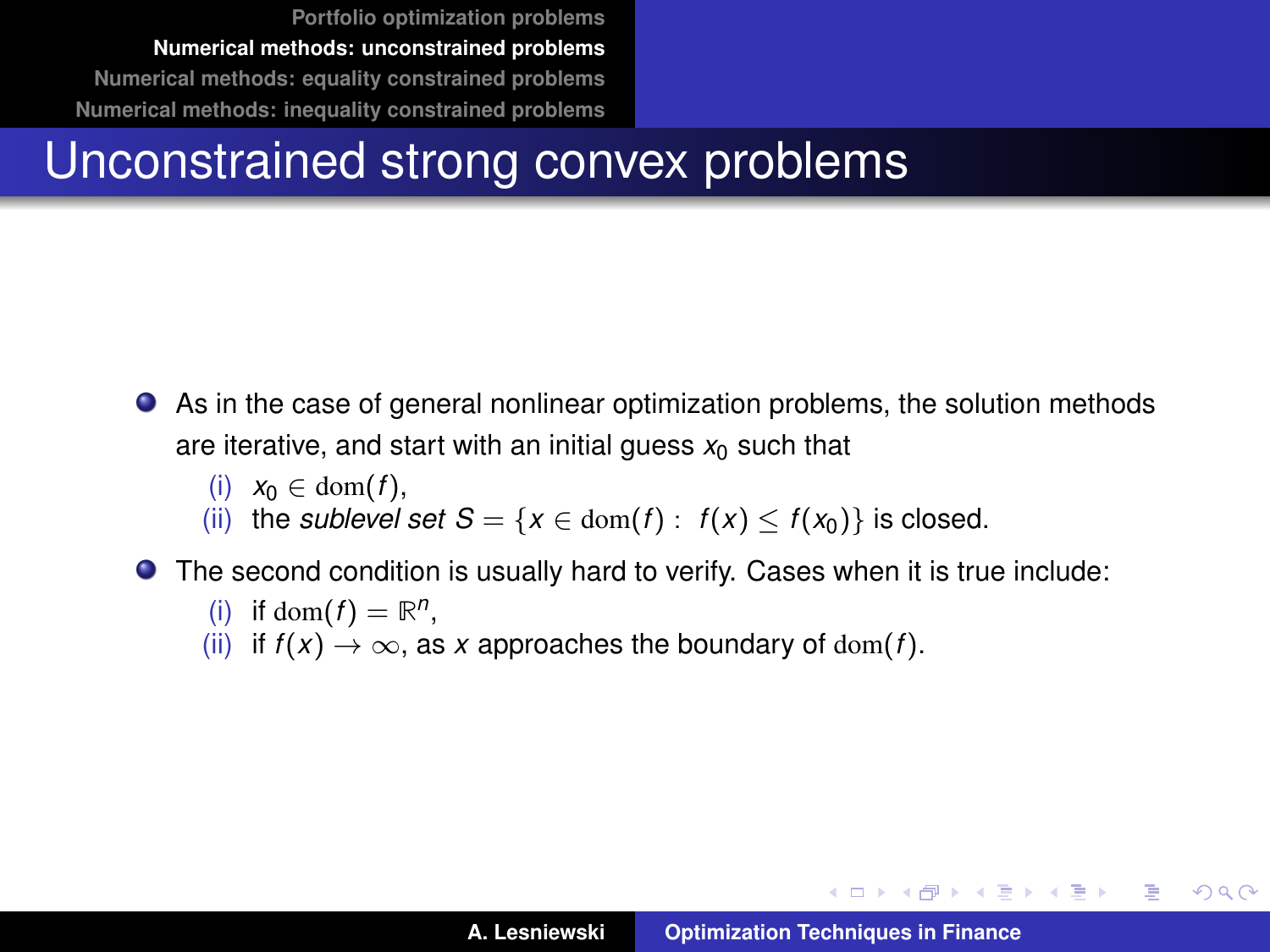## Unconstrained strong convex problems

A function  $f(x)$  is *strongly convex* on C, if there exists  $\mu > 0$  such that

<span id="page-18-0"></span>
$$
\nabla^2 f(x) \ge \mu l, \quad \text{ for all } x \in C. \tag{14}
$$

An implication of strong convexity is:  $\bullet$ 

<span id="page-18-1"></span>
$$
f(y) \ge f(x) + \nabla f(x)^T (y - x) + \frac{1}{2} \mu \|y - x\|^2
$$
, for all  $x, y \in C$ . (15)

Indeed, from Taylor's theorem, there is a *z* on the line segment connecting *x* and  $\bullet$ *y* such that

$$
f(y) = f(x) + \nabla f(x)^{\mathrm{T}}(y - x) + \frac{1}{2}(y - x)^{\mathrm{T}}\nabla^{2}f(z)(y - x),
$$

which, together with [\(14\)](#page-18-0), implies [\(15\)](#page-18-1).

イロメ イ団メ イヨメ イヨメー

重  $2Q$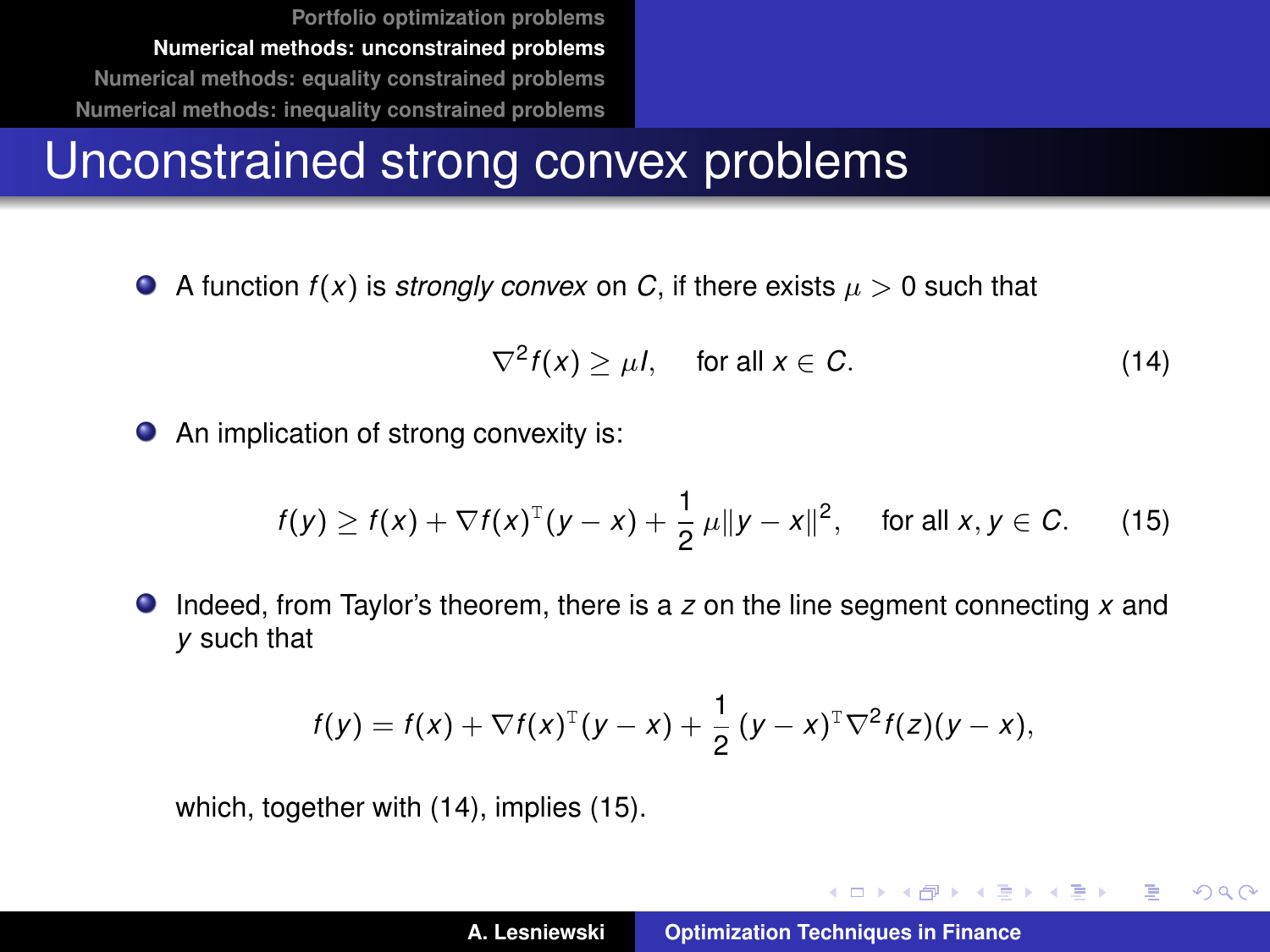## Unconstrained strong convex problems

#### $\bullet$ *Examples*:

- (i) The function  $f(x) = \frac{1}{2}x^T P x$ , where *P* is positive definite, is strongly convex. In this case, we can take  $\mu$  to be the smallest eigenvalue of  $P$ .
- (ii) The Kullback-Leibler divergence  $f(p) = KL(p||q)$  is strongly convex with  $\mu = 1$ .
- (iii) The function  $f(x) = -\log(x)$  is convex but not strongly convex on  $\mathbb{R}_+$ .

イロメ イ部メ イヨメ イヨメー

Þ  $2Q$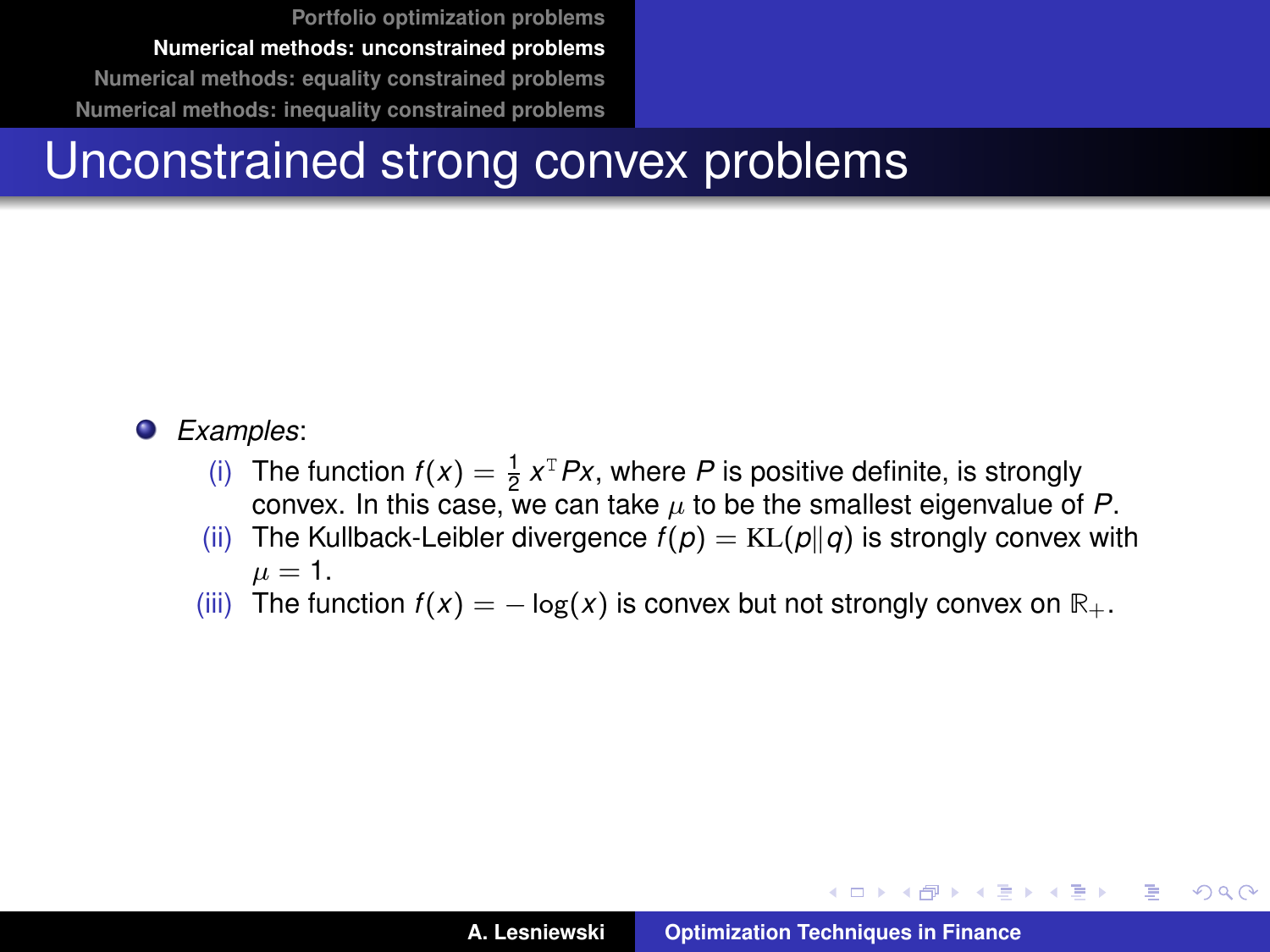#### Unconstrained strong convex problems

● We infer from [\(15\)](#page-18-1) that

$$
f^* \ge f(x) - \frac{1}{2\mu} \|\nabla f(x)\|^2.
$$
 (16)

イロメ イ部メ イヨメ イヨメー

Þ  $2Q$ 

To see this, we note that the RHS of [\(15\)](#page-18-1) has a minimum in *y* for  $\bar{y}=x-\nabla f(x)/\mu$ , and the minimum value is equal to  $f(x)-\|\nabla f(x)\|^2/2\mu$ .

This inequality allows us to formulate the following exit criterion for the search: in order to be within  $\varepsilon$  from  $f^*$ ,  $f^* - f(x) \leq \varepsilon$ , we terminate the search when

$$
\|\nabla f(x)\| \leq \sqrt{2\mu\varepsilon}.
$$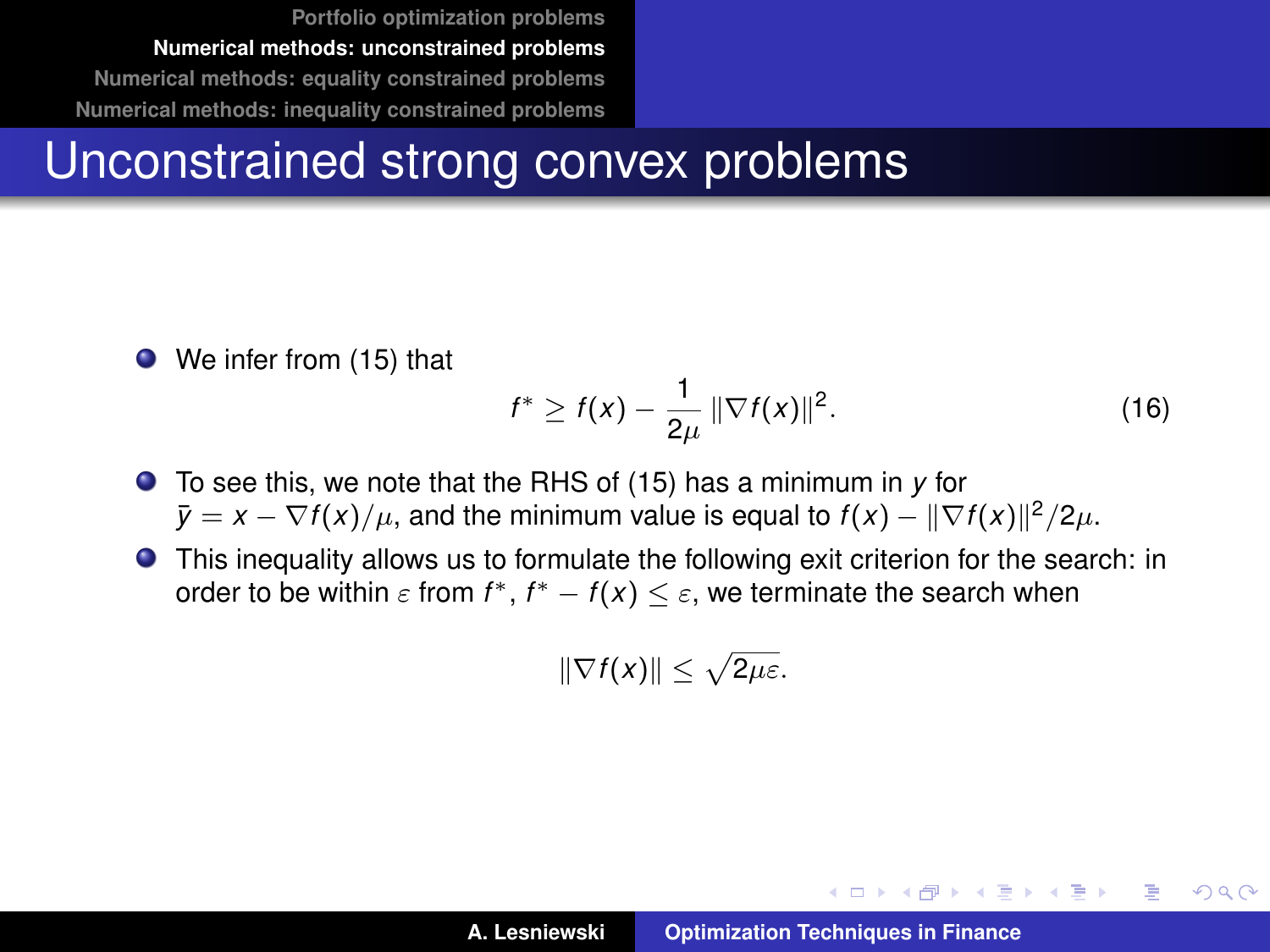#### Descent methods

A *descent method* consists in constructing a sequence

$$
x_{k+1} = x_k + t_k \Delta x_k, \qquad (17)
$$

where the search direction ∆*x<sup>k</sup>* ∈ **R** *<sup>n</sup>* and step size *t<sup>k</sup>* > 0 are chosen so that

$$
f(x_{k+1}) < f(x_k). \tag{18}
$$

From convexity, ∆*x<sup>k</sup>* must satisfy

$$
\nabla f(x_k)^{\mathrm{T}} \Delta x_k < 0, \qquad (19)
$$

イロメ イ部メ イ君メ イ君メー

 $E = \Omega Q$ 

i.e.  $\nabla f(x_k)$  and  $\Delta x_k$  cannot be perpendicular to each other.

General descent method: Choose an initial guess  $x_0$  and iterate the following steps:

> while( stopping criterion not satisfied ) determine a descent direction ∆*x<sup>k</sup>* choose a step size *t<sup>k</sup>* update *xk*+<sup>1</sup> = *x<sup>k</sup>* + *tk*∆*x<sup>k</sup>*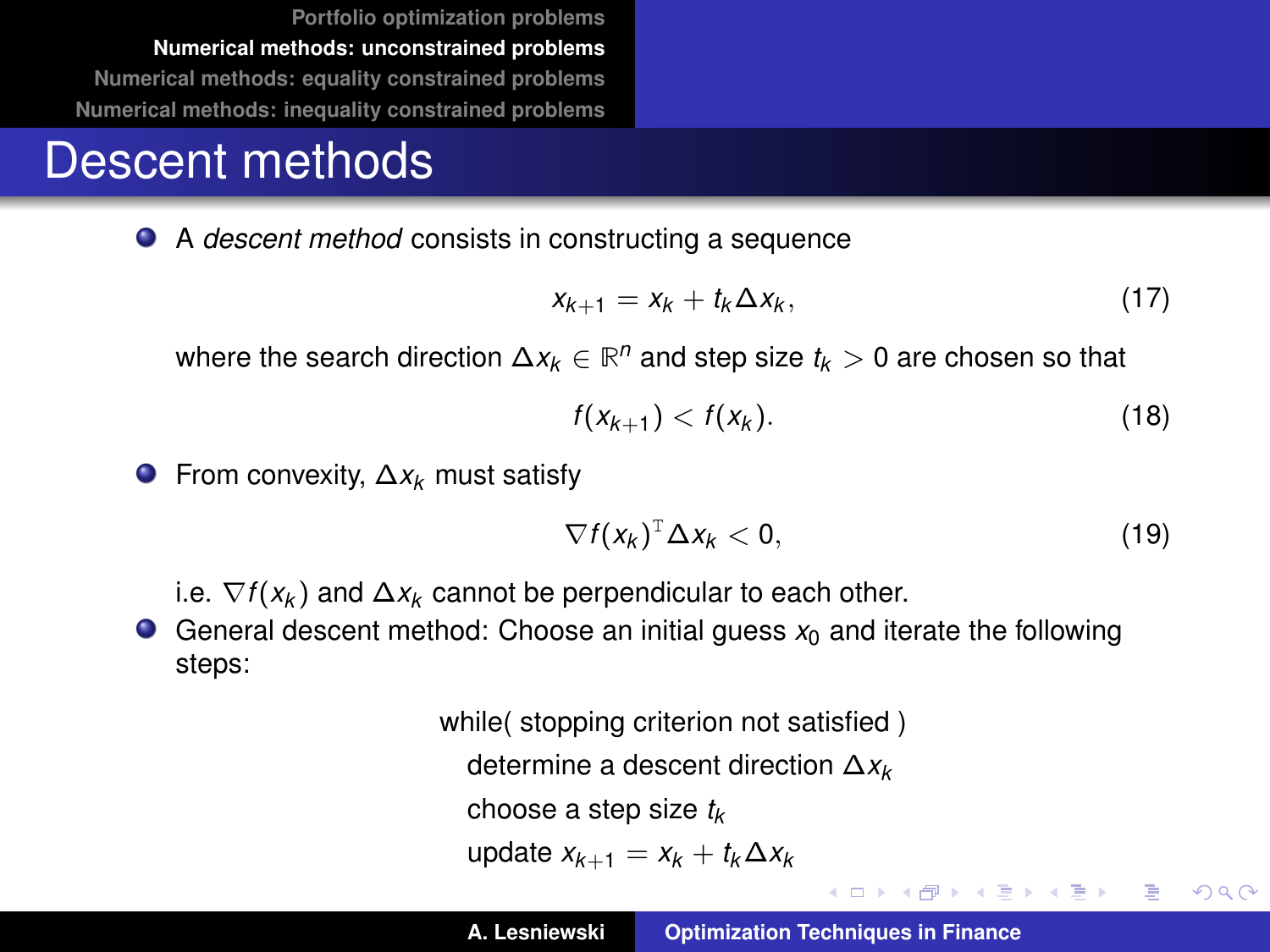## Backtracking line search

The second step of the algorithm, the *line search*, determines where on the ray

<span id="page-22-0"></span>
$$
\{x+t\Delta x:\,t>0\}\tag{20}
$$

the next iterate will be.

We choose *t* to minimize the objective function along the ray [\(20\)](#page-22-0):

$$
t = \underset{s>0}{\arg\min} f(x + s\Delta x). \tag{21}
$$

イロメ イ部メ イヨメ イヨメー

Þ

 $QQQ$ 

- It is usually sufficient to solve this problem approximately.
- A very simple and quite effective inexact line search method is the *backtracking line search*. It depends on two parameters  $\alpha \in (0, 1/2)$  and  $\beta \in (0, 1)$ .
- Given a descent direction  $\Delta x$  and  $t_0 = 1$ , iterate the following steps:

while 
$$
f(x + t_k \Delta x) \ge f(x) + \alpha t_k \nabla f(x)^T \Delta x
$$
  
 $t_{k+1} = \beta t_k$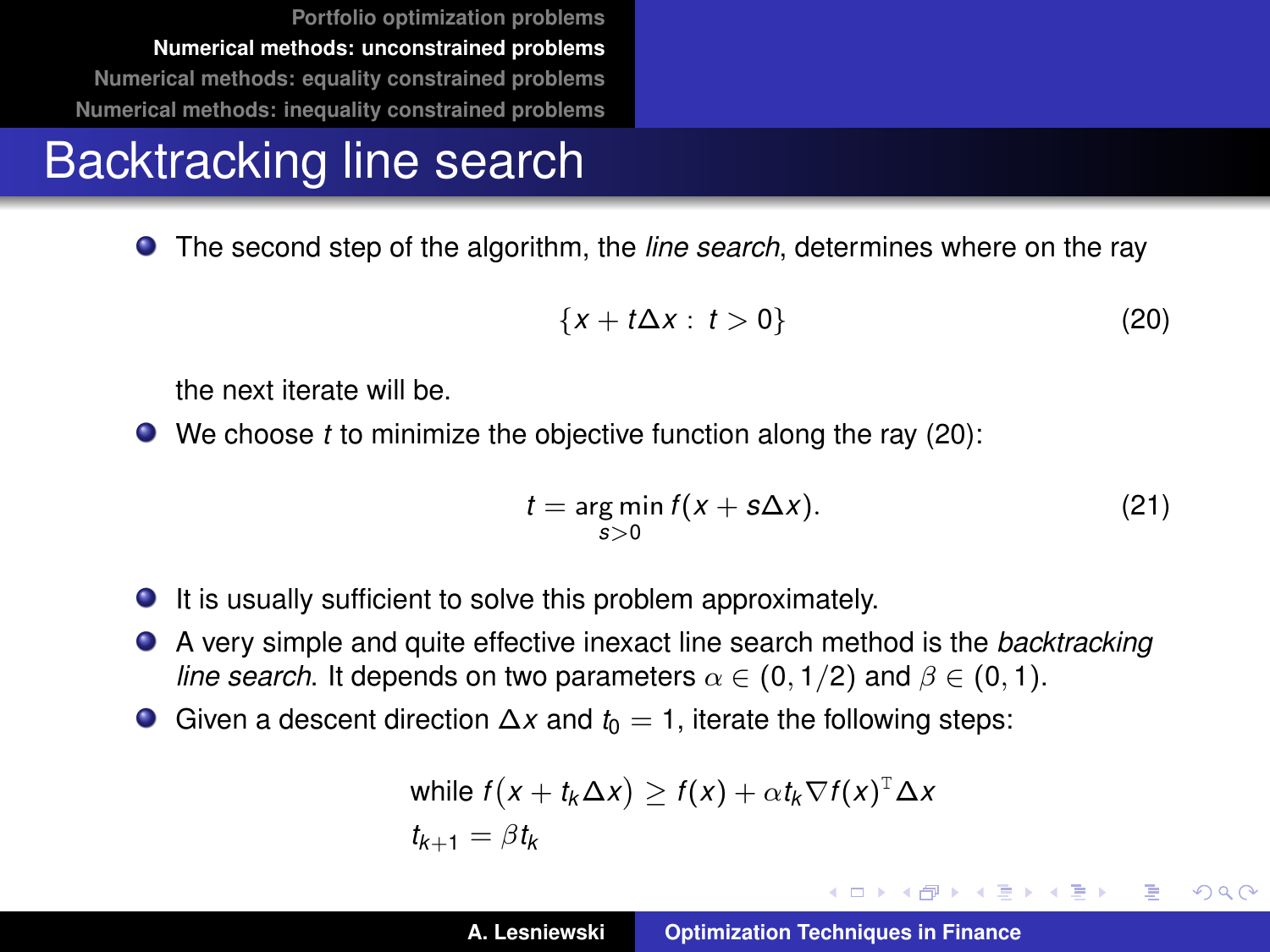## Backtracking line search

- The line search is called backtracking because it starts with unit step size and then reduces it by the factor  $\beta$  until the exit condition holds.
- Since ∆*x* is a descent direction, we have ∇*f* (*x*) <sup>T</sup>∆*x* < 0, and so

$$
f(x + t\Delta x) \approx f(x) + t\nabla f(x)^{\mathrm{T}}\Delta x
$$
  

$$
< f(x) + \alpha t\nabla f(x)^{\mathrm{T}}\Delta x,
$$

which shows that the backtracking line search eventually meets the stopping condition.

**O** The constant  $\alpha$  can be interpreted as the fraction of the decrease in  $f(x)$ predicted by linear extrapolation that we will accept.

イロメ イ部メ イヨメ イヨメー

 $QQ$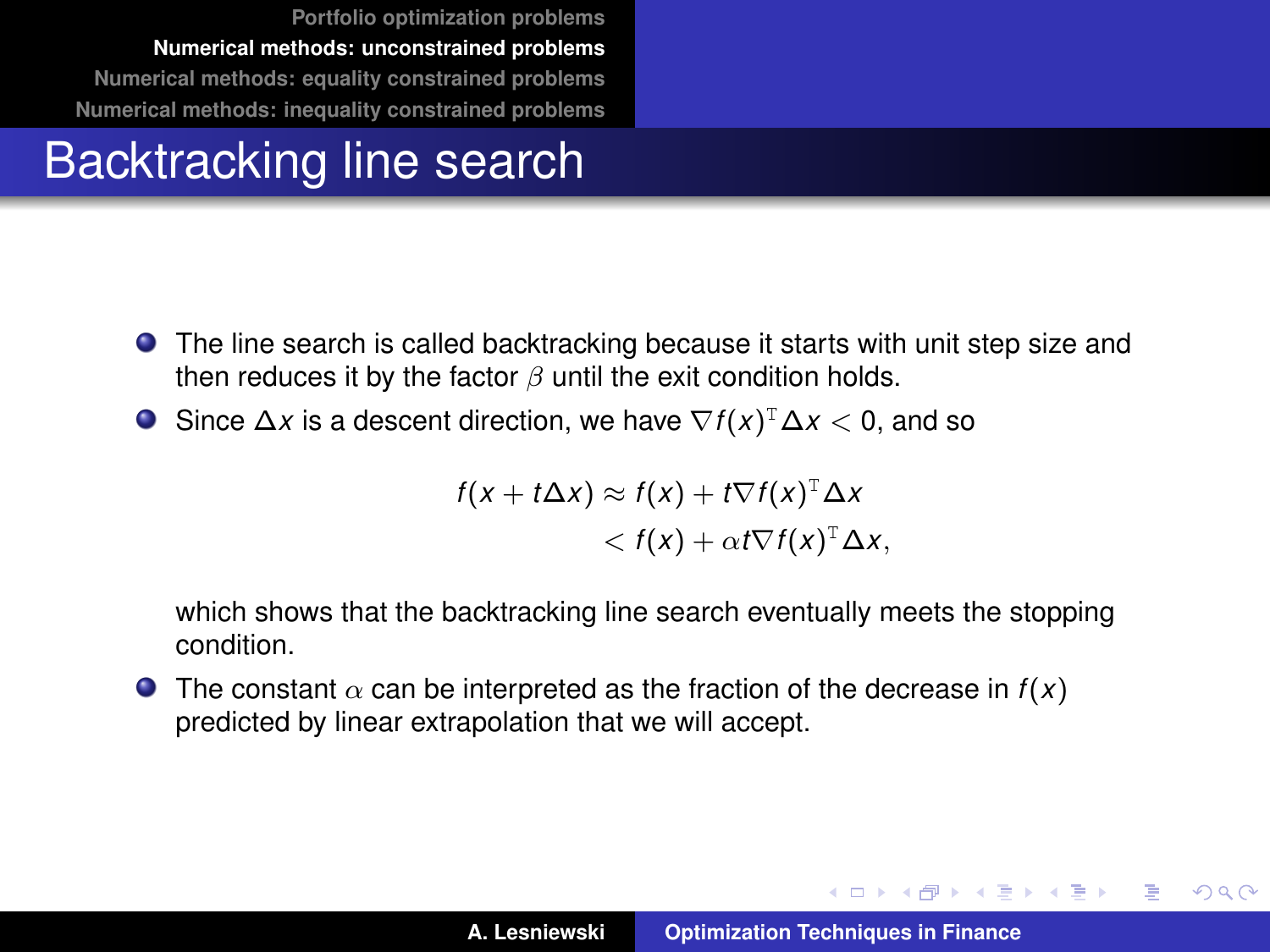## Backtracking line search

- $\bullet$  In the figure below, the lower dashed line shows the linear extrapolation of  $f(x)$ , and the upper dashed line has a slope a factor of  $\alpha$  smaller.
- $\bullet$  The backtracking condition is that  $f(x)$  lies below the upper dashed line, i.e.,  $0 < t < t_0$ .



イロメ イ部メ イヨメ イヨメー

 $299$ 

重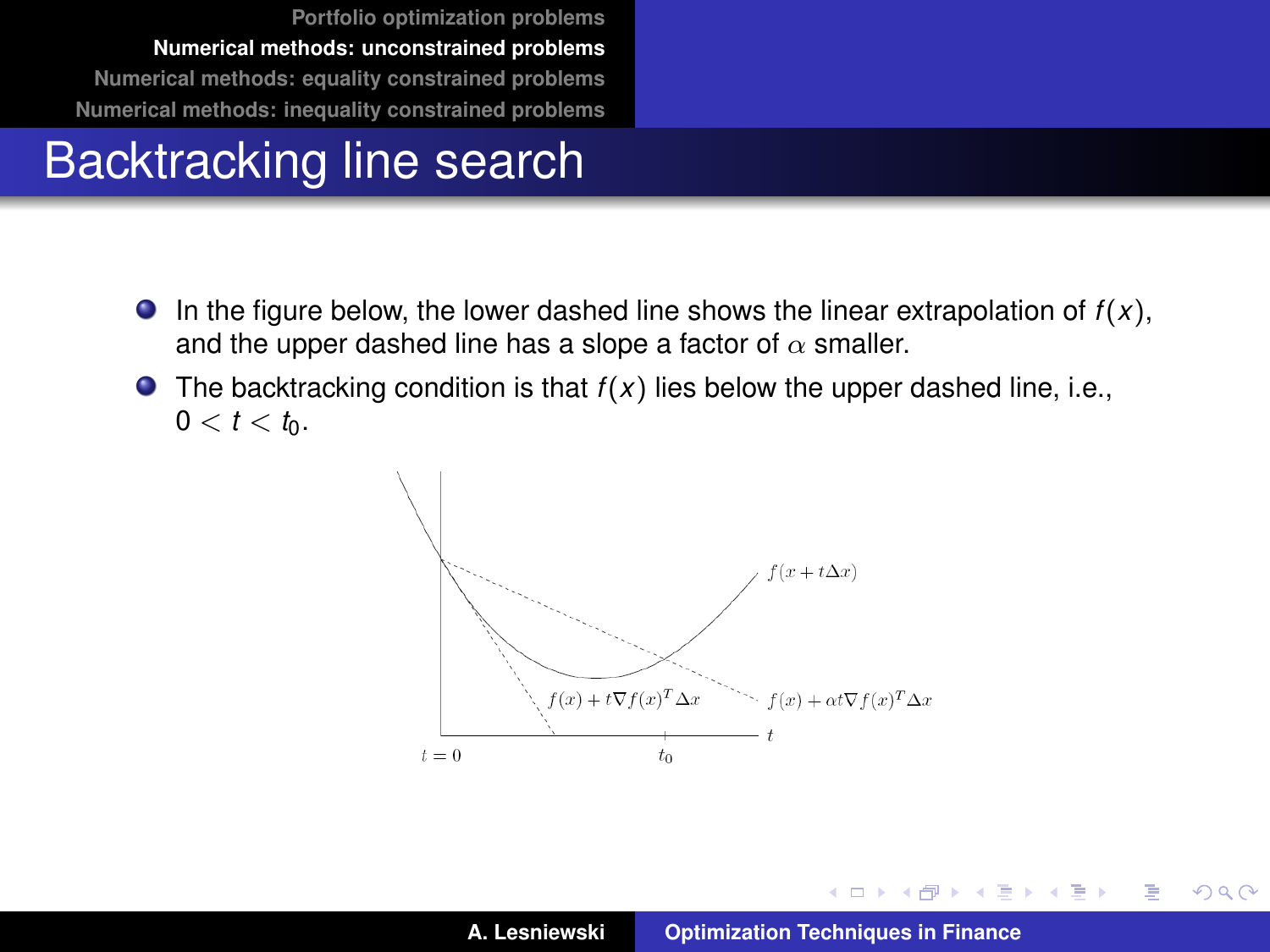#### Gradient descent methods

- In the gradient descent method we choose  $\Delta x = -\nabla f(x)$ .  $\bullet$
- $\bullet$ Choose an initial quess  $x_0 \in \text{dom}(f)$  and iterate:

while( exit criterion not satisfied )  $\Delta x_k = -\nabla f(x_k)$ choose step size *t<sup>k</sup>* via exact or backtracking line search update *xk*+<sup>1</sup> = *x<sup>k</sup>* + *tk*∆*x<sup>k</sup>*

 $\bullet$ As already discussed in Lecture Notes #1, this method tends to be slow.

K ロ ⊁ K 伊 ⊁ K 君 ⊁ K 君 ⊁ …

 $299$ 言い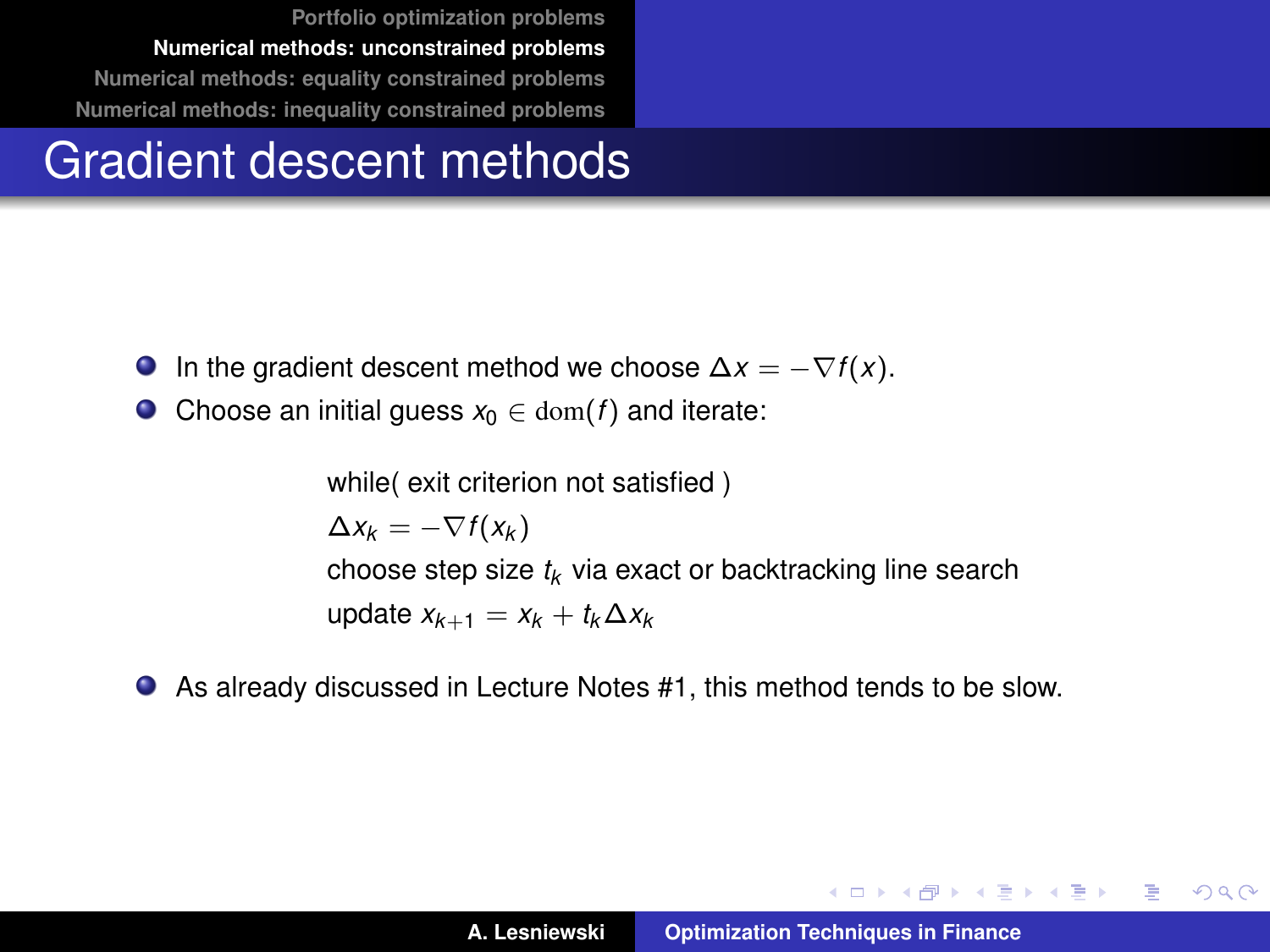## Steepest descent method

 $\bullet$  The first order Taylor expansion of  $f(x)$  is

$$
f(x+\xi) \approx f(x) + \nabla f(x)^{\mathrm{T}} \xi.
$$

- From calculus,  $\nabla f(x)^T \xi$  is the directional derivative of  $f(x)$  in the direction of the vector  $\xi$ .
- We choose ∆*x* to point in the direction of ξ, but we have to bound the magnitude of ξ.
- To this end, we choose a norm  $||x||$  on  $\mathbb{R}^n$  (for example, Euclidean), and define the *normalized steepest descent direction* as:

$$
\Delta x_{\text{nsd}} = \arg\min \{ \nabla f(x)^T \xi : ||\xi|| = 1 \}. \tag{22}
$$

イロメ イ団メ イヨメ イヨメー

 $299$ 

重

**•** For example, if the norm  $\|\xi\|$  is the Euclidean norm, then  $\Delta x_{\text{nsd}} = -\nabla f(x)$ , and the method reduces to the gradient descent.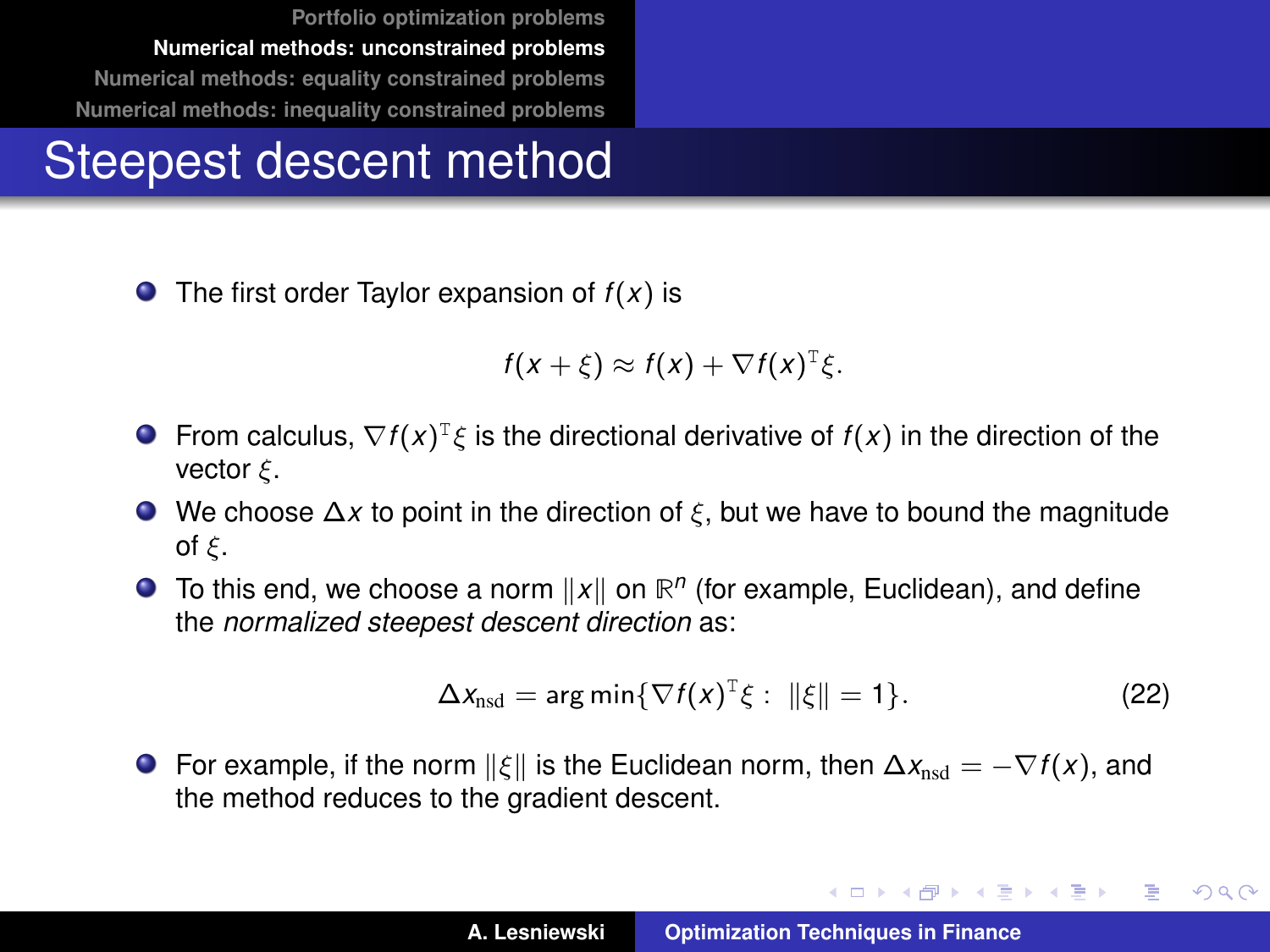## Steepest descent method: quadratic norm

Given a positive definite matrix *H*, we define the quadratic *H*-weighted norm on  $\mathbb{R}^n$  by

<span id="page-27-0"></span>
$$
\|\xi\|_{H} = \sqrt{\xi^{\mathrm{T}} H \xi}.
$$
\n(23)

 $\bullet$ The normalized steepest descent direction is given by

$$
\Delta x_{\text{nsd}} = -H^{-1} \nabla f(x). \tag{24}
$$

イロメ イ部メ イヨメ イヨメー

 $299$ 

重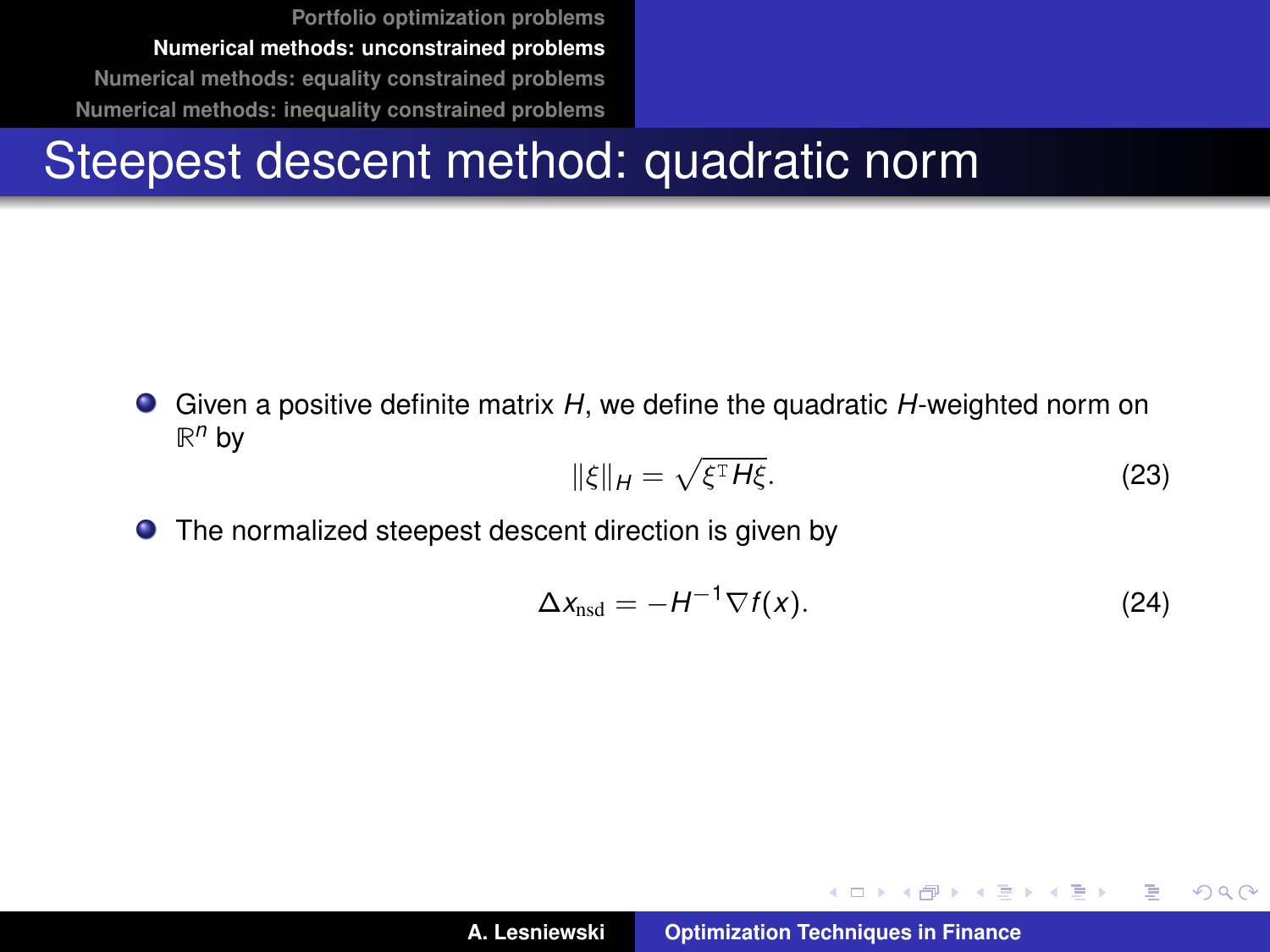## Steepest descent method: quadratic norm

The ellipsoid shown in the figure below is the unit ball of the norm, translated to the point *x*. The normalized steepest descent direction  $\Delta x_{\text{nod}}$  at *x* extends as far as possible in the direction  $\nabla f(x)$  while staying in the ellipsoid.



4 D F

 $\overline{AB}$   $\rightarrow$   $\overline{AB}$   $\rightarrow$   $\overline{AB}$   $\rightarrow$ 

 $299$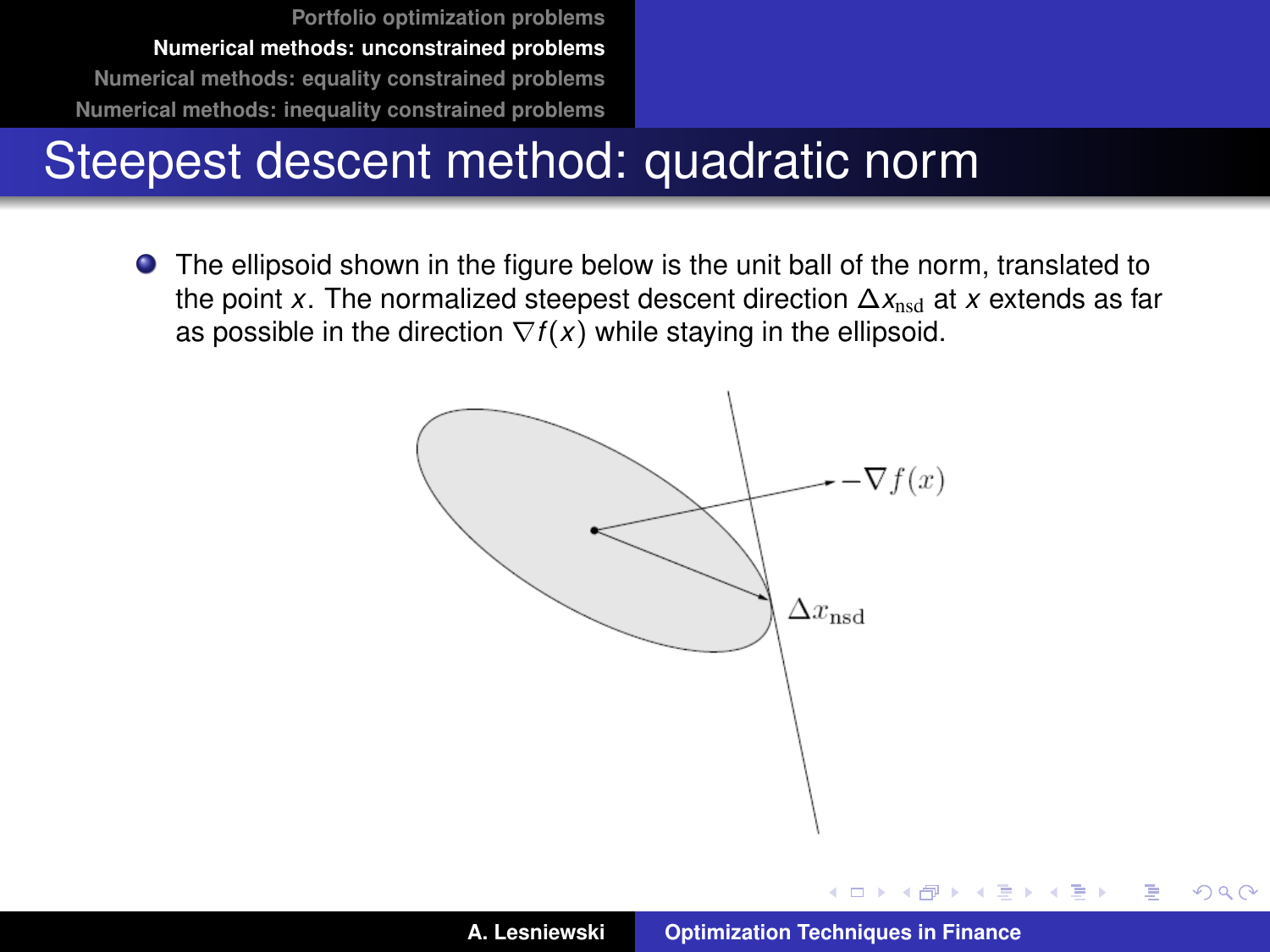## Steepest descent method: *L* 1 -norm

We consider the steepest descent method for the L<sup>1</sup>-norm. A normalized steepest direction,

$$
\Delta x_{\text{nsd}} = \arg\min \{ \nabla f(x)^{\text{T}} \xi : ||\xi||_1 = 1 \},\tag{25}
$$

can be characterized as follows.

Let *i* be an index for which  $\|\nabla f(x)\|_{\infty} = |\partial f(x)/\partial x_i|$ . Then

$$
\Delta x_{\text{nsd}} = -\text{sign}\left(\frac{\partial f(x)}{\partial x_i}\right) e_i, \tag{26}
$$

イロメ イ団メ イヨメ イヨメー

 $2Q$ 重

where *e<sup>i</sup>* is the *i*-th standard basis vector.

- Thus, the normalized steepest descent step in *L* 1 -norm can always be chosen to be a standard basis vector (or its negative).
- $\bullet$  It is the coordinate axis direction along which the approximate decrease in  $f(x)$  is greatest.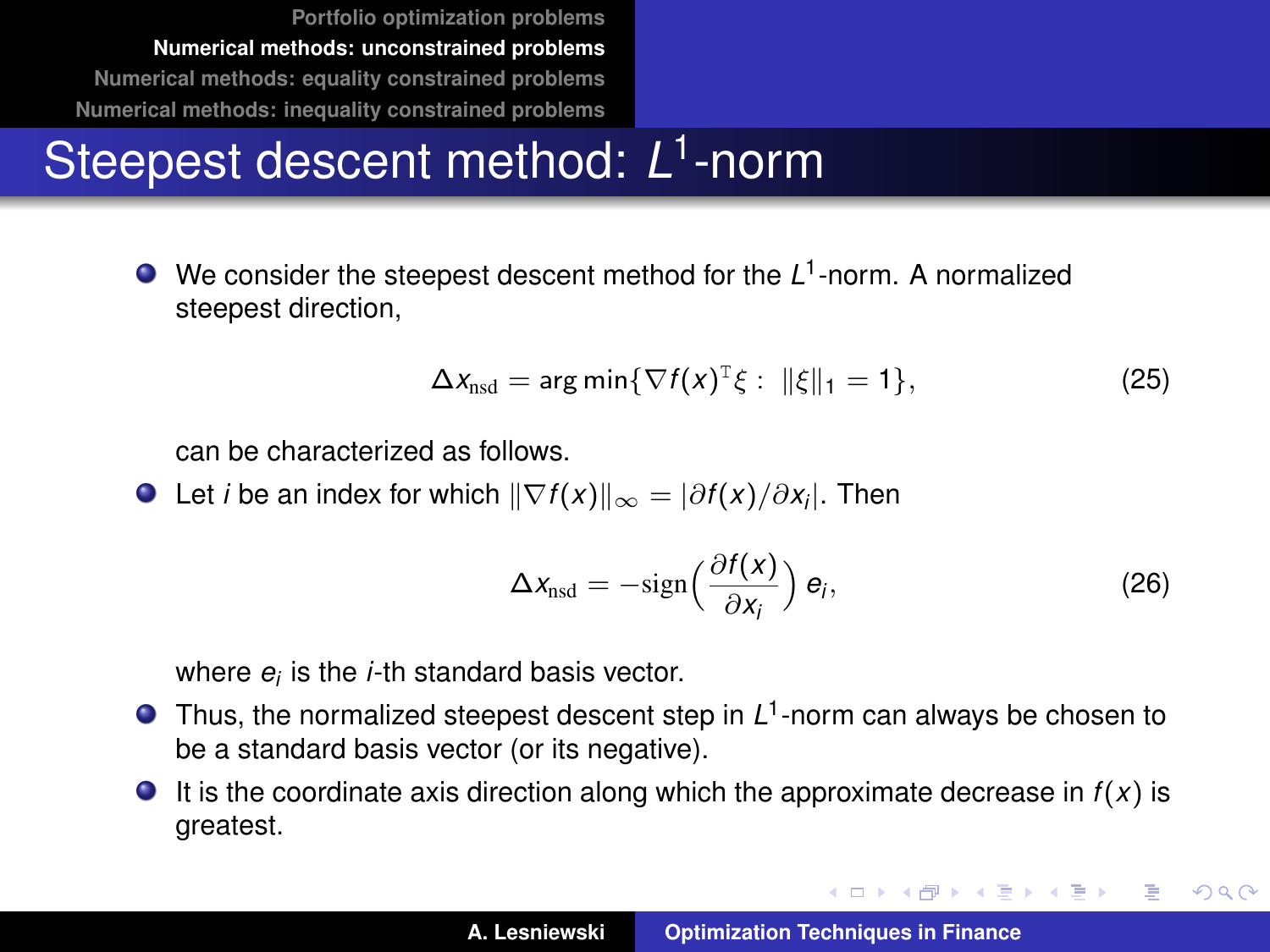## Steepest descent method: *L* <sup>1</sup> norm

The diamond is the unit ball of the L<sup>1</sup>-norm, translated to the point *x*. The normalized steepest descent direction can always be chosen in the direction of a standard basis vector. In the figure below, we have  $\Delta x_{\text{nsd}} = e_1$ .



The steepest descent method in the L<sup>1</sup>-norm has a natural interpretation. At each iteration we select a component of  $\nabla f(x)$  with maximum absolute value, and decrease or [i](#page-0-0)ncrease the component  $x_i$ , according to the sign of  $(\nabla f(x))_i$ .  $\overline{AB}$   $\rightarrow$   $\overline{AB}$   $\rightarrow$   $\overline{AB}$ 

 $QQQ$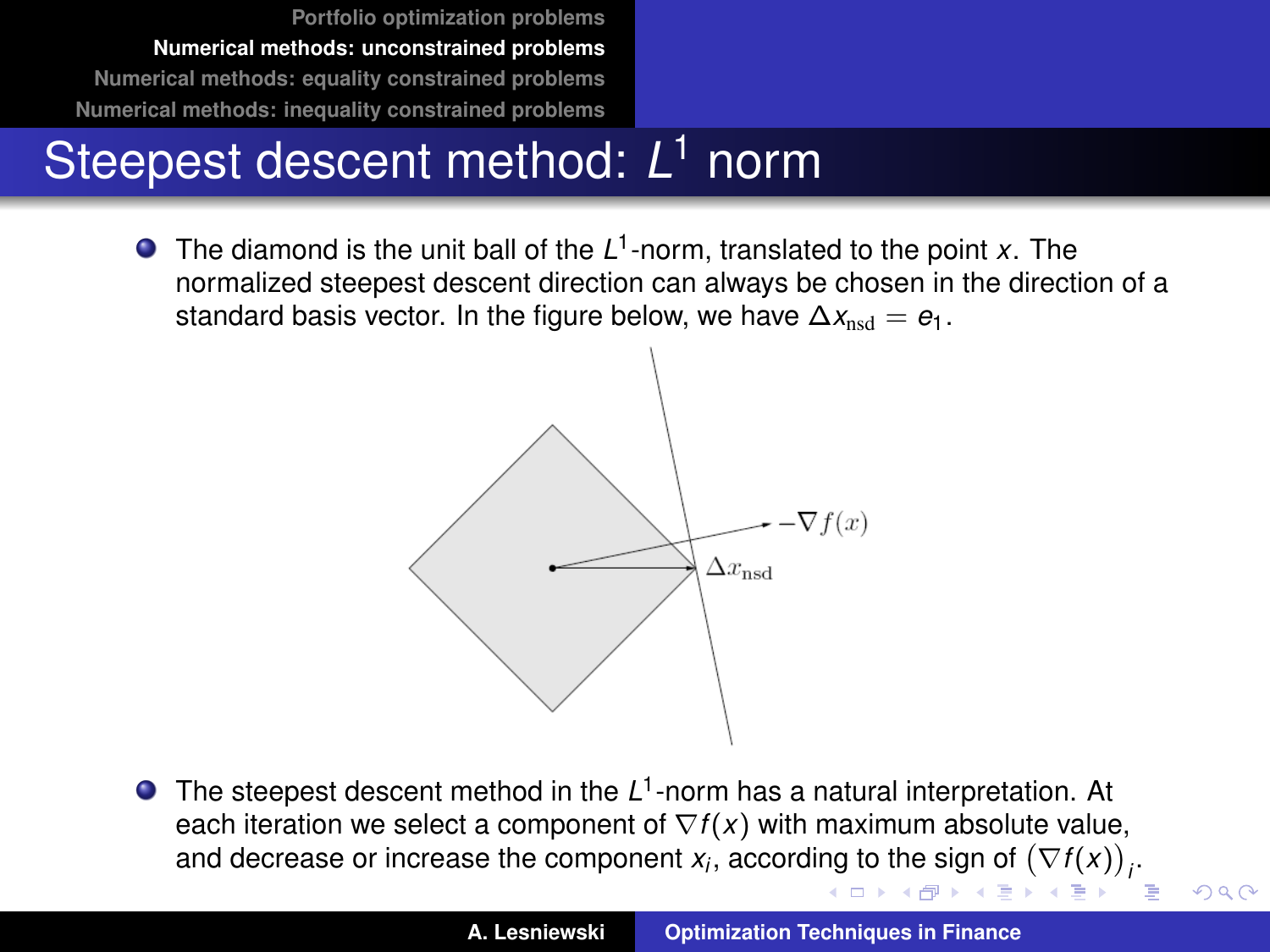#### Newton's methods

**•** For  $x \in \text{dom}(f)$ , the step

$$
\Delta x_{\rm nt} = -\nabla^2 f(x)^{-1} \nabla f(x) \tag{27}
$$

イロメ イ部メ イヨメ イヨメー

Þ

 $298$ 

is called the Newton step.

 $\bullet$  The second order Taylor approximation to  $f(x)$  is

$$
\hat{f}(x+\xi) = f(x) + \nabla f(x)^{\mathrm{T}} \xi + \frac{1}{2} \xi^{\mathrm{T}} \nabla^2 f(x) \xi.
$$
 (28)

- This is a quadratic function in  $\xi$ , and  $\xi = \Delta x_{nt}$  is its minimizer!  $\bullet$
- Since *f* (*x*) is twice continuously differentiable, this *quadratic model* should be accurate for *x* near *x* ∗.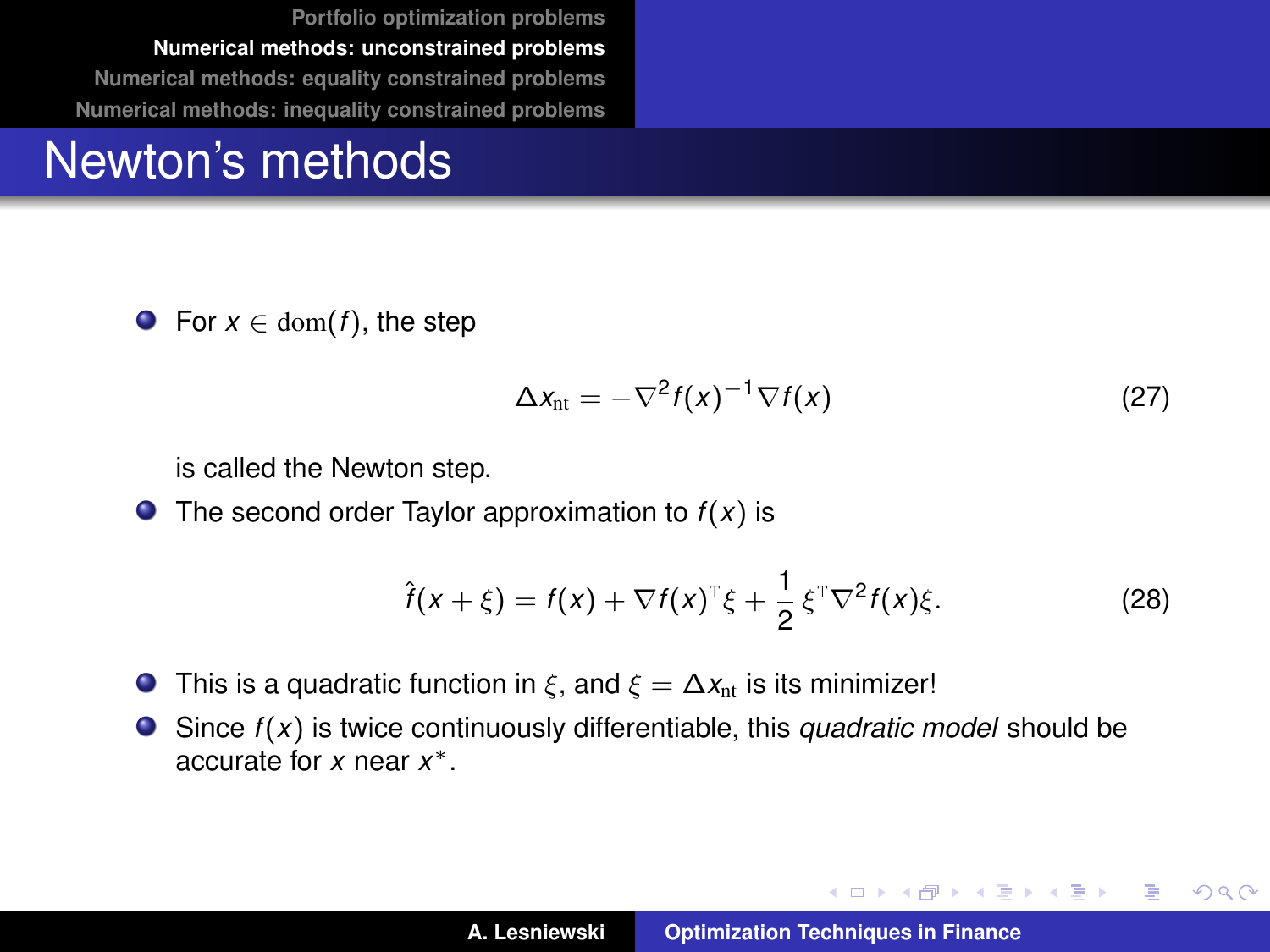#### Newton's method

**•** The figure below shows the function  $f(x)$  (solid line) and its second order approximation  $\hat{f}(x + \xi)$  (dashed). The Newton step  $\Delta x_{nt}$  is what must be added to *x* to give the minimizer of  $\hat{f}(x + \xi)$ .



4 0 8

メタメ メミメメミメ

 $299$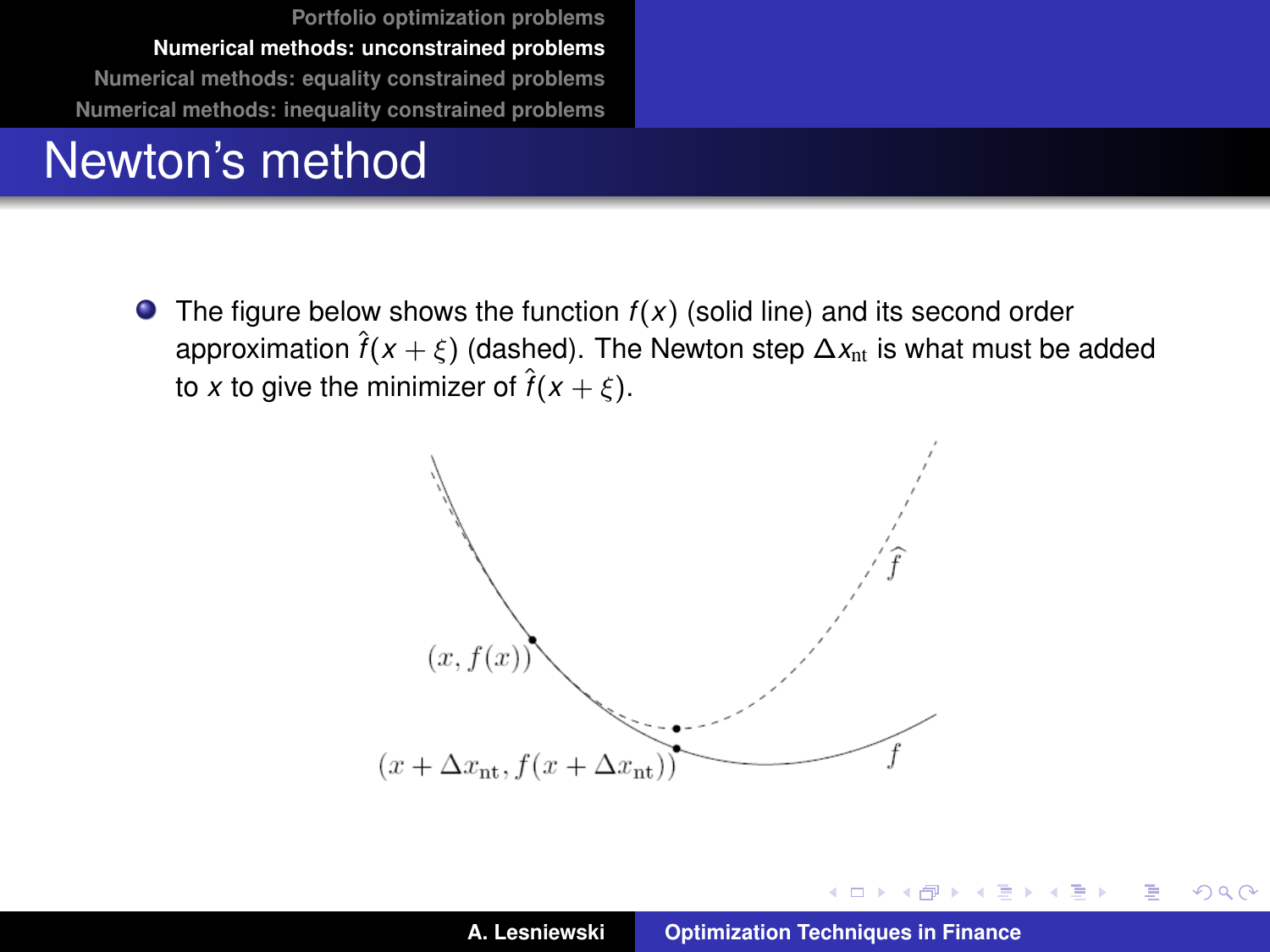#### Newton's method

- We can get another insight into the workings of Newton's method by interpreting it in terms of the quadratic norm introduced in [\(23\)](#page-27-0).
- Namely, the direction of the Newton step at *x* is the steepest descent direction for the norm [\(23\)](#page-27-0) with  $H = \nabla^2 f(x)$ .

イロメ イ部メ イヨメ イヨメー

 $299$ 

重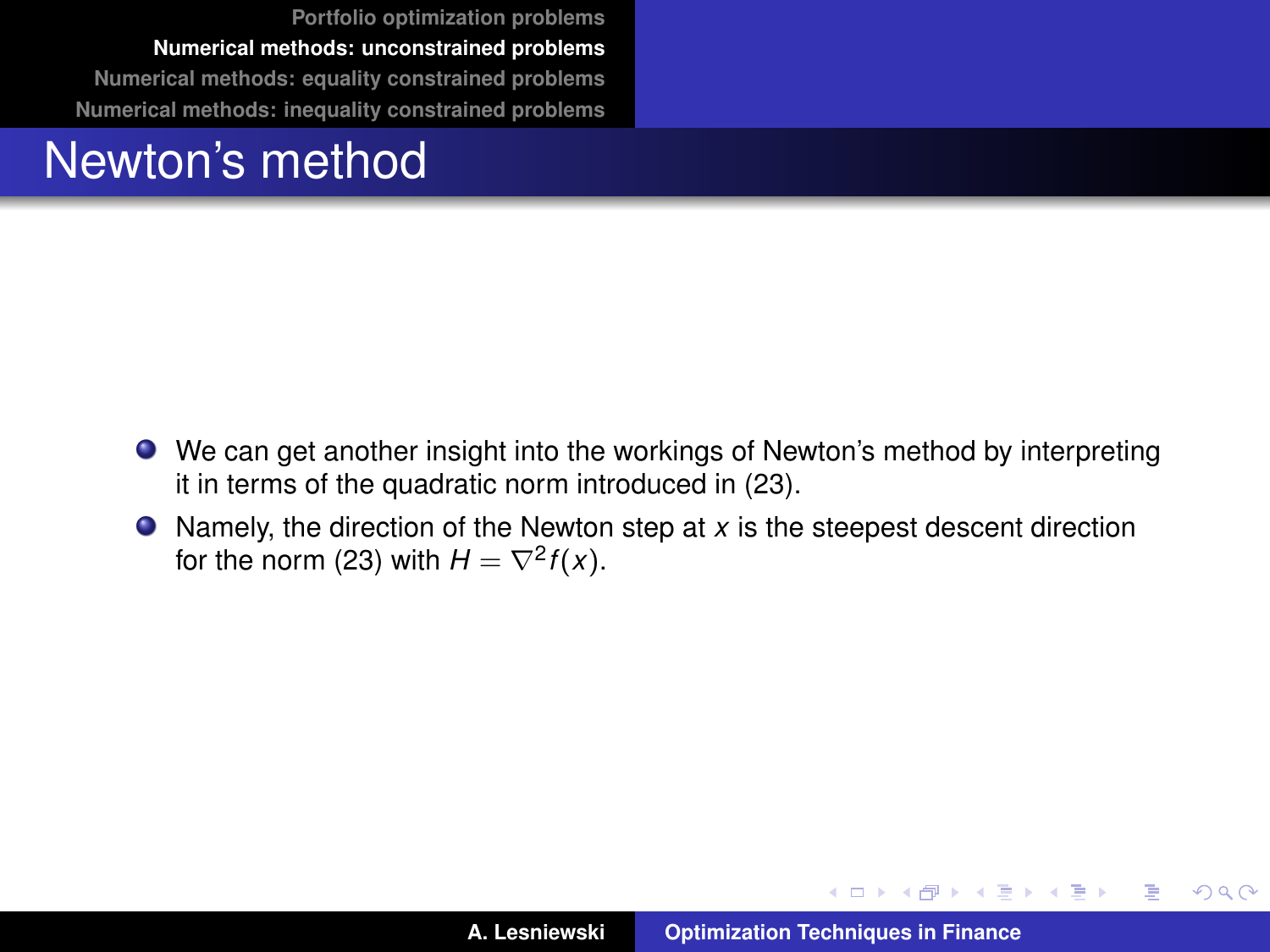#### Newton's method

The dashed lines are level curves of a convex function. The ellipsoid (solid line) is  $\{x+\xi: \xi^{\text{\tiny T}}\nabla^2 f(x)\xi\leq 1\}.$  The arrow shows  $-\nabla f(x),$  the gradient descent direction. The Newton step ∆*x*nt is the steepest descent direction in the norm [\(23\)](#page-27-0). The figure also shows  $\Delta x_{\text{nod}}$ , the normalized steepest descent direction for the same norm.



 $\exists x \in A \Rightarrow x$ 

 $2Q$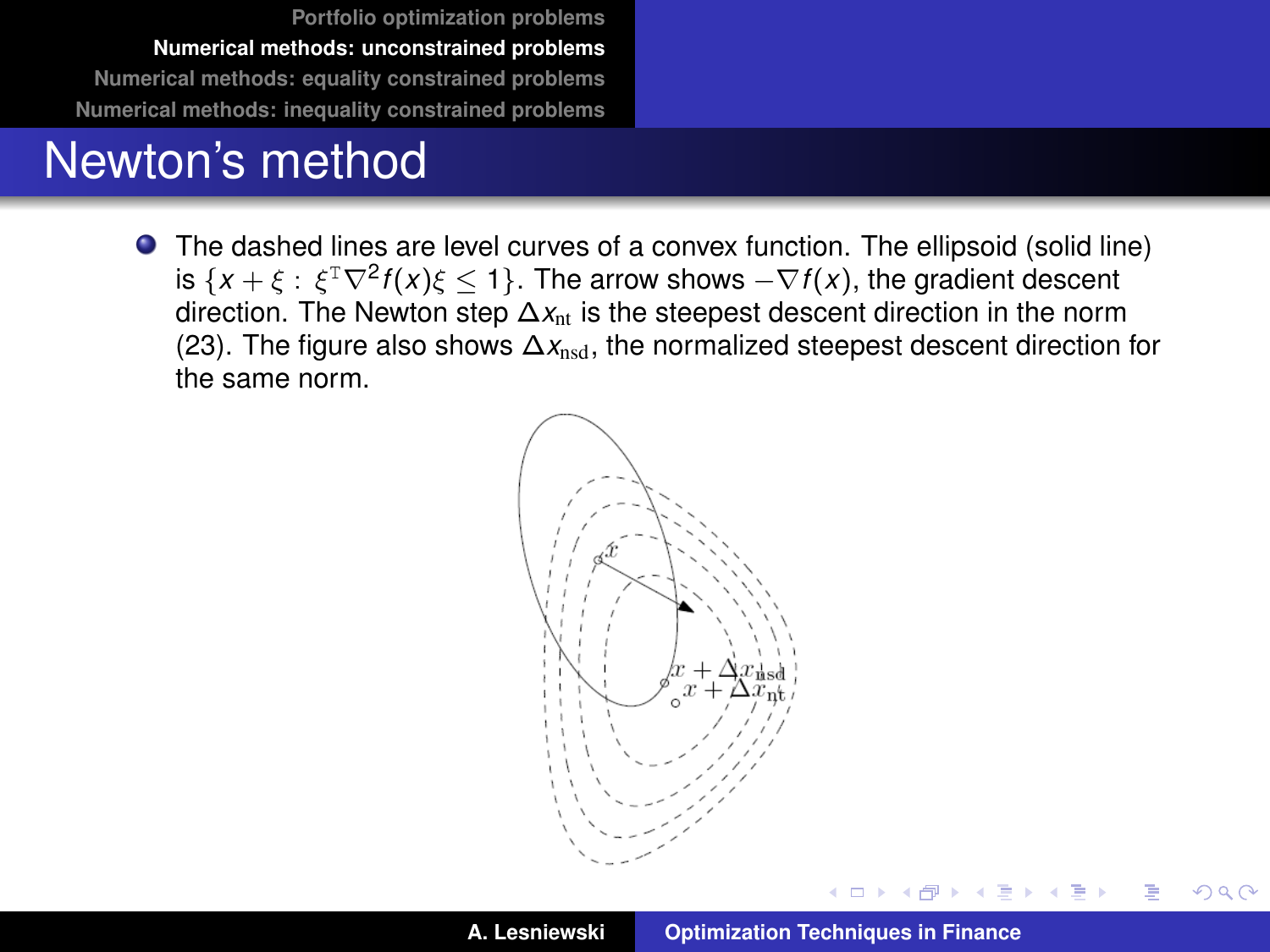#### Newton's method

The first order condition  $\nabla f(x^*)=0$  for *x* near  $x^*$  reads:

$$
\nabla f(x) + \nabla^2 f(x) \xi \approx 0, \qquad (29)
$$

 $QQQ$ 

and its solution is  $\xi = \Delta x_{nt}$ .

- Thus the Newton step is what must be added to x so that the linearized optimality condition holds. This is illustrated the figure below.
- The solid curve is the derivative  $f'(x)$  of the function  $f(x)$  shown in the previous figure, and  $\hat{f}'(x)$  is the linear approximation of  $f'(x)$ . The Newton step  $\Delta x_{\text{nt}}$  is the difference between the root of  $f'(x)$  and  $x$ .

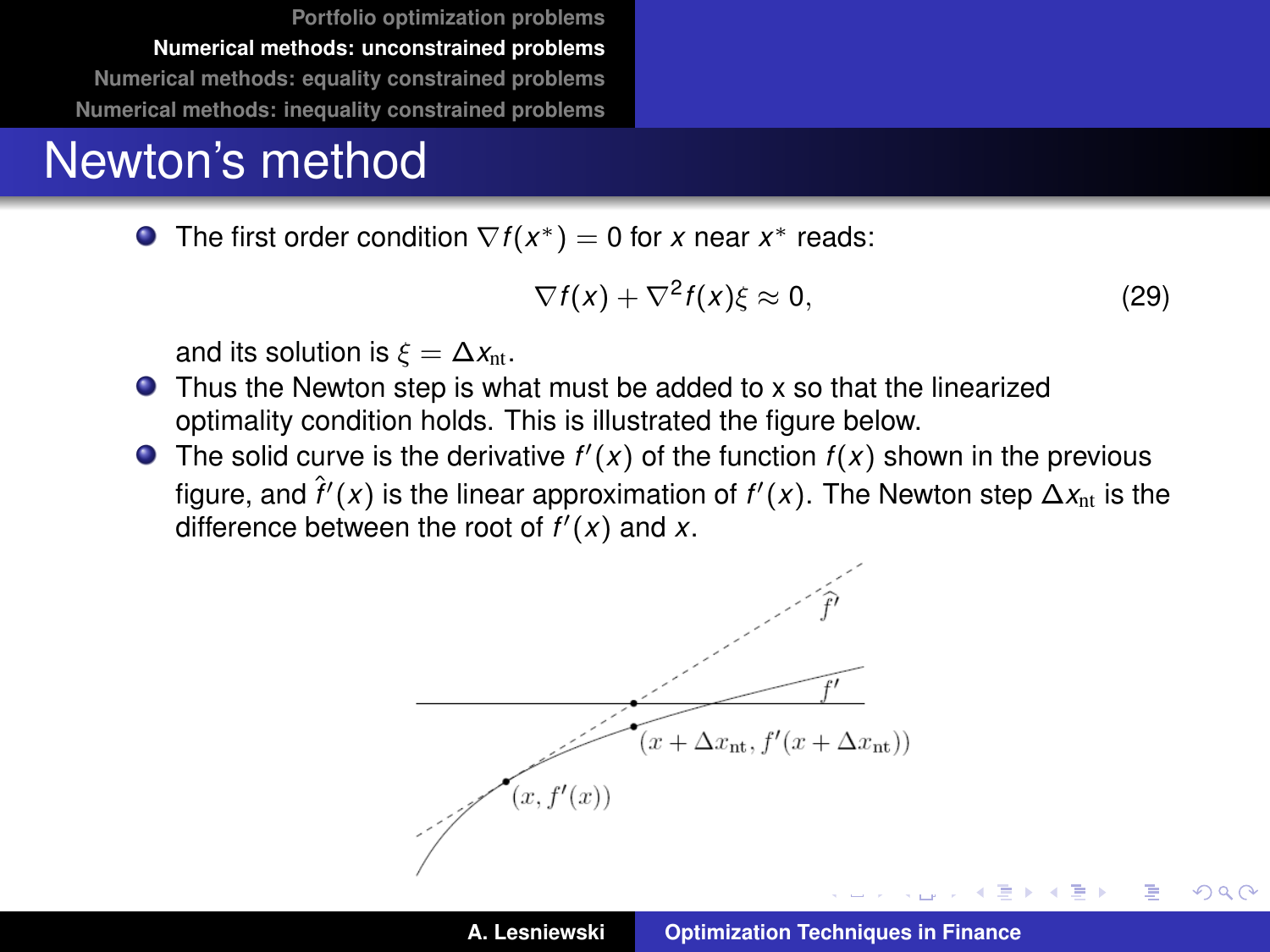#### Newton's method

**O** The quantity

$$
\lambda(x) = \sqrt{\nabla f(x)^{\mathrm{T}} \nabla^2 f(x)^{-1} \nabla f(x)}
$$
\n(30)

is called the *Newton decrement* at *x*.

**•** This is an important concept, because

$$
f(x) - \min_{\xi} \hat{f}(x + \xi) = f(x) - \hat{f}(x + \Delta x_{\text{nt}})
$$

$$
= \frac{1}{2} \lambda(x)^2,
$$

and so it is a measure of distance between *f* (*x*) and the minimum of its quadratic model.

It can thus be used as an estimate of  $f(x) - f^*$ .

イロメ イ団メ イヨメ イヨメー

 $299$ 

重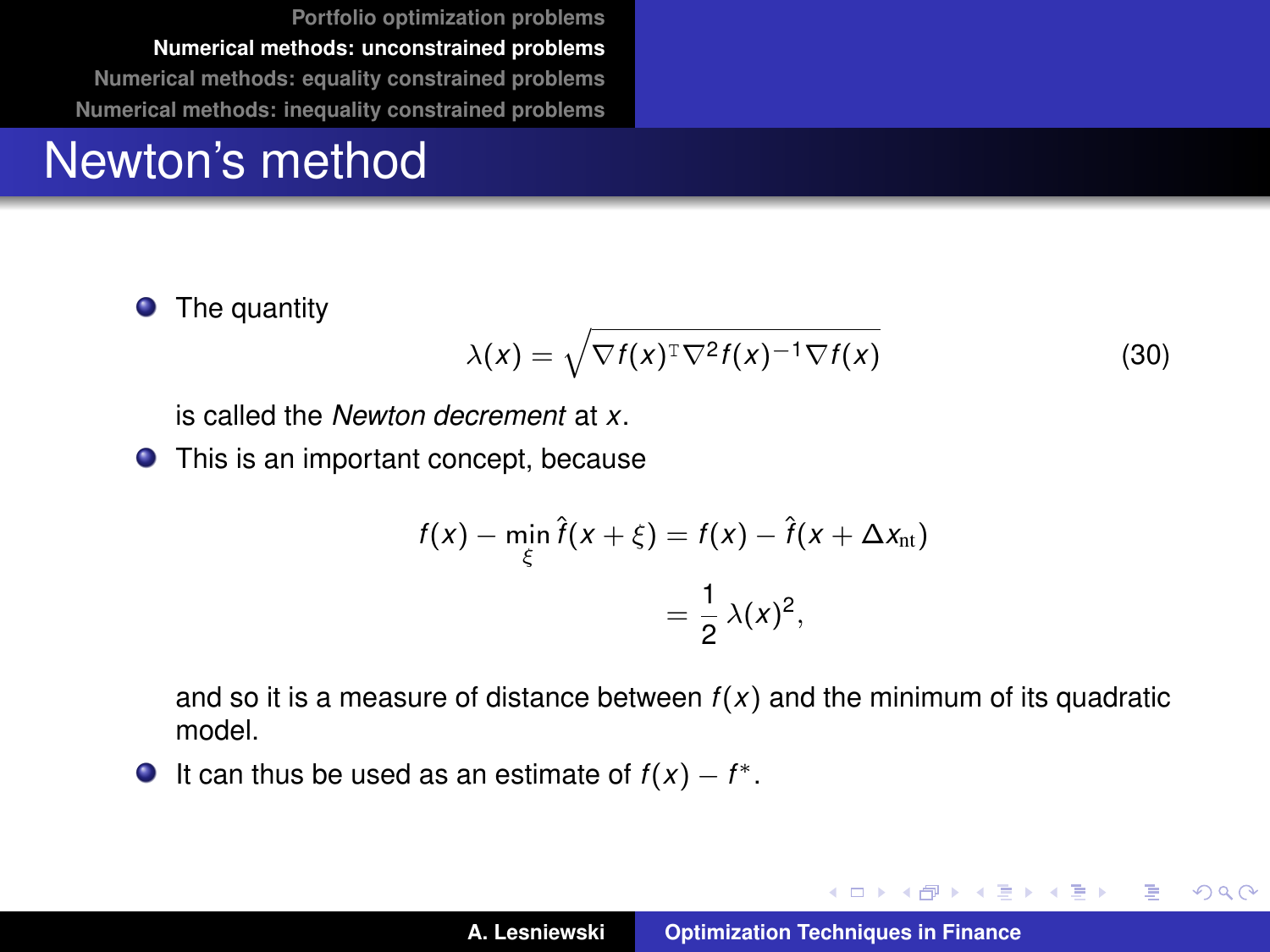## Newton's method

- We can summarize Newton's method in the following way.
- $\bullet$ Choose an initial guess  $x_0 \in \text{dom}(f)$  and iterate the following steps:

while( stopping criterion not satisfied ) compute the Newton step  $\Delta x_k$  and decrement  $\lambda(x_k)$ exit if  $\lambda(x_k) < \varepsilon$ choose a step size *t<sup>k</sup>* by exact or backtracking line search update *xk*+<sup>1</sup> = *x<sup>k</sup>* + *tk*∆*x<sup>k</sup>*

イロト イ母 トイ ヨ トイ ヨ トー ヨー

 $2990$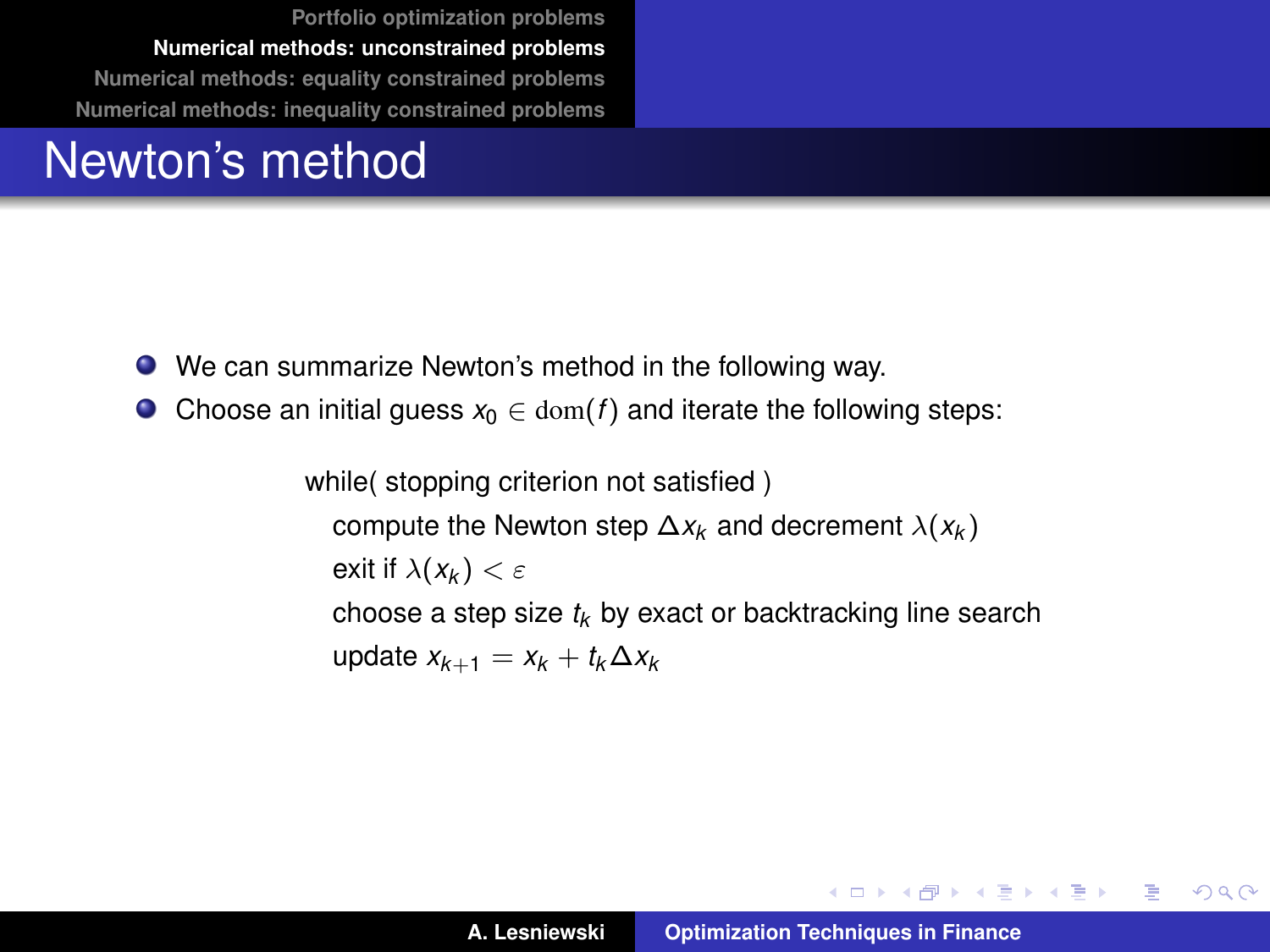## <span id="page-38-0"></span>Equality constrained problems: KKT conditions

Consider now an equality constrained convex optimization problem:

<span id="page-38-1"></span>
$$
\min f(x), \quad \text{subject to } Ax = b,\tag{31}
$$

where  $f(x)$  is twice continuously differentiable.

- $\bullet$  Without loss of generality we assume that  $p = \text{rank}(A) < n$  (so that the constraints are independent).
- If *x* <sup>∗</sup> is a solution to [\(31\)](#page-38-1), the first oder conditions read:

$$
\nabla f(x^*) + A^{\mathrm{T}} \lambda^* = 0,
$$
  
\n
$$
Ax^* = b,
$$
\n(32)

イロメ イ団メ イヨメ イヨメー

B

 $QQQ$ 

<span id="page-38-2"></span>where  $\lambda^*$  is the vector of Lagrange multipliers.

● Solving [\(31\)](#page-38-1) is equivalent to solving the system [\(32\)](#page-38-2).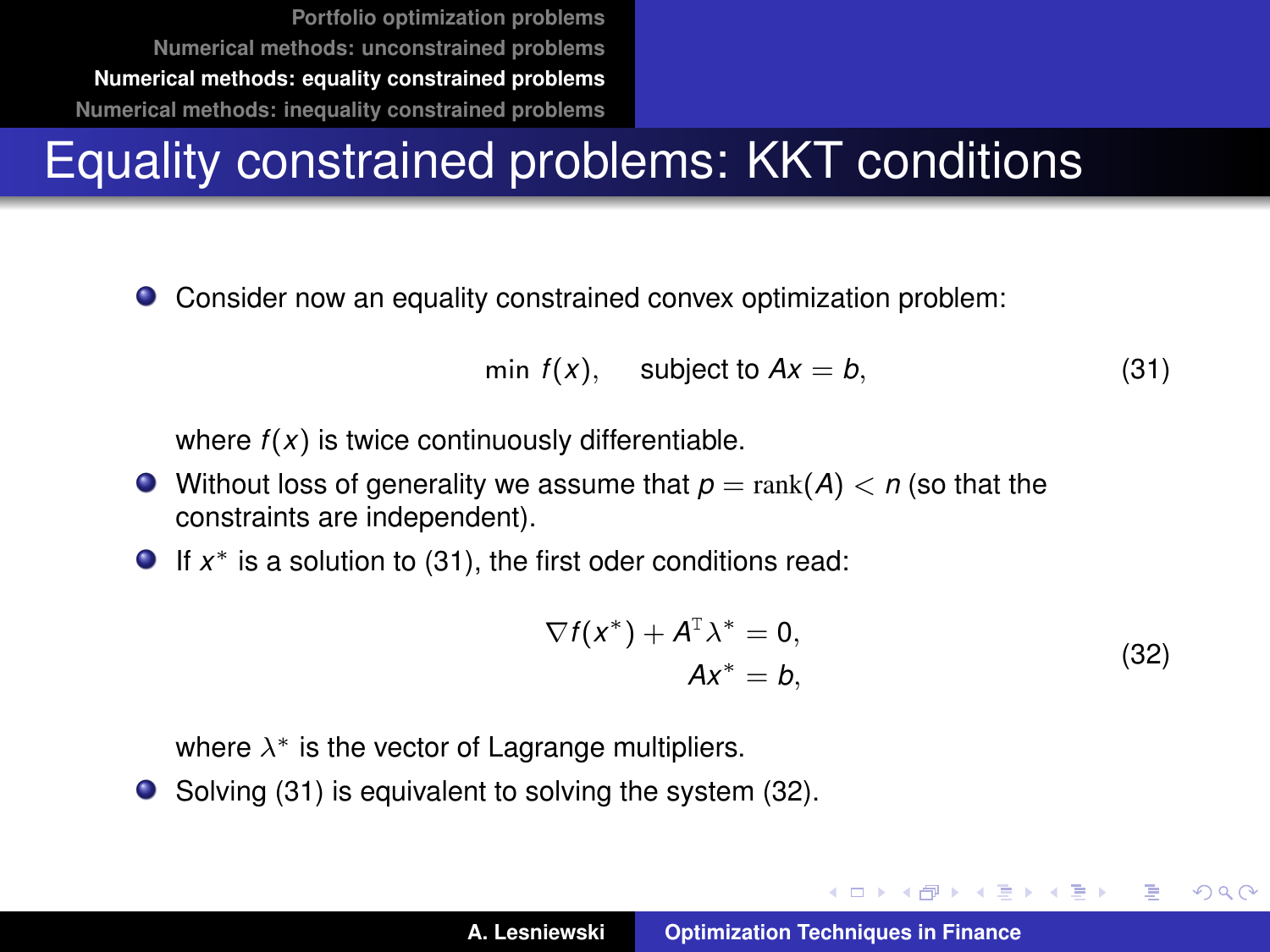## Equality constrained problems: KKT conditions

● For example, consider the quadratic problem:

<span id="page-39-1"></span>
$$
\min \frac{1}{2} x^T Hx + q^T x + r, \quad \text{subject to } Ax = b,\tag{33}
$$

where *H* is positive semidefinite.

**O** The KKT conditions [\(32\)](#page-38-2) read

<span id="page-39-0"></span>
$$
\begin{pmatrix} H & A^{\mathrm{T}} \\ A & 0 \end{pmatrix} \begin{pmatrix} x^* \\ \lambda^* \end{pmatrix} = \begin{pmatrix} -q \\ b \end{pmatrix}.
$$
 (34)

イロメ イ部メ イヨメ イヨメー

Þ  $QQQ$ 

- This system may or may not have solutions depending on the problem. It is nonsingular, if the matrix  $H + A^{T}A$  is (strictly) positive definite.
- The system [\(34\)](#page-39-0) is an example of a *KKT system*.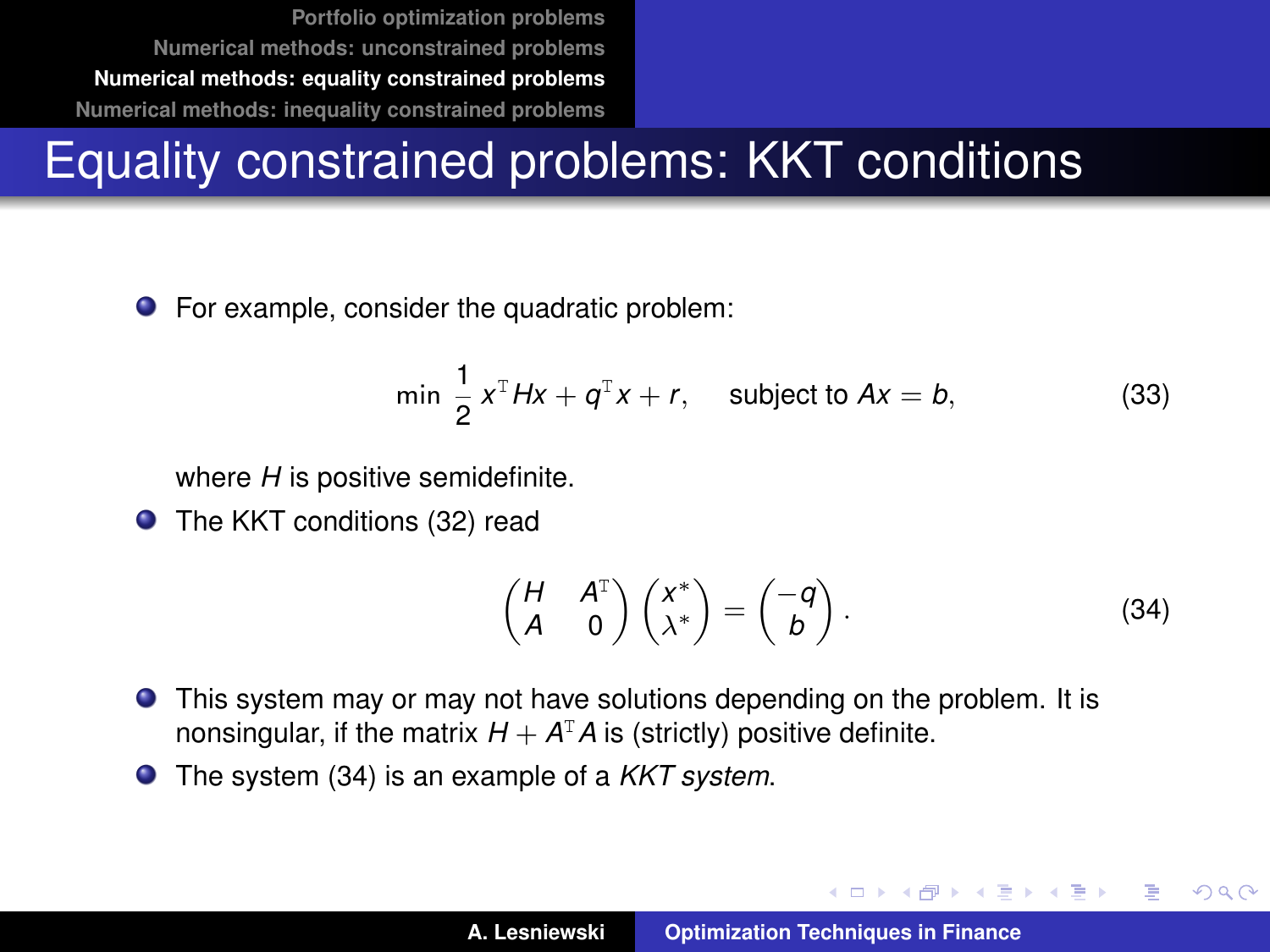## Newton's method

- Newton's method can be used to solve equity constraint convex problems! Key differences with unconstraint problems:
	- (i) the initial quess  $x_0$  has to be feasible, i.e.  $Ax_0 = b$ .
	- (ii) the Newton step  $\Delta x_k$  has to satisfy the feasibility condition  $A \Delta x_k = 0$ .
- In order to find the appropriate step, we assume that *x* is feasible, and consider the second order Taylor approximation at *x* to the problem [\(31\)](#page-38-1):

$$
\min_{\xi} f(x) + \nabla f(x)^{\mathrm{T}} \xi + \frac{1}{2} \xi^{\mathrm{T}} \nabla^2 f(x) \xi, \quad \text{subject to } A \xi = 0. \tag{35}
$$

**This is a quadratic problem** (in  $\xi$ ) of the form [\(33\)](#page-39-1), and its solution reduces to solving the linear system:

$$
\begin{pmatrix} \nabla^2 f(x) & A^T \\ A & 0 \end{pmatrix} \begin{pmatrix} \Delta x \\ \lambda \end{pmatrix} = \begin{pmatrix} -\nabla f(x) \\ 0 \end{pmatrix}.
$$
 (36)

イロメ イ部メ イ君メ イ君メー

Þ

 $298$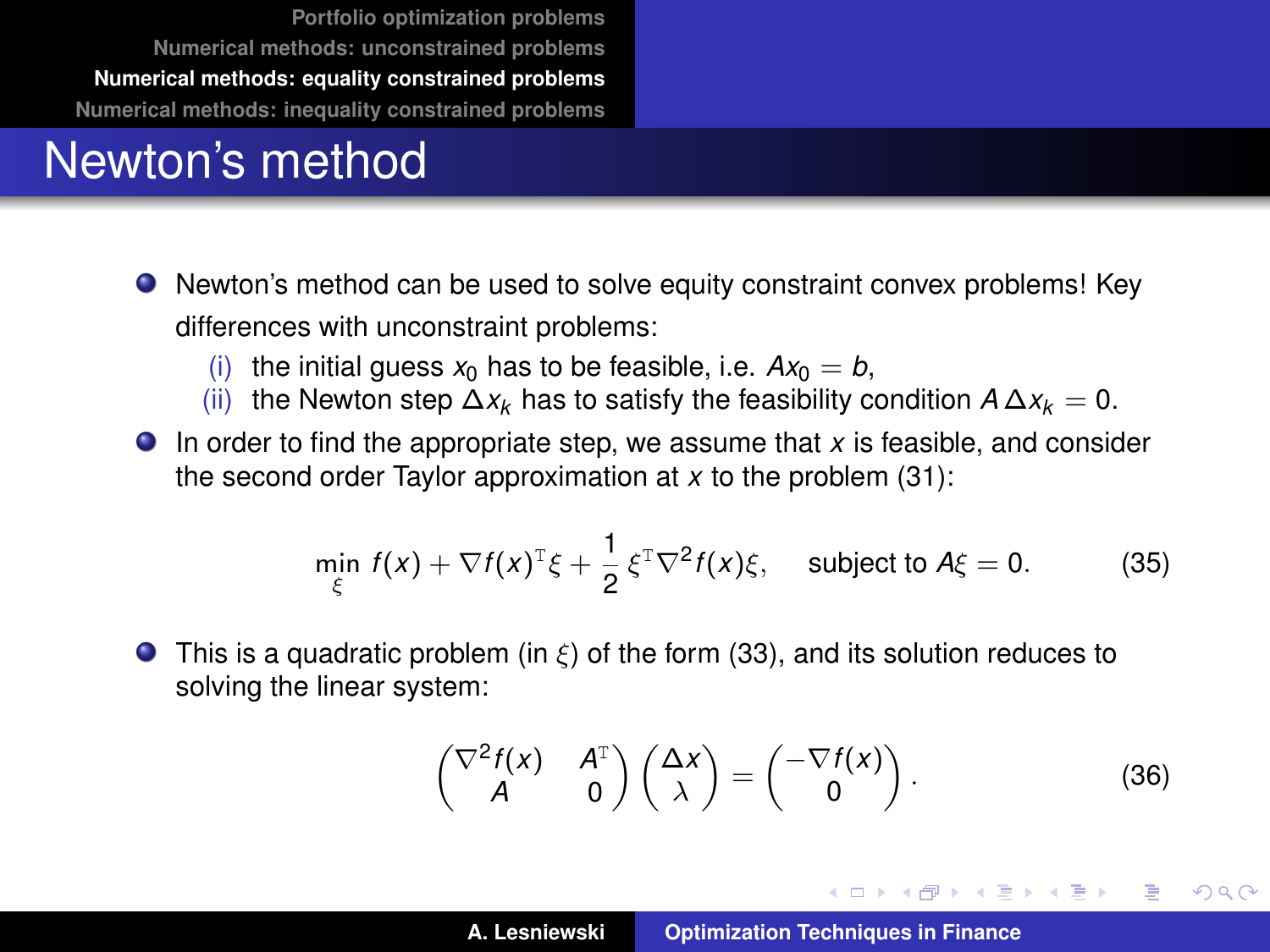## Newton's method

- Newton's method for equality constraint convex problems can be formulated as follows.
- **●** Choose an initial guess  $x_0$  ∈ dom(*f*), such that  $Ax_0 = b$  (i.e.  $x_0$  is feasible) and iterate the following steps:

```
while( exit criterion not satisfied )
  compute the Newton step \Delta x_k decrement \lambda(x_k)exit if \lambda(x_k) < \varepsilonchoose the step size t_k by the backtracking line search
```
With some effort, it is possible to extend this algorithm to infeasible starting points  $x_0$ . A detailed presentation can be found in [\[2\]](#page-64-1).

イロメ イ団メ イヨメ イヨメー

 $299$ 唐山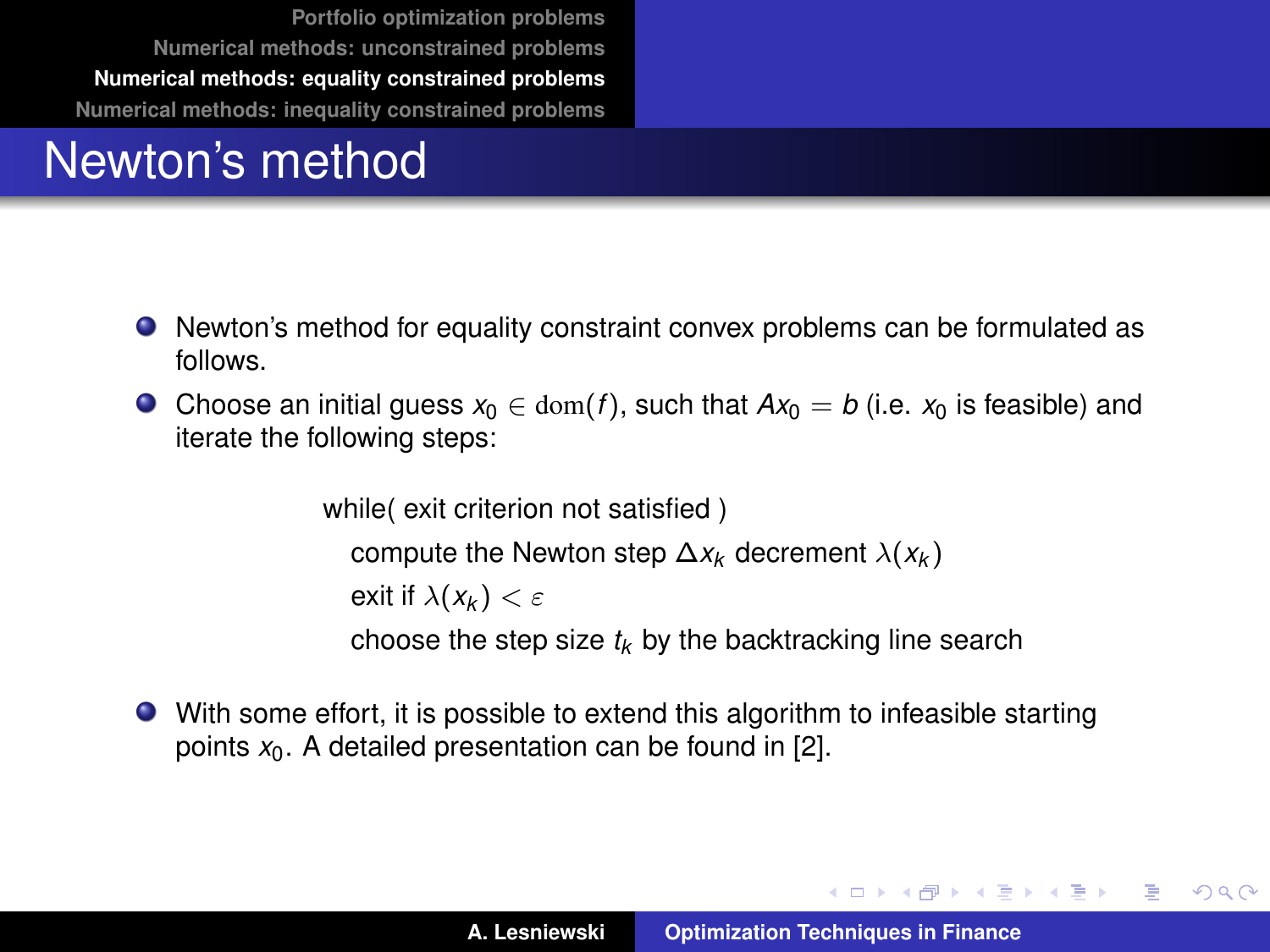## Solving KKT systems

We now describe methods for solving the (linear) KKT systems that arise in the process of determining the Newton step. We write this system in the general form

<span id="page-42-0"></span>
$$
\begin{pmatrix} H & A^T \\ A & 0 \end{pmatrix} \begin{pmatrix} v \\ w \end{pmatrix} = - \begin{pmatrix} q \\ \rho \end{pmatrix}.
$$
 (37)

イロメ イ部メ イ君メ イ君メー

 $QQQ$ 

- *Solving the full system.* This is the most straightforward approach. The KKT matrix is symmetric, but not necessarily positive definite, and so the preferred approach is the LDL<sup>T</sup>-decomposition. This is a reasonable approach when the dimension of the problem is small.
- $\bullet$ *Elimination.* Assuming that *H* is positive definite, we have

$$
v = -H^{-1}(q + A^{\mathrm{T}} w),
$$
  
 
$$
Av = -p.
$$

and so

$$
w = (AH^{-1}A^{T})^{-1}(p - AH^{-1}q).
$$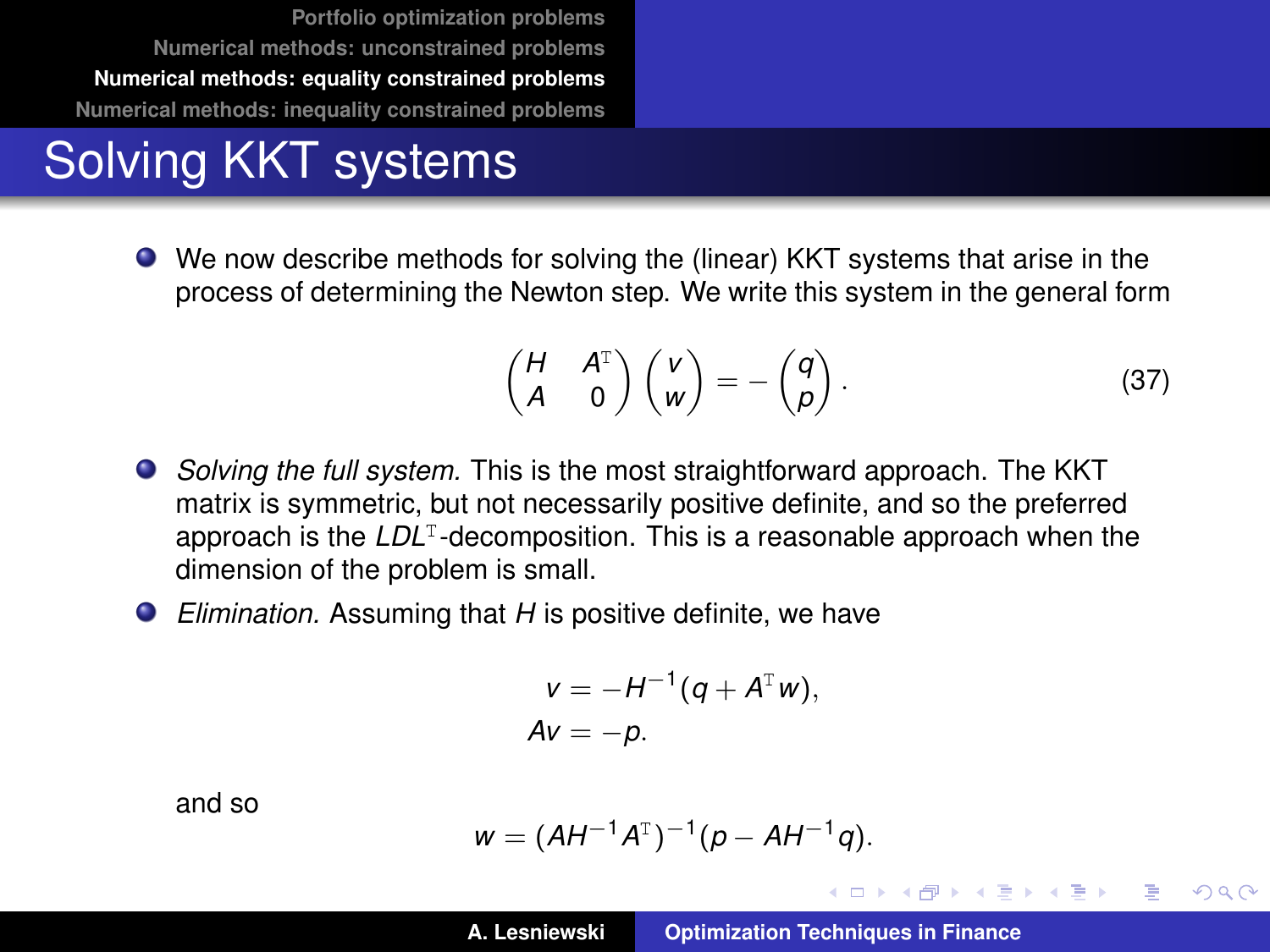## Solving KKT systems

For convenience, we define the *Schur complement* of *H*:

$$
S = -(AH^{-1}A^{T})^{-1}.
$$
 (38)

イロメ イ部メ イヨメ イヨメー

Þ

 $QQ$ 

- Notice that the matrix S is negative definite.
- A direct calculation shows that the solution above can be expressed in the block . matrix form:

$$
\begin{pmatrix} v \\ w \end{pmatrix} = -\begin{pmatrix} H^{-1} + H^{-1}A^{T}SAH^{-1} & -H^{-1}A^{T}S \\ -SAH^{-1} & S \end{pmatrix} \begin{pmatrix} q \\ p \end{pmatrix}.
$$
 (39)

- The square block matrix on the right hand side is a special case of the *Schur inversion formula* of the block matrix on the left hand side of [\(40\)](#page-42-0).
- In some cases (e.g. diagonal *H*), the Schur complement can be calculated efficiently, in which case this method is faster (linear in *n* rather than cubic) than the LDL<sup>T</sup>-decomposition method.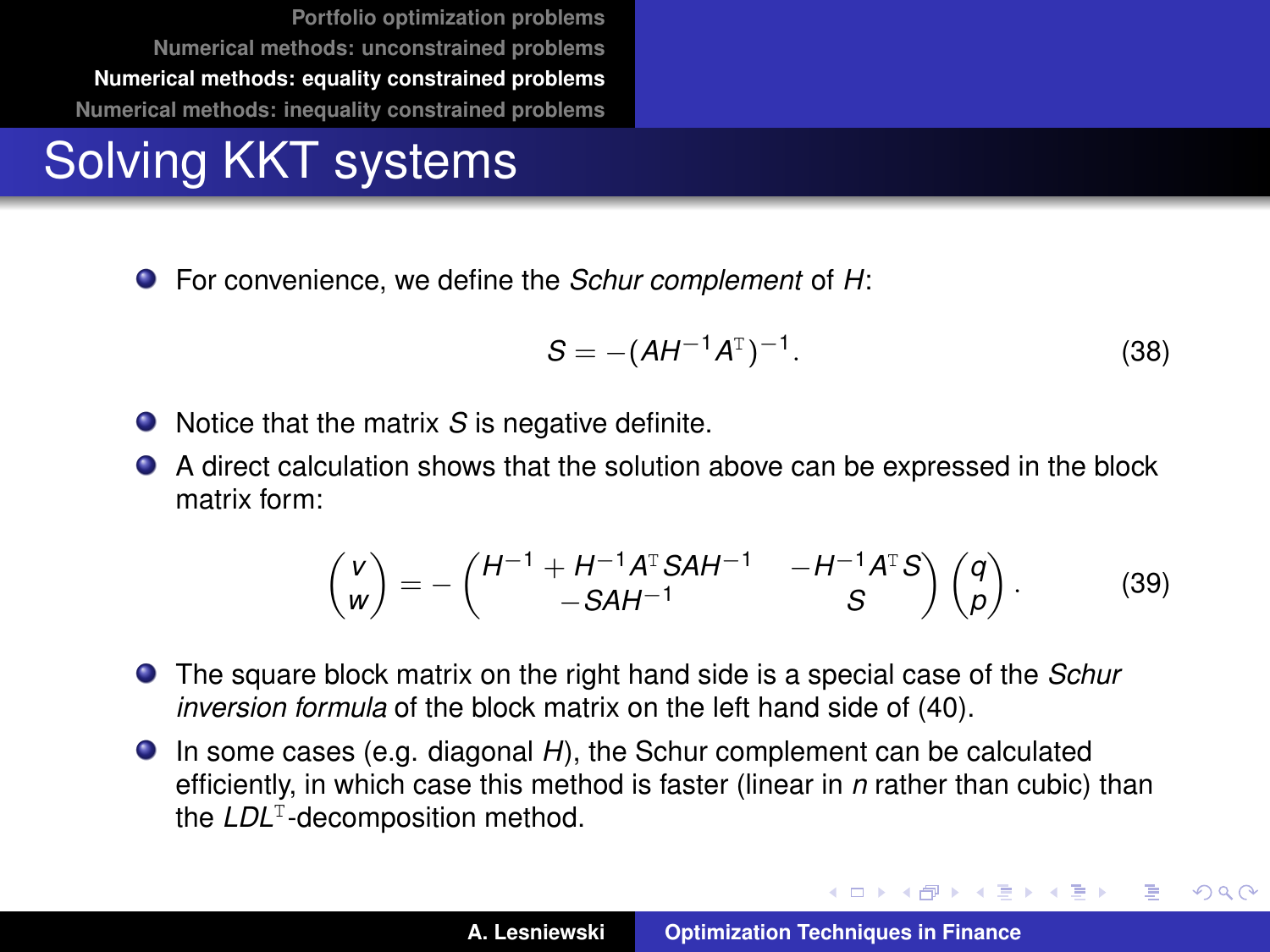## Solving KKT systems

- *Elimination with singular H.* Problem 2 of Assignment #5 shows that the KKT matrix is nonsingular if and only if we can find some positive semidefinite matrix *Q*, such that  $H + A^{T}QA > 0$ .
- Therefore, if  $H \geq 0$  is singular,  $H + A^{T}QA > 0$ , and the KKT matrix with  $H$ replaced by  $H + A^{T}QA > 0$  is nonsingular.
- $\bullet$  But the system [\(40\)](#page-42-0) is equivalent to the system:

$$
\begin{pmatrix} H + A^{\mathrm{T}} Q A & A^{\mathrm{T}} \\ A & 0 \end{pmatrix} \begin{pmatrix} v \\ w \end{pmatrix} = - \begin{pmatrix} q + A^{\mathrm{T}} Q p \\ p \end{pmatrix}, \tag{40}
$$

イロメ イ部メ イヨメ イヨメー

Þ  $QQQ$ 

which is nonsingular and can be solved by elimination!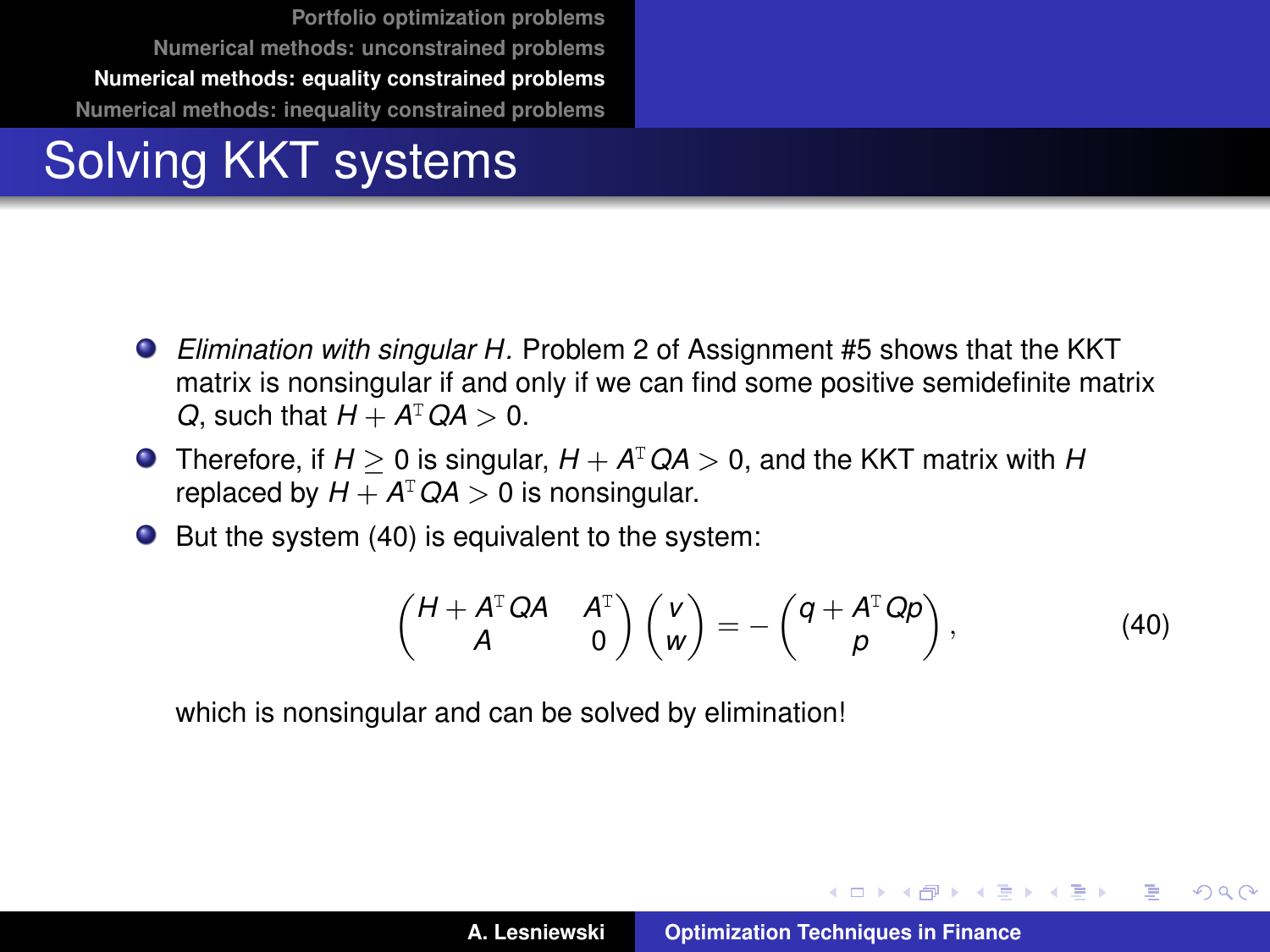## <span id="page-45-0"></span>Formulation of the problem

Consider now a general convex optimization problem

$$
\min f(x), \quad \text{subject to } \begin{cases} c_i(x) \leq 0, \ i = 1, \dots, m, \\ Ax = b. \end{cases} \tag{41}
$$

with  $c_i(x)$  convex and twice continuously differentiable, and  $p = \text{rank}(A) < n$ .

- We assume that
	- (i) the optimal solution *x* <sup>∗</sup> exists,
	- (iii) Slater's condition holds.

As a result,  $\lambda^*$  exists and, along with  $x^*$ , satisfies the KKT conditions.

The goal is to solve an inequality constrained problem by means of *interior point methods*, which reduce it to a sequence of linear constrained problems. We had a glimpse of this method in Lecture Notes #2.

イロメ イ部メ イヨメ イヨメー

Þ  $QQQ$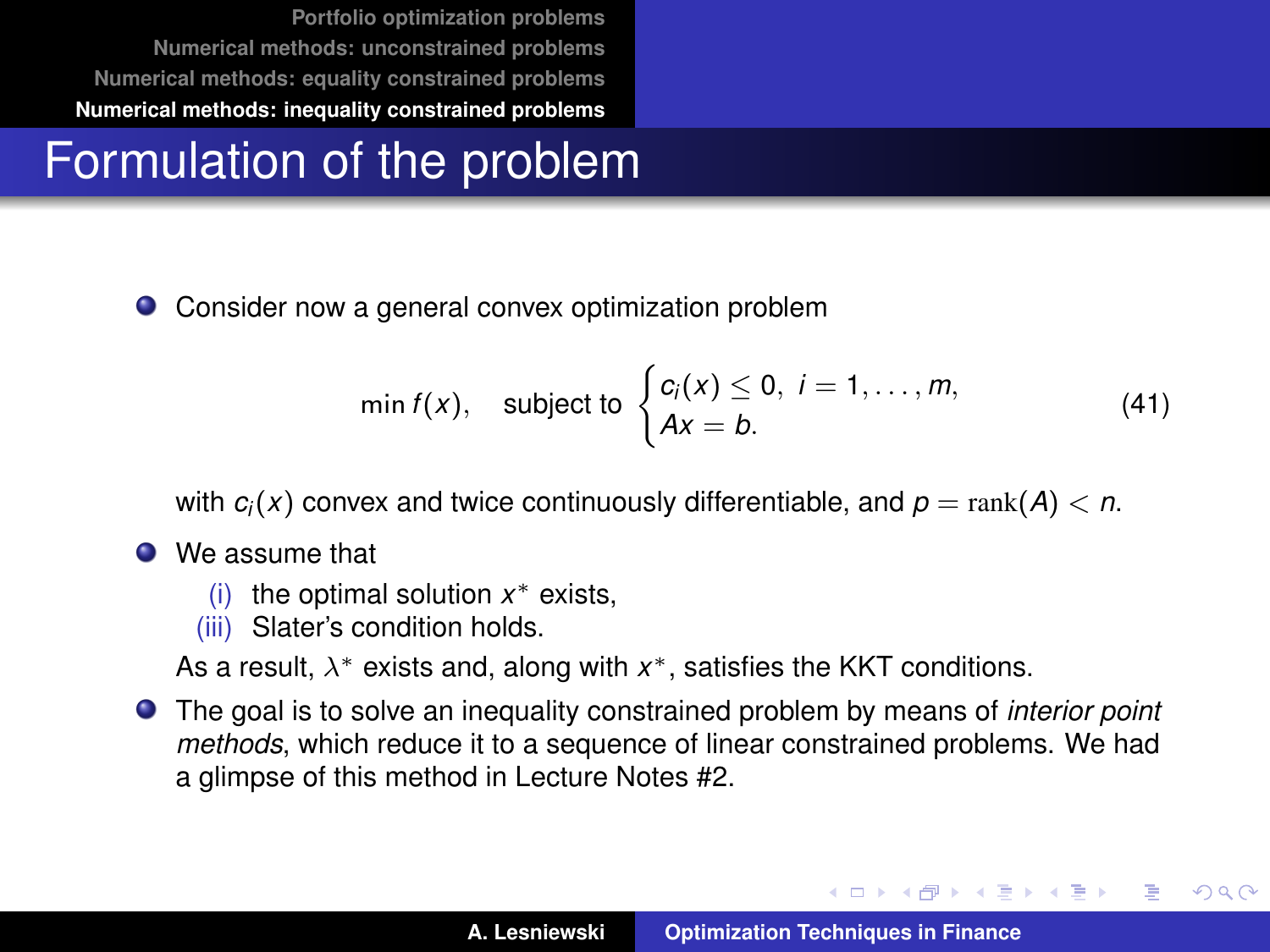#### Formulation of the problem

We start by reformulating the problem as a logarithmic barrier problem:

$$
\min f(x) + \frac{1}{t} B(x), \quad \text{subject to } Ax = b,
$$
 (42)

where  $B(x)$  is the barrier function:

$$
B(x) = -\sum_{i=1}^{m} \log (-c_i(x))
$$
 (43)

Note that this objective function is convex and twice continuously differentiable on its domain:

<span id="page-46-0"></span>
$$
\nabla B(x) = -\sum_{i=1}^{m} \frac{1}{c_i(x)} \nabla c_i(x),
$$
\n
$$
\nabla^2 B(x) = \sum_{i=1}^{m} \frac{1}{c_i(x)^2} \nabla c_i(x) \nabla c_i(x)^T - \sum_{i=1}^{m} \frac{1}{c_i(x)} \nabla^2 c_i(x).
$$
\n(44)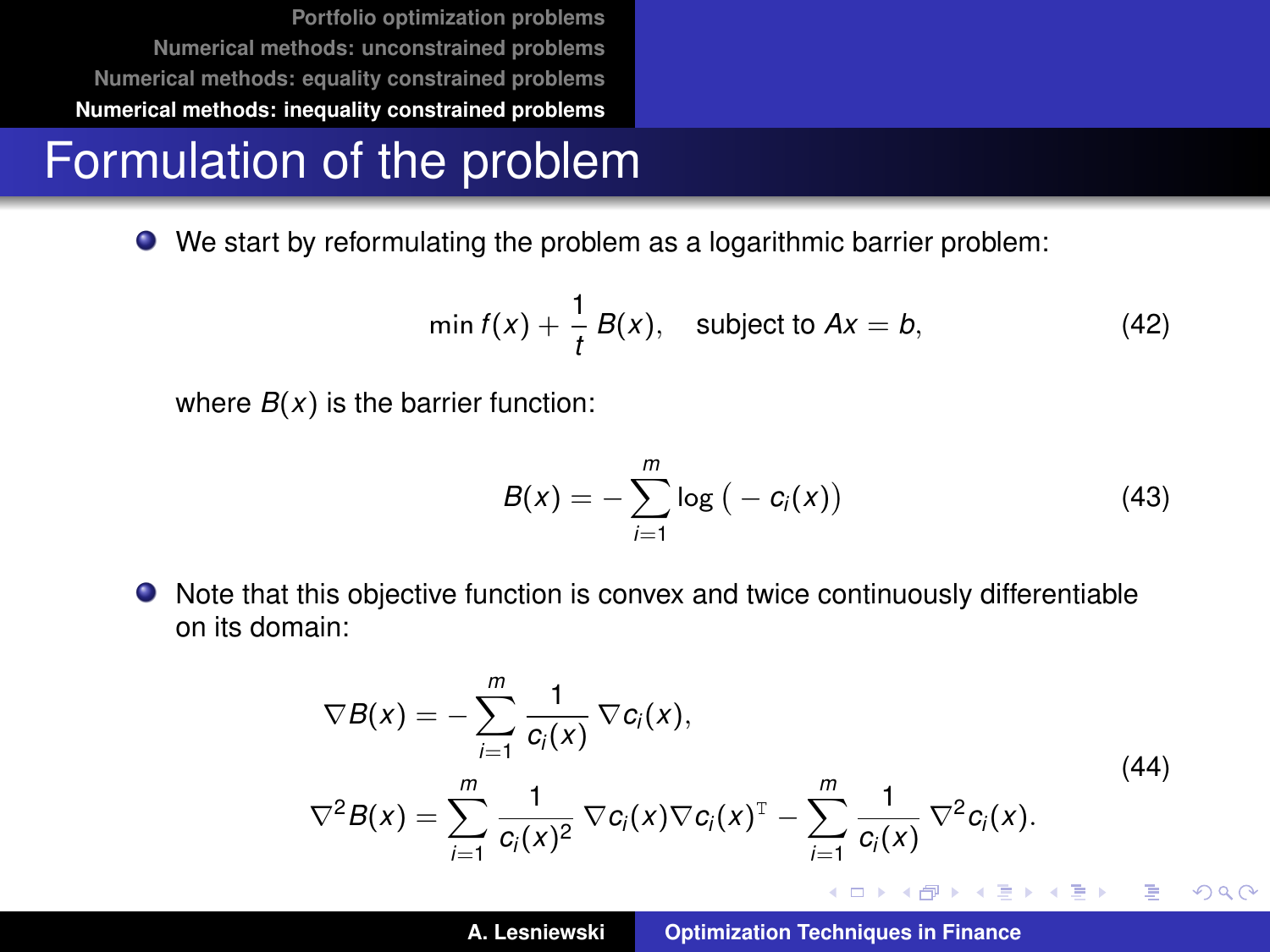## Formulation of the problem

- As a result, Newton's method should be applicable!
- For example, in case of an inequality constrained LP problem, we are led to the following approximate optimization problem:

$$
\min c^{\mathrm{T}} x - \frac{1}{t} \sum_{i=1}^{m} \log (b_i - a_i^{\mathrm{T}} x), \quad \text{subject to } Ax = b. \tag{45}
$$

イロメ イ部メ イ君メ イ君メー

 $299$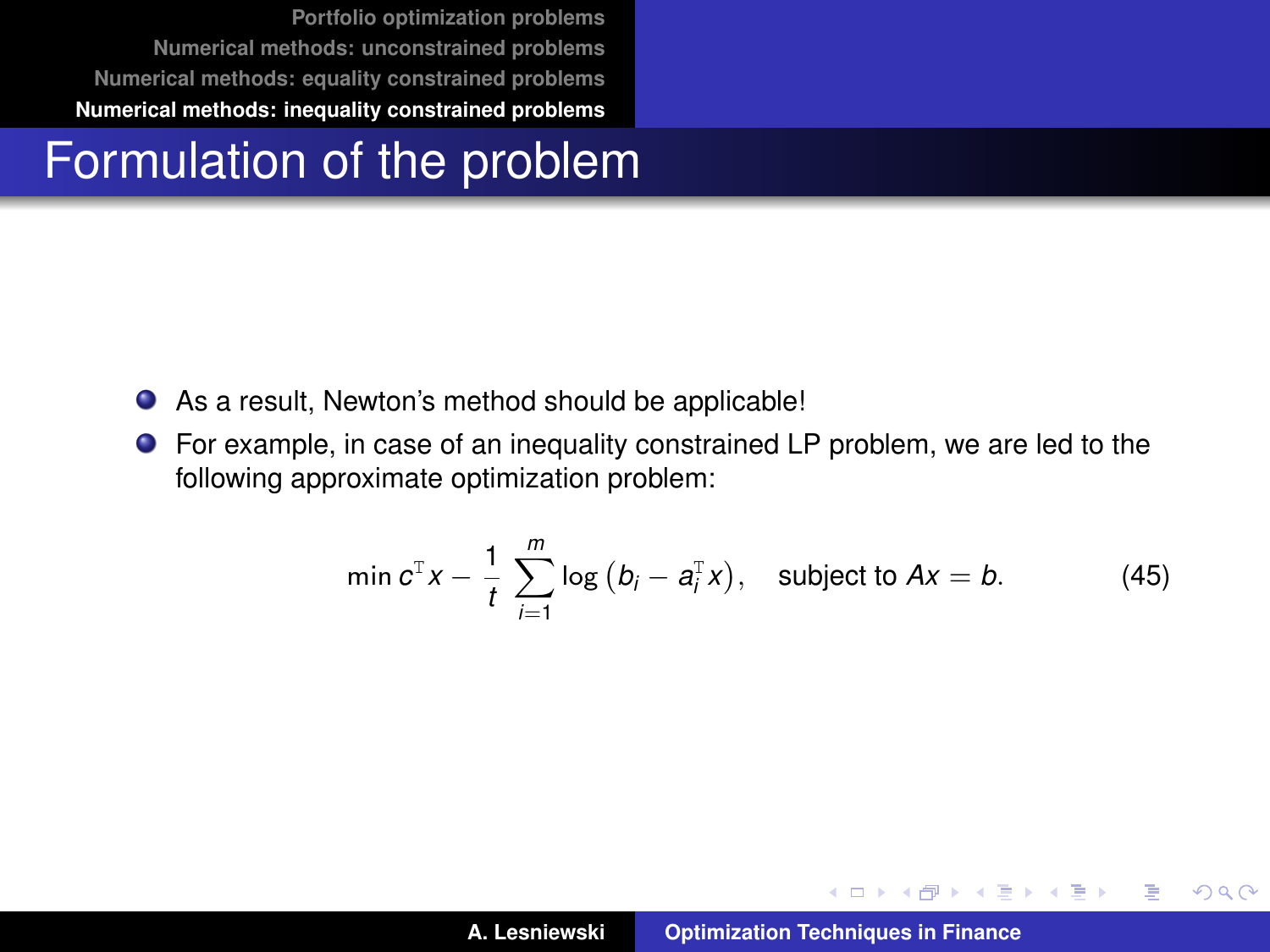# Choosing *t*

- One might expect that choosing large *t* right away might be a good idea. As we already mentioned in Lecture Notes #2, this is not necessarily the case.
- Newton's method works well if the Hessian of the objective function is not too large (Taylor's expansion!).
- From the explicit expression [\(44\)](#page-46-0) we see, however, that the Hessian explodes as *x* approaches the boundary of the feasible set.
- For this reason, we will consider a sequence of problems with gradually increasing *t*, where each of the problems starts with the solution of the previous problem (warm start).

イロメ イ部メ イヨメ イヨメー

 $QQ$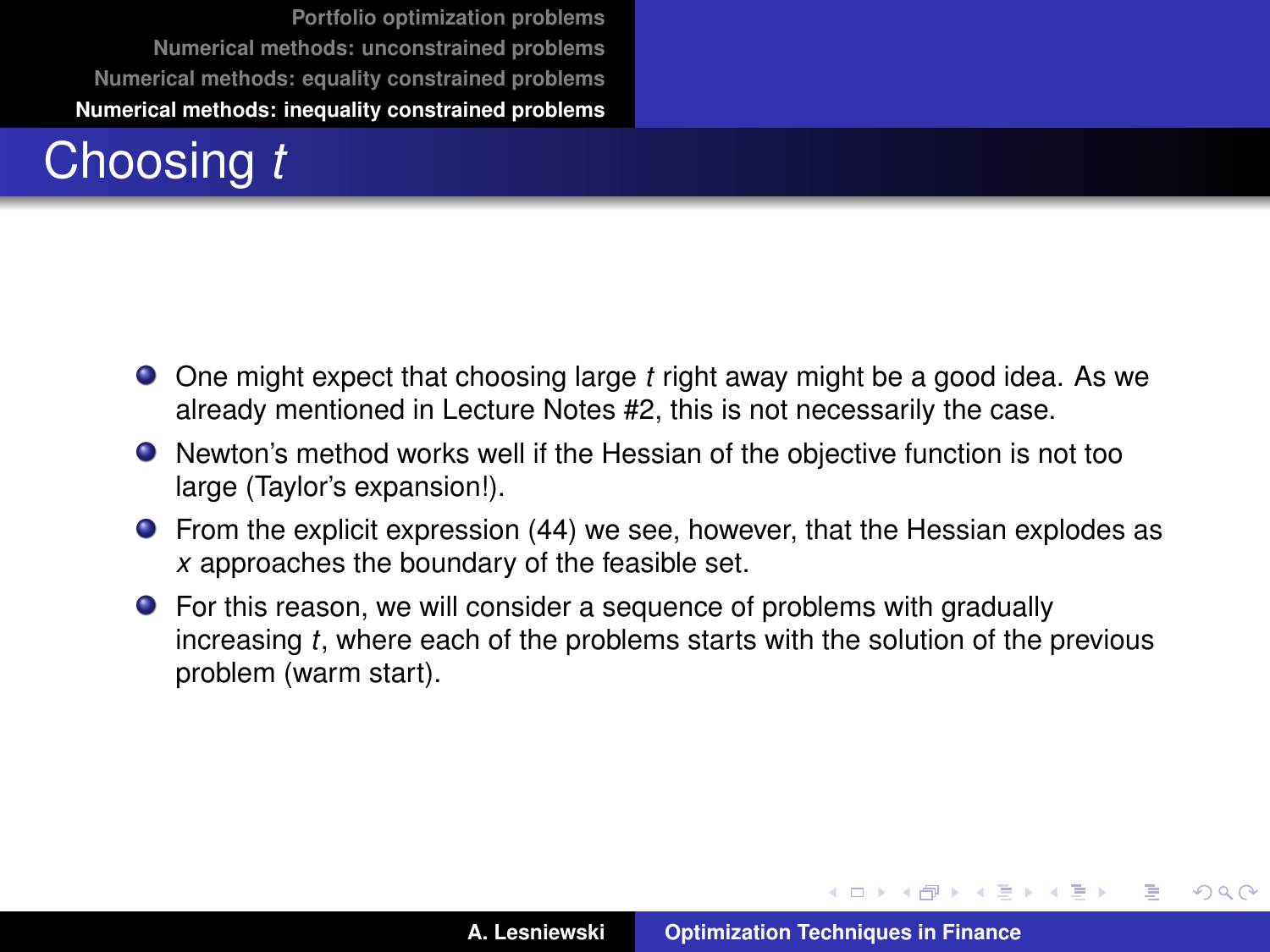## Central path

For *t* > 0 we define the *central point x*∗(*t*) as the solution to the optimization problem:

$$
\min tf(x) + B(x), \quad \text{subject to } Ax = b,\tag{46}
$$

and assume that it exists.

- The *central path* is the set  $\{x^*(t), t > 0\}$  of central points.
- The central path exists, provided the following conditions are satisfied for all  $t > 0$ 
	- (i) Strict feasibility:

$$
c_i(x^*(t)) < 0, \text{ for } i = 1...,m,
$$
  
 
$$
Ax^*(t) = b.
$$
 (47)

イロメ イ団メ イヨメ イヨメー

重

 $298$ 

(ii) First order condition (*centrality condition*):

<span id="page-49-0"></span>
$$
t\nabla f(x^*(t)) - \sum_{i=1}^m \frac{1}{c_i(x^*(t))} \nabla c_i(x^*(t)) + A^{\mathrm{T}} \lambda = 0.
$$
 (48)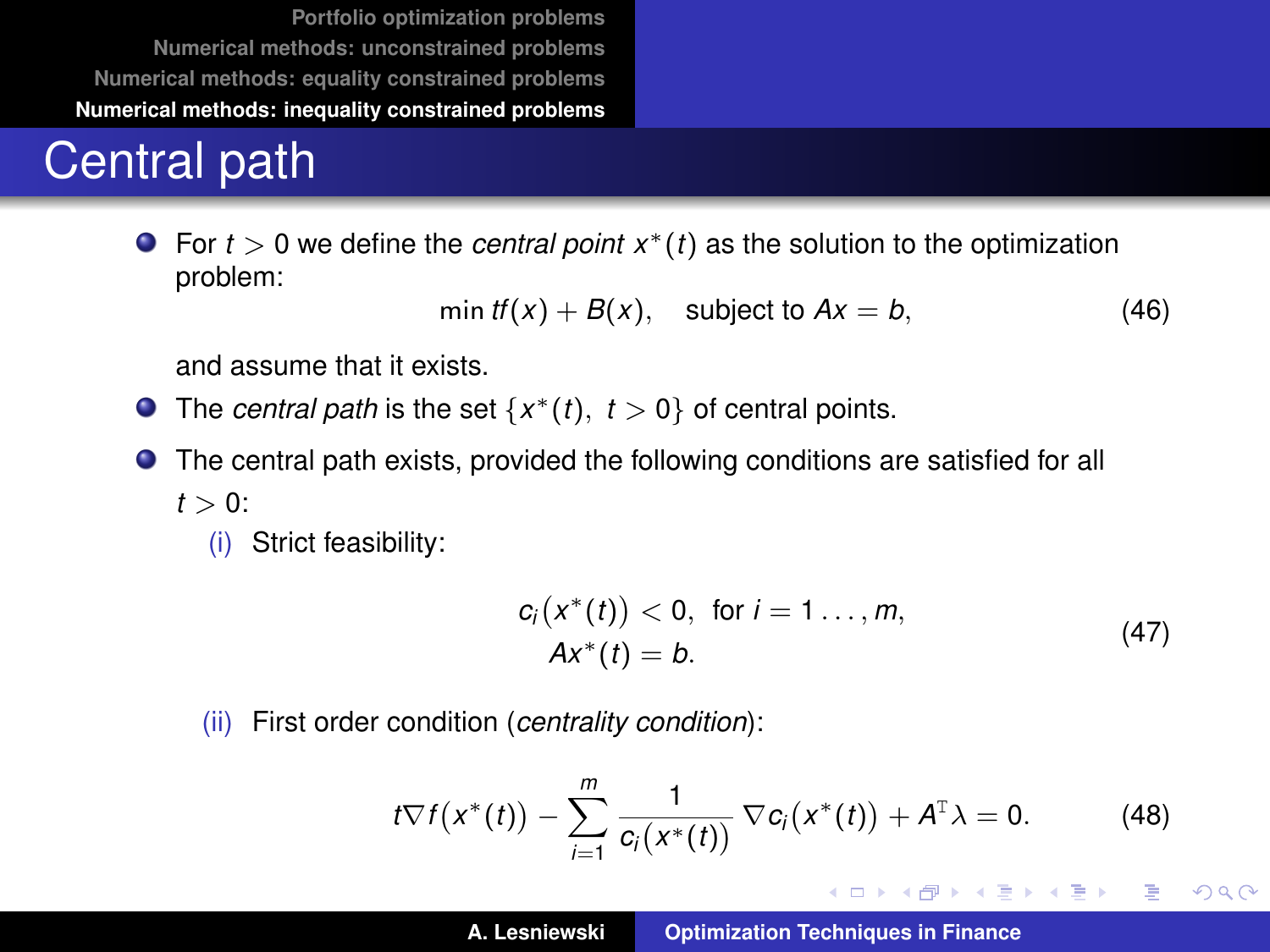## Central path

● In the LP example discussed above, the centrality condition reads:

<span id="page-50-0"></span>
$$
tc + \sum_{i=1}^{m} \frac{1}{b_i - a_i^{\mathrm{T}} x} a_i + A^{\mathrm{T}} \lambda = 0.
$$
 (49)

**O** The figure below shows the central path for an LP with  $n = 2$  and  $m = 6$ . The dashed curves show three contour lines of  $B(x)$ . The central path converges to *x* <sup>∗</sup> as *t* → ∞. Also shown is the point on the central path with *t* = 10. The optimality condition [\(49\)](#page-50-0) at this point can be verified geometrically. The line  $c^{\text{T}}x = c^{\text{T}}x^*(10)$  is tangent to the contour line of *B*(*x*) through *x*<sup>\*</sup>(10).



 $QQ$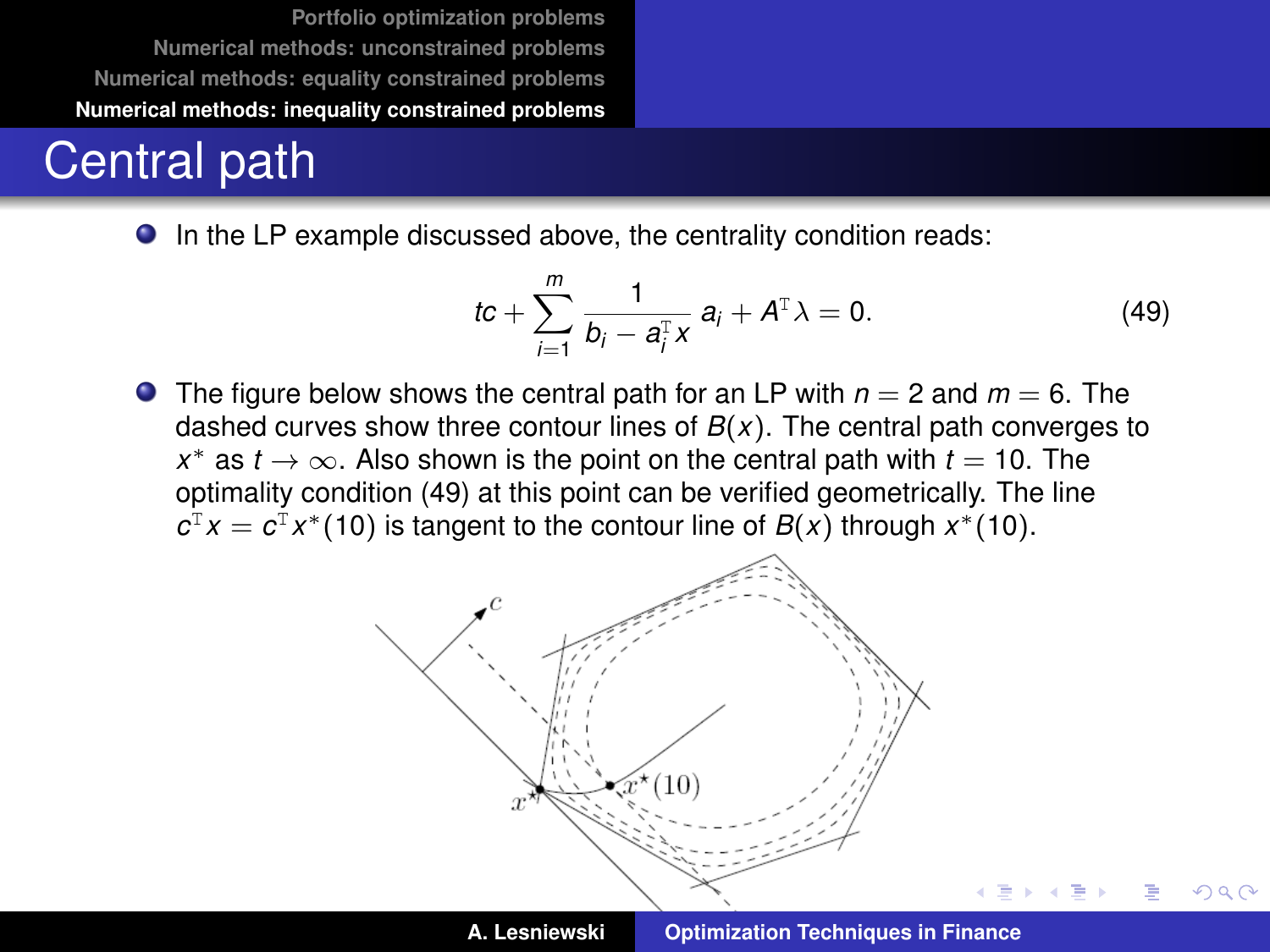## Central path

- From the centrality condition [\(48\)](#page-49-0) we can derive an important property of the central path: Every central point yields a dual feasible point, and hence a lower bound on the optimal value *f* ∗.
- Specifically, define

$$
\lambda_i^*(t) = -\frac{1}{t c_i(x^*(t))}, \text{ for } i = 1, ..., m,
$$
  

$$
\nu_i^*(t) = \frac{1}{t} \lambda_{m+i}, \text{ for } i = 1, ..., p.
$$
 (50)

イロトメ 御 トメ 君 トメ 君 トー

 $299$ 

重

- We claim that the pair  $\lambda^*(t), \nu^*(t)$  is dual feasible, and so it yields a lower bound for the optimal value *f* ∗.
- First of all,  $\lambda_i^*(t) > 0$ , since  $c_i(x^*(t)) < 0$ .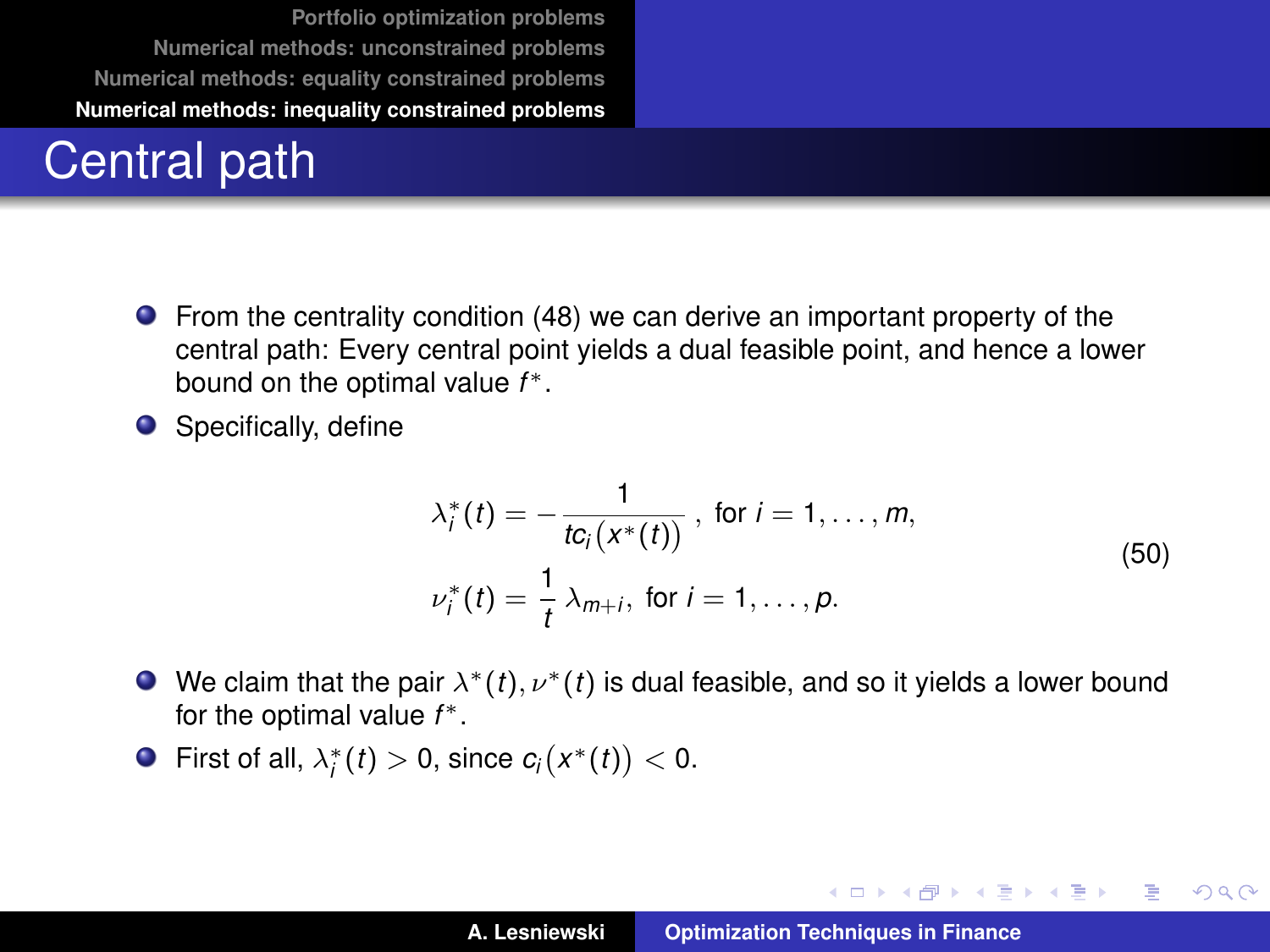## Central path

• Next, rewriting [\(48\)](#page-49-0) as

$$
\nabla f(x^*(t)) + \sum_{i=1}^m \lambda_i^*(t) \nabla c_i(x^*(t)) + A^T \nu^*(t) = 0, \qquad (51)
$$

we infer that *x* <sup>∗</sup>(*t*) minimizes the Lagrange function:

$$
L(x, \lambda, \nu) = f(x) + \sum_{i=1}^{m} \lambda_i c_i(x) + \nu^{T} (Ax - b), \qquad (52)
$$

for  $\lambda_i = \lambda_i^*(t)$ ,  $\nu_i = \nu_i^*(t)$ . This means that  $\lambda^*(t)$ ,  $\nu^*(t)$  is indeed dual feasible. Let us now consider the dual Lagrange function  $q(\lambda^*(t), \nu^*(t))$ :

$$
q(\lambda^*(t), \nu^*(t)) = f(x^*(t)) + \sum_{i=1}^m \lambda_i^*(t)c_i(x^*(t)) + \nu^*(t)^T(Ax^*(t) - b)
$$
  
=  $f(x^*(t)) - \frac{m}{t}$ .

イロメ イ部メ イ君メ イ君メー

 $299$ 

画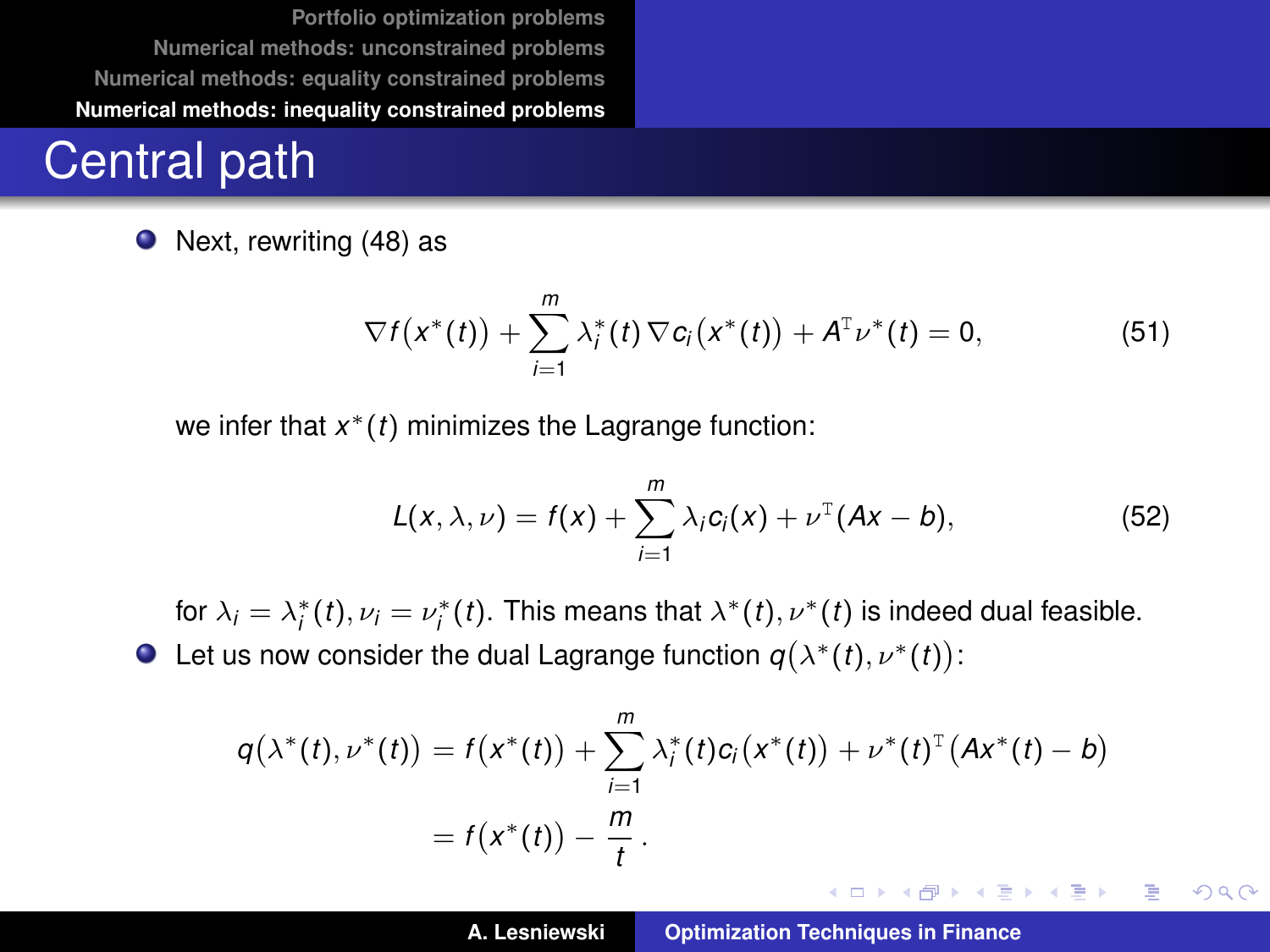## Central path

- This identity says that the duality gap for  $x^*(t)$  and  $(\lambda^*(t), \nu^*(t))$  is  $m/t$ .
- As  $t \to \infty$ , the duality gap goes to zero, i.e.

$$
f\big(x^*(t)\big) - f^* \to 0. \tag{53}
$$

イロトメ 御 トメ き トメ き トー

重。  $299$ 

As a consequence,  $x^*(t) \to x^*$ , as  $t \to \infty$ .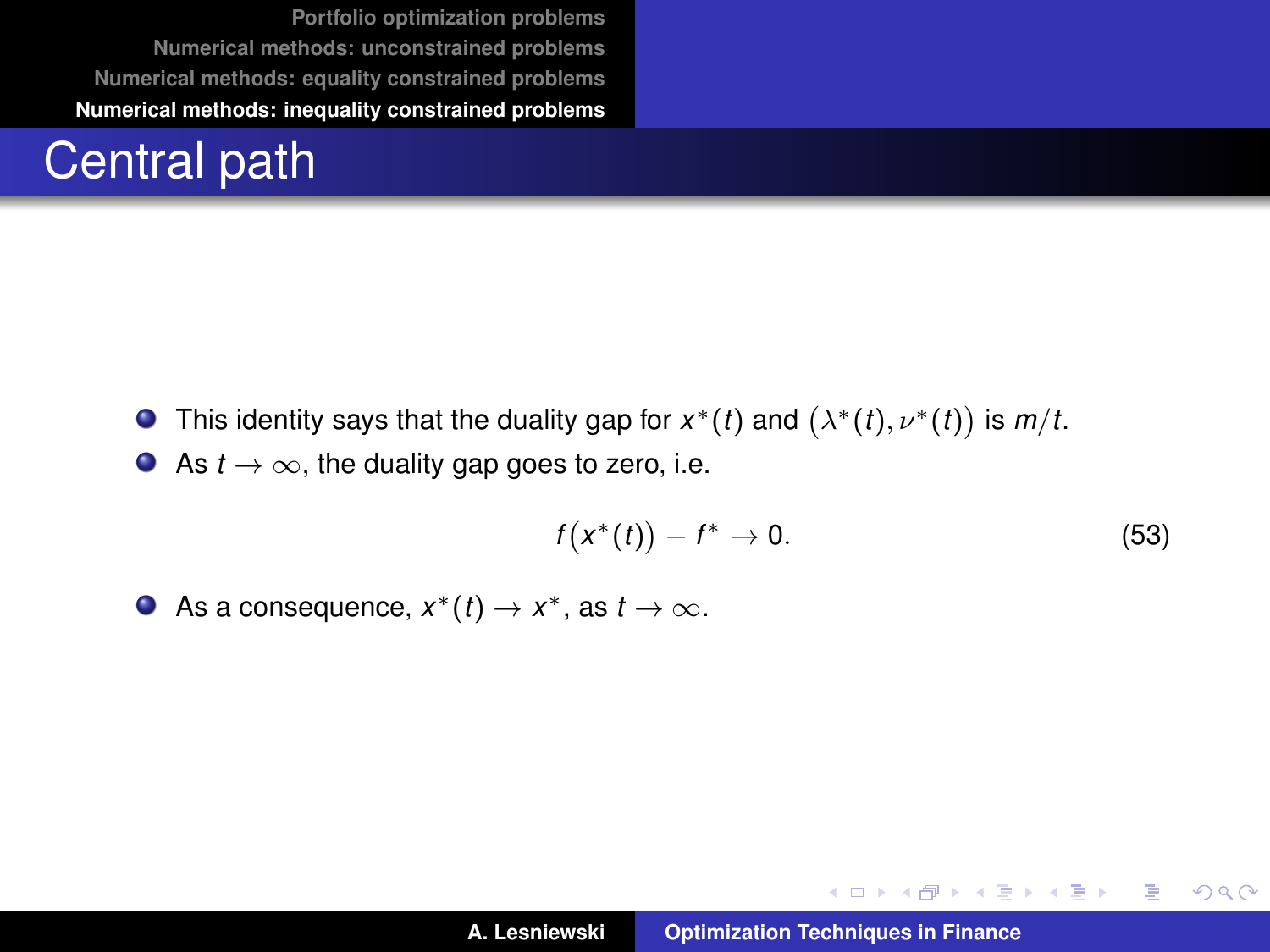## The barrier method

- Algorithmically, the barrier method can be formulated as follows.
- **●** Choose a strictly feasible initial guess  $x_0 \text{ } \in \text{dom}(f)$ ,  $t_0 > 0$ ,  $\mu > 1$  and iterate the following steps:

while( exit criterion not satisfied) compute  $x^*(t_k)$  by minimizing  $t_k f(x) + B(x)$  subject to  $Ax = b$ exit if  $m/t_k < \varepsilon$ define  $t_{k+1} = \mu t_k$ , and choose  $x^*(t_k)$  to be the initial guess

- The first step of the algorithm is called the *centering step* or an *outer iteration*. О.
- The Newton iterations or steps executed during the centering step are referred to as *inner iterations*. At each inner step, we have a primal feasible point; we have a dual feasible point, however, only at the end of each outer (centering) step.

K ロ ⊁ K 伊 ⊁ K 君 ⊁ K 君 ⊁ …

 $\equiv$  990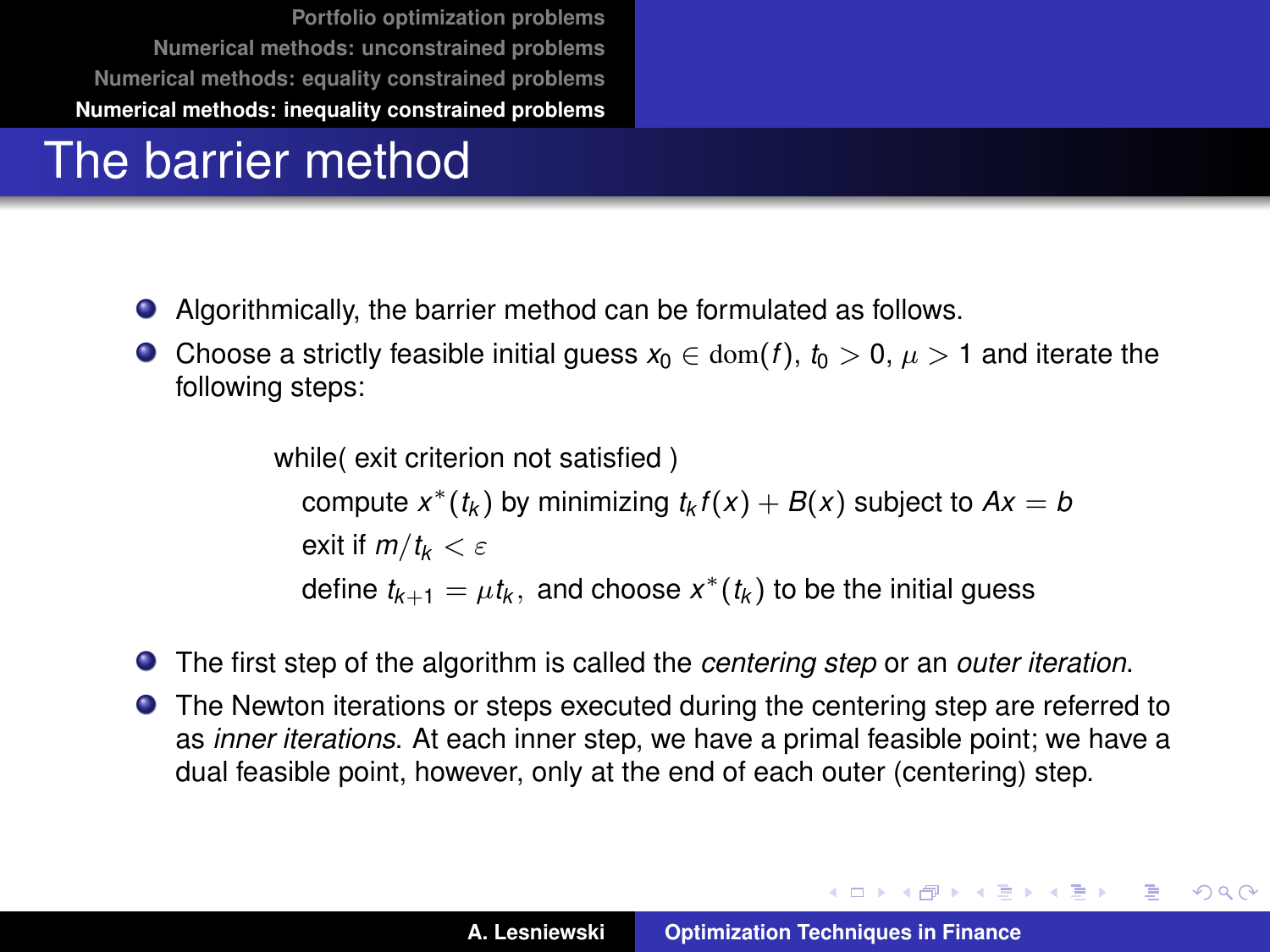## The barrier method

- We can estimate the number of outer iterations after which the algorithm will stop.
- $\bullet$  Since it starts at  $t_0$ , and it exits when

$$
\frac{m}{t_0\mu^k}<\varepsilon\,,
$$

the number of iterations is given by

$$
k = \Big\lceil \frac{\log (m/(\varepsilon t_0))}{\log(\mu)} \Big\rceil.
$$

While this analysis shows that the barrier method does converge (under reasonable assumptions), it does not address a basic question: As the parameter *t* increases, do the centering problems become more difficult?

イロメ イ部メ イヨメ イヨメー

 $QQ$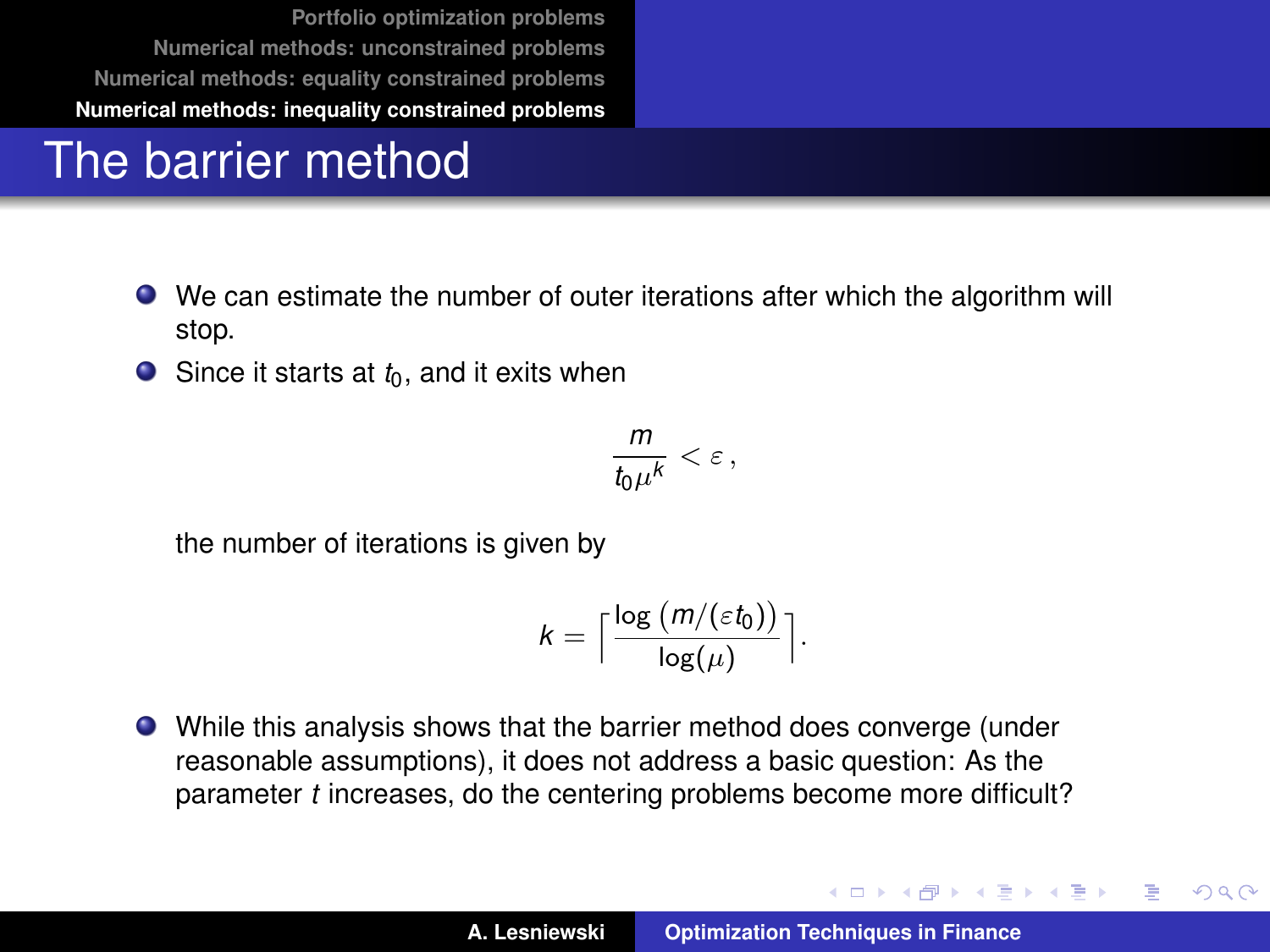## The barrier method

- Numerical evidence suggests that for a wide variety of problems, this is not the case; the centering problems appear to require a nearly constant number of Newton steps to solve, even as *t* increases.
- Computing *x* <sup>∗</sup>(*t*) exactly is not necessary, since the central path has no significance beyond the fact that it leads to a solution of the original problem in the limit  $t \to \infty$ .
- On the other hand, the cost of computing an extremely accurate minimizer of  $tf(x) + B(x)$ , as compared to the cost of computing a good minimizer, is only marginally more, i.e., a few Newton steps at most. For this reason it is not unreasonable to assume exact centering.

イロメ イ部メ イヨメ イヨメー

 $QQ$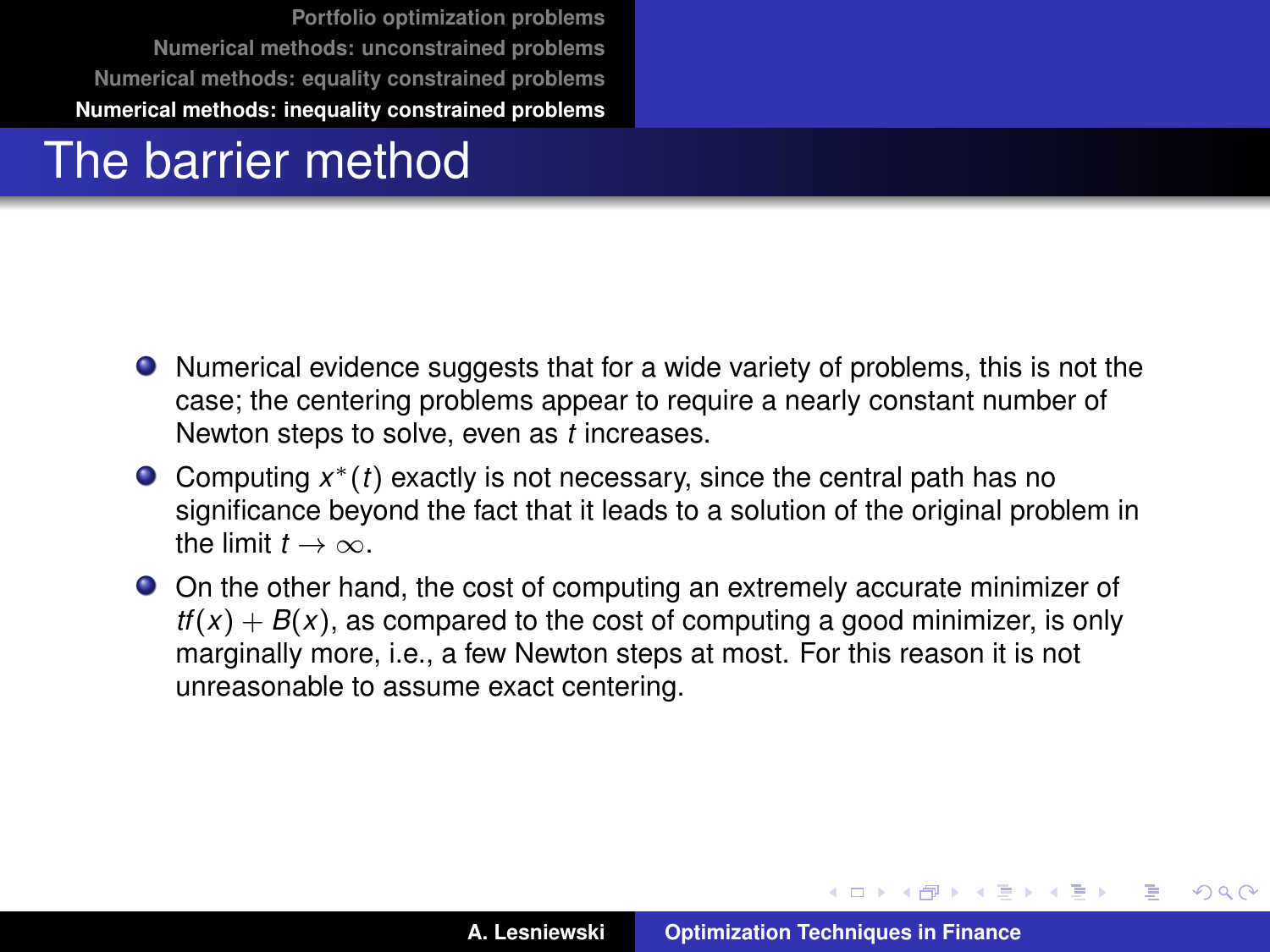## The barrier method

- **•** The choice of the parameter  $\mu$  involves a trade-off in the number of inner and outer iterations required.
	- (i) If  $\mu$  is close to 1 then, at each outer iteration,  $t_k$  increases by a small factor. As a result, the initial guess  $x(t_k)$  for the next Newton search is a very good starting point, and the number of Newton steps needed to compute the next iterate is small. However, we expect a large number of outer iterations, since each outer iteration reduces the duality gap by only a small amount. In this case the iterates closely follow the central path.
	- (ii) If  $\mu$  is large, after each outer iteration  $t_k$  increases by a large amount. Thus  $x(t_k)$  may not be a very good guess for the next Newton search, and we expect many inner iterations. This results in fewer outer iterations, since the duality gap is reduced by the large factor  $\mu$  at each outer iteration, but more inner iterations. With  $\mu$  large, the iterates are widely separated on the central path.
- In practice, the two effects really offset each other. The total number of inner iterations are constant for sufficiently large  $\mu$ . Values 10  $\leq \mu \leq$  20 seem to work well.

イロメ イ部メ イヨメ イヨメー

÷,

 $299$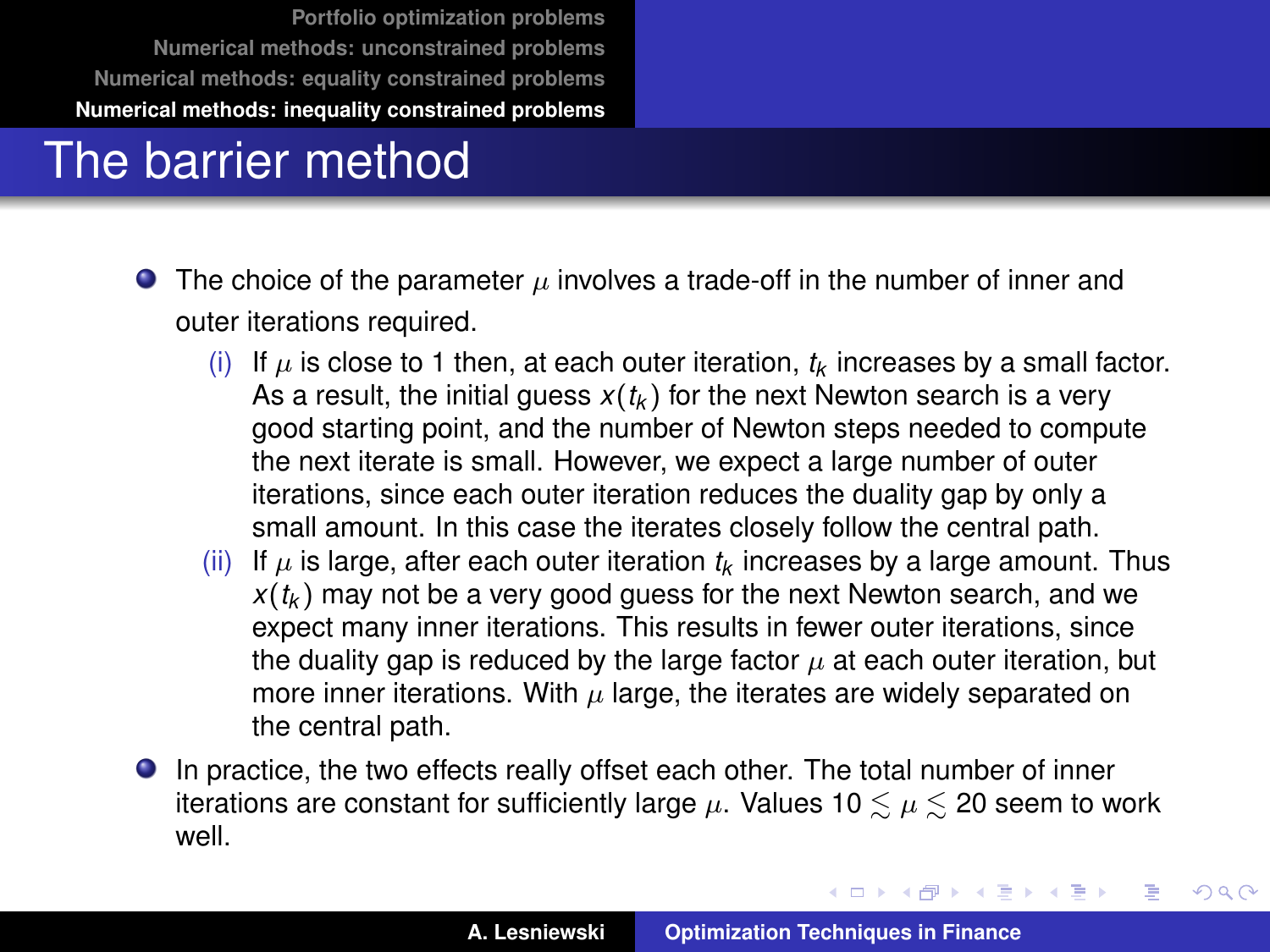## The barrier method

The figure below shows the progress of barrier method for a small LP problem, showing duality gap versus cumulative number of Newton steps. Three plots are shown, corresponding to three values of the parameter  $\mu$ : 2, 50, and 150. In each case, we have approximately linear convergence of duality gap.



 $2Q$ 

Þ

重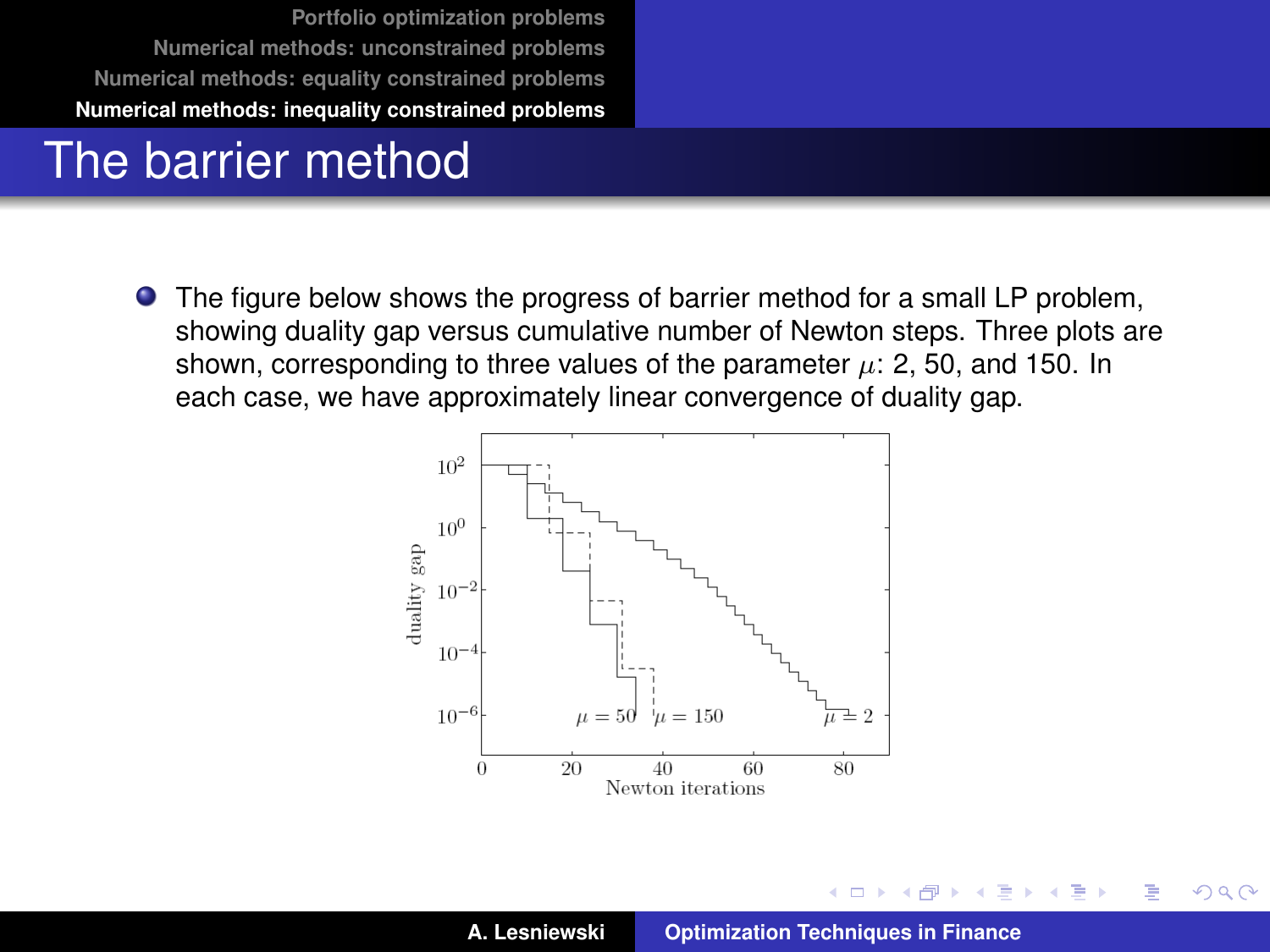#### The barrier method

The figure below examines the trade-off in the choice of the parameter  $\mu$ , for a  $\bullet$ small LP program. The vertical axis shows the total number of Newton steps required to reduce the duality gap from 100 to 10<sup>-3</sup>, and the horizontal axis shows  $\mu$ . The barrier method works well for values of  $\mu$  larger than  $\approx$  3, but is otherwise not sensitive to the value of  $\mu$ .



 $2Q$ 

Þ

∢頂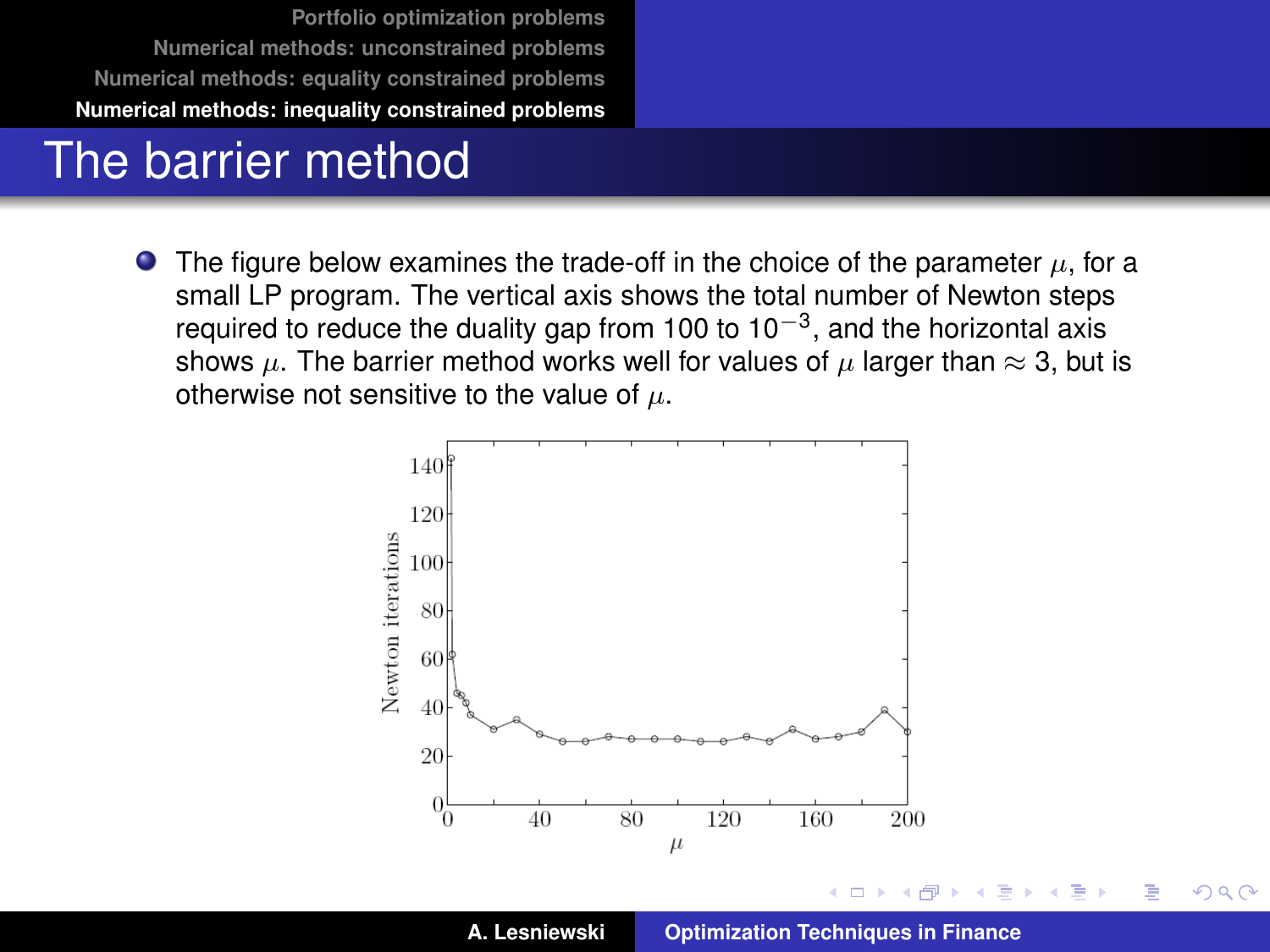## The barrier method

- $\bullet$  An important issue is the choice of the initial value  $t_0$  of t.
	- $(i)$  If  $t<sub>0</sub>$  is chosen too large, the first outer iteration will require too many inner iterations.
	- (ii) If  $t_0$  is chosen too small, the algorithm will require extra outer iterations, and possibly too many inner iterations in the first centering step.
- $\bullet$  Since  $m/t_0$  is the duality gap that results from the first centering step, it is reasonable to choose  $t_0$  so that  $m/t_0$  is approximately of the same order as  $f(x^*(0)) - f^*$ , or  $\mu$  times this amount.
- **•** For example, if a dual feasible point  $(\lambda, \nu)$  is known, with duality gap  $\eta = f\big(\mathsf{x}^*(0)\big) - q(\lambda,\nu),$  then we can take  $t_0 = m/\eta.$  Thus, in the first outer iteration we simply compute a pair with the same duality gap as the initial primal and dual feasible points.

イロメ イ部メ イヨメ イヨメー

Þ

 $QQ$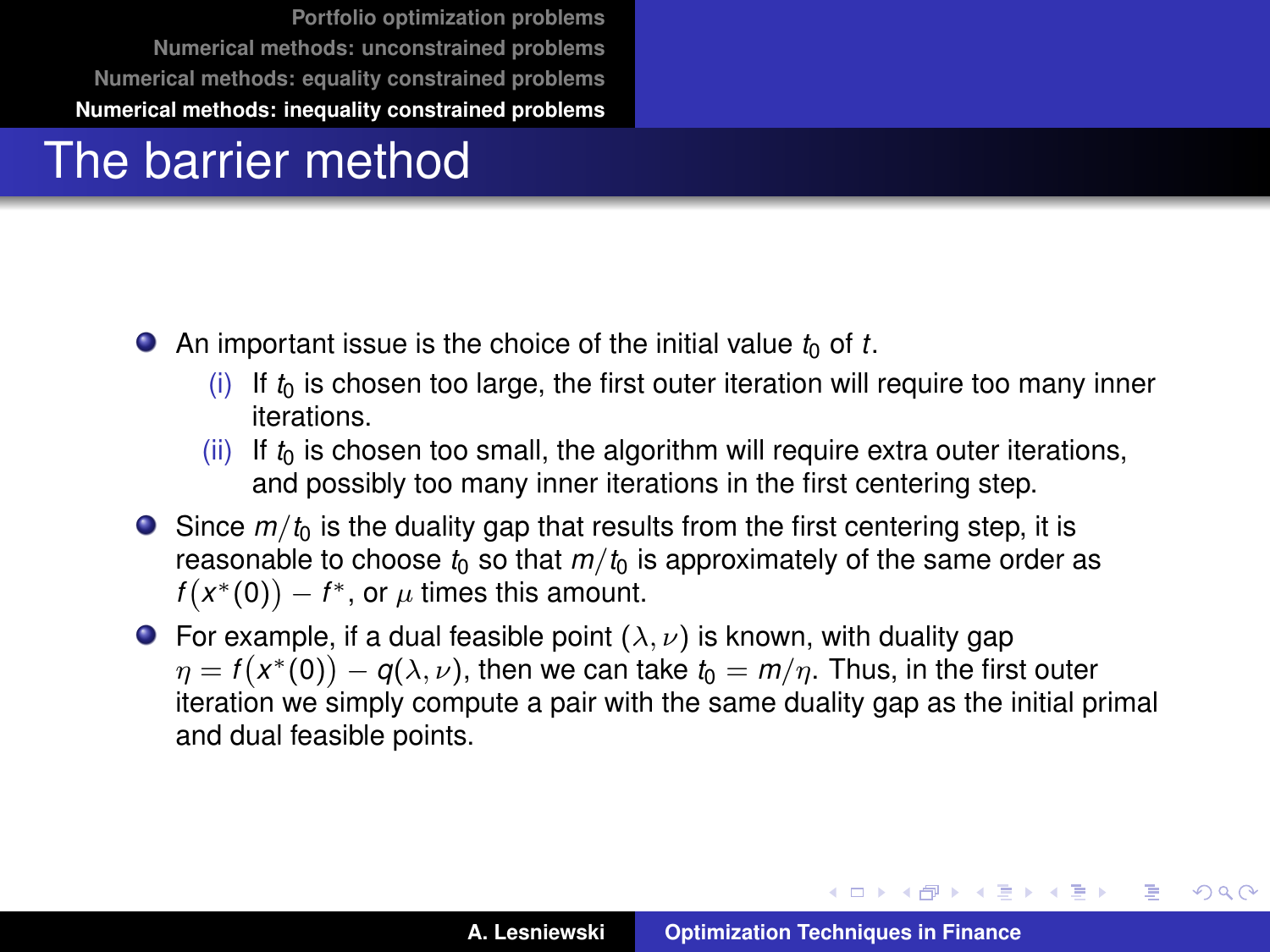## Final remarks

- The methods discussed in this section (central paths, barrier method, etc) can be extended to include conic optimization problems such as as SOCP and SDP discussed in Lecture Notes #4 and #5.
- *Primal-dual interior point methods* are often more efficient than the barrier method, especially when high accuracy is required.
	- (i) They update primal and dual variables at each iteration; there is no distinction between inner and outer iterations.
	- (ii) They often exhibit superlinear asymptotic convergence.
	- (iii) Iterations can start at infeasible points.
	- (iv) The cost per iteration same as for the barrier method.
- These topics are discussed in [\[2\]](#page-64-1).

イロメ イ部メ イ君メ イ君メー

 $QQ$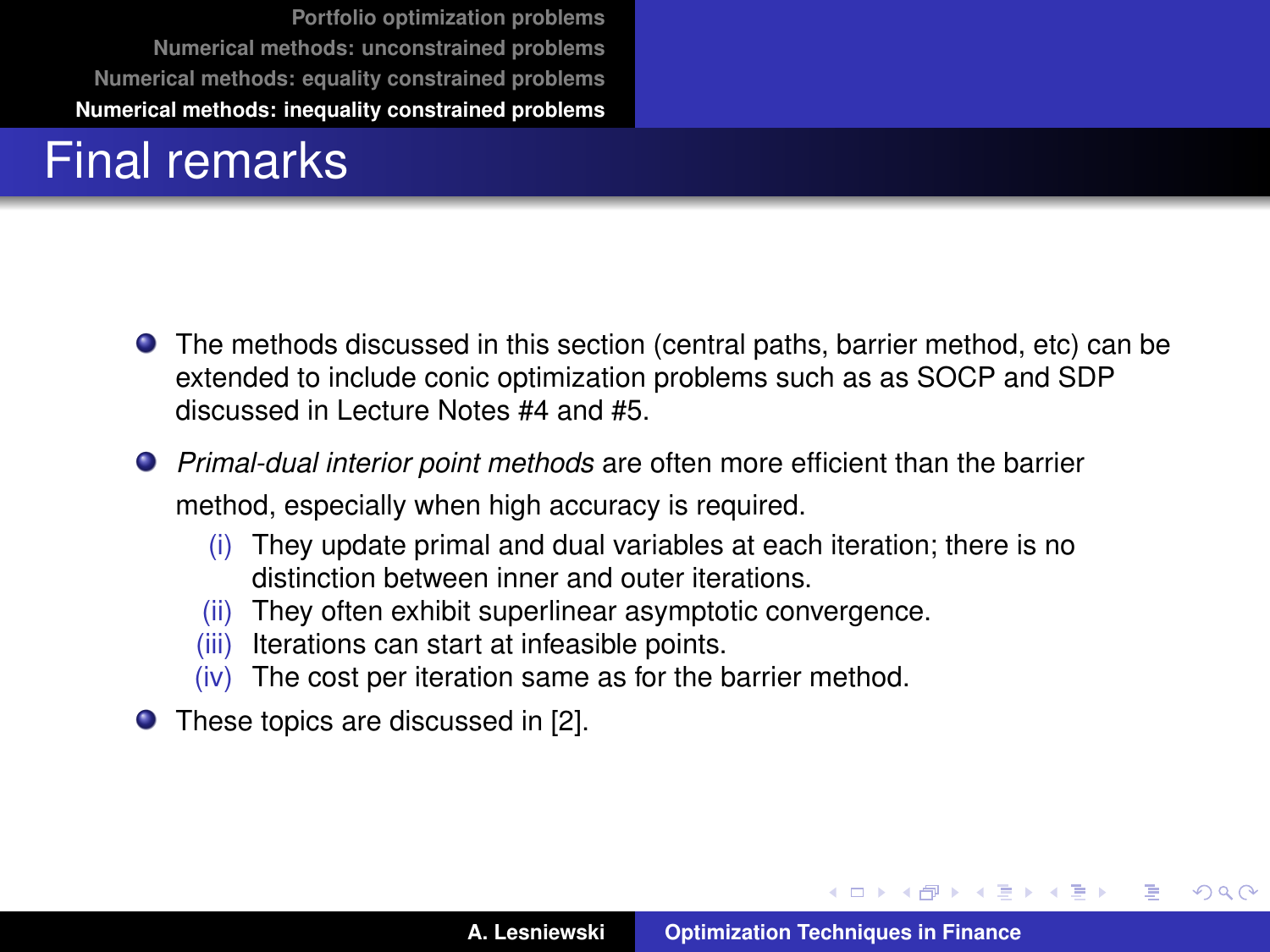#### Recap

- Surprisingly many problems in finance can be expressed as convex optimization problems.
- Roughly speaking, tractability in optimization requires convexity: local optima are global.
- Unlike convex problems, algorithms for nonconvex optimization find local (often suboptimal) solutions (Levenberg-Marquardt, BFGS, ...), or are very expensive (differential evolution, ...).
- $\bullet$  Interior-point methods require a small number of steps (20 80 steps in practice).
- $\bullet$  Basic algorithms (Newton, barrier,  $\dots$ ) are easy to implement and work well for small and medium size problems (and larger problems if the structure is exploited).

イロメ イ団メ イヨメ イヨメー

÷.

 $QQ$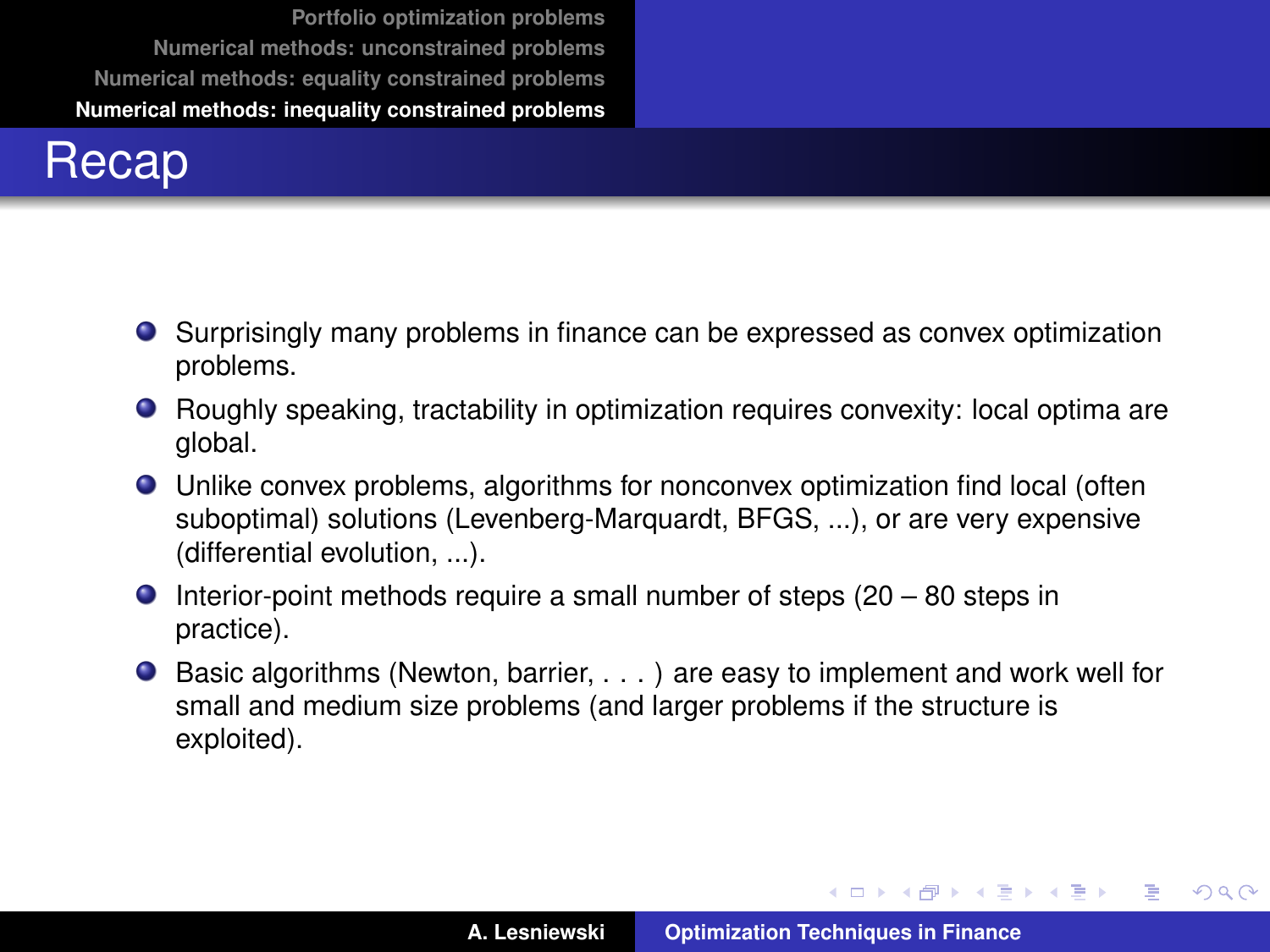

- $\bullet$  The theoretical and algorithmic parts of Lecture Notes #4 #5 follow to a large degree the presentation of [\[2\]](#page-64-1).
- All figures have been copied from that book.

イロメ イ部メ イヨメ イヨメー

重

 $299$